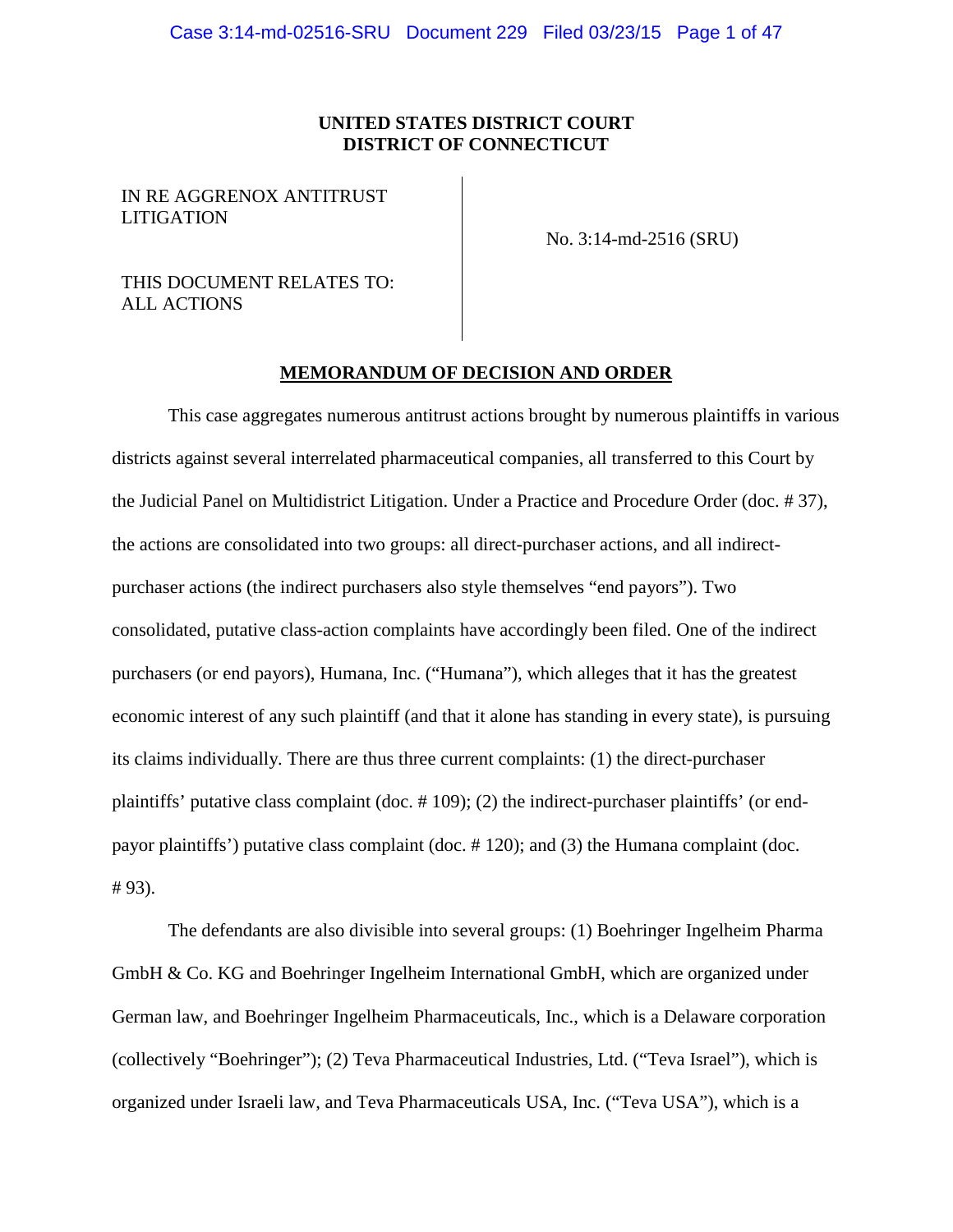#### Case 3:14-md-02516-SRU Document 229 Filed 03/23/15 Page 2 of 47

Delaware corporation; (3) Barr Pharmaceuticals, Inc. and Barr Laboratories, Inc., which are both Delaware corporations (collectively "Barr"); and (4) Duramed Pharmaceuticals Inc. and Duramed Pharmaceuticals Sales Corp., which are both Delaware corporations (collectively "Duramed"). In 2008, Teva USA acquired Barr Pharmaceuticals. Duramed was, in turn, a subsidiary of Barr, and thus also became a subsidiary of Teva USA. Teva USA is a subsidiary of Teva Israel, making all non-Boehringer defendants at least indirect subsidiaries of Teva Israel.

There are four pending motions to dismiss, three of them filed collectively by all defendants except Teva Israel, and one filed by Teva Israel alone. Those motions are: (1) Teva Israel's motion to dismiss all complaints against it under Rule  $12(b)(2)$  and Rule  $12(b)(6)$  (doc. # 150); (2) the defendants' motion to dismiss the direct-purchaser complaint under Rule 12(b)(6) (doc. # 149; sealed mem., doc.168); (3) the defendants' motion to dismiss the indirect-purchaser complaint under Rule 12(b)(6) (doc. # 151); and (4) the defendants' motion to dismiss the Humana complaint under Rule 12(b)(6) (doc. # 152).

#### **I. Standards of Review**

# A. Rule 12(b)(2)

A plaintiff bears the burden of showing that the court has personal jurisdiction over each defendant. *Metro. Life Ins. Co. v. Robertson-Ceco Corp.*, 84 F.3d 560, 566 (2d Cir. 1996). Where, as here, there has been no discovery on jurisdictional issues and the court is relying solely on the parties' pleadings and affidavits, the plaintiff need only make a prima facie showing that the court possesses personal jurisdiction over the defendant. *Bank Brussels Lambert v. Fiddler Gonzalez & Rodriguez*, 171 F.3d 779, 784 (2d Cir. 1999).

### B. Rule 12(b)(6)

A motion to dismiss for failure to state a claim pursuant to Rule  $12(b)(6)$  is designed "merely to assess the legal feasibility of a complaint, not to assay the weight of evidence which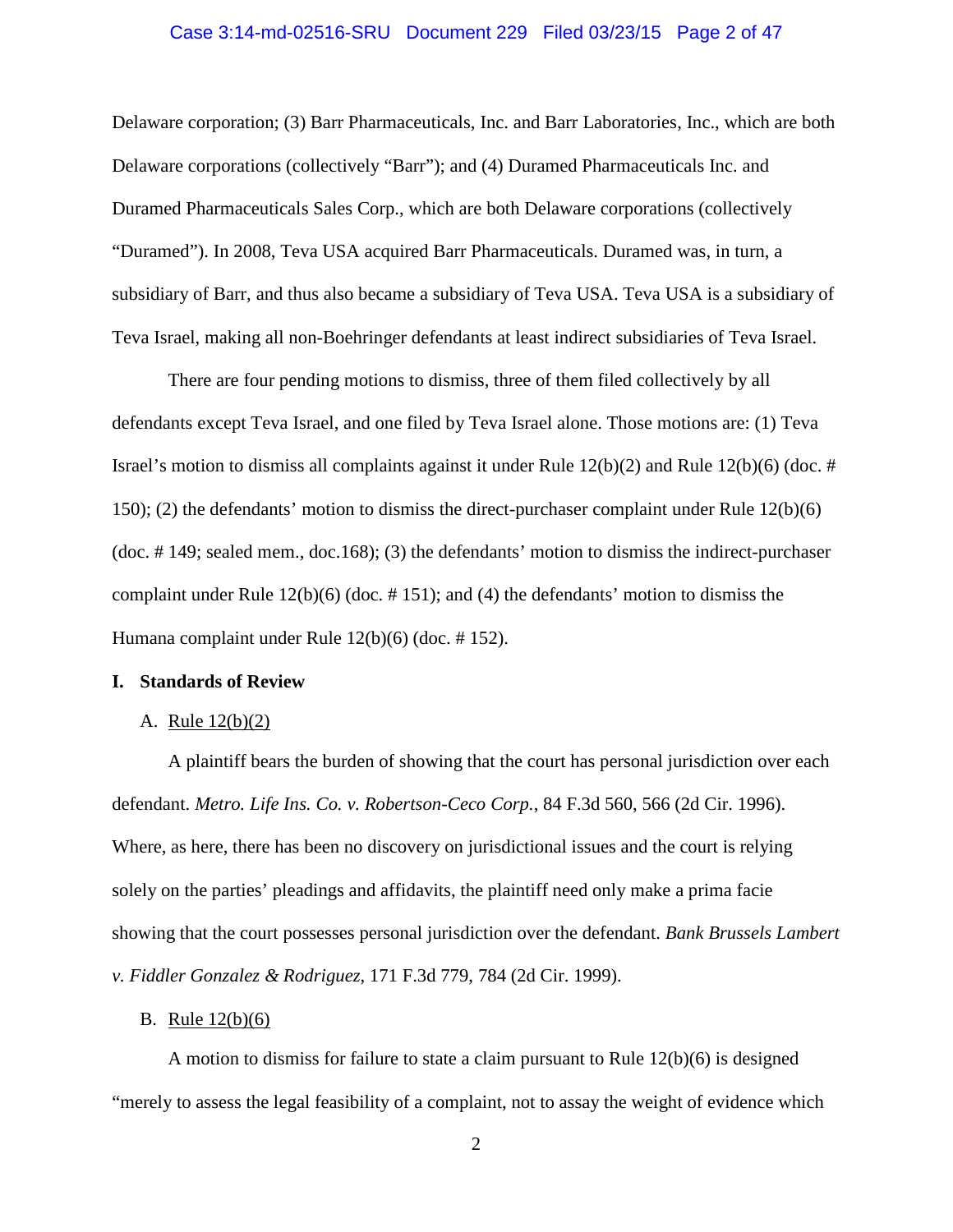#### Case 3:14-md-02516-SRU Document 229 Filed 03/23/15 Page 3 of 47

might be offered in support thereof." *Ryder Energy Distribution Corp. v. Merrill Lynch Commodities, Inc.*, 748 F.2d 774, 779 (2d Cir. 1984) (quoting *Geisler v. Petrocelli*, 616 F.2d 636, 639 (2d Cir. 1980)).

When deciding a motion to dismiss pursuant to Rule  $12(b)(6)$ , the court must accept the material facts alleged in the complaint as true, draw all reasonable inferences in favor of the plaintiffs, and decide whether it is plausible that plaintiffs have a valid claim for relief. *Ashcroft v. Iqbal*, 556 U.S. 662, 678-79 (2009); *Bell Atl. Corp. v. Twombly*, 550 U.S. 544, 555-56 (2007); *Leeds v. Meltz*, 85 F.3d 51, 53 (2d Cir. 1996).

Under *Twombly*, "[f]actual allegations must be enough to raise a right to relief above the speculative level," and assert a cause of action with enough heft to show entitlement to relief and "enough facts to state a claim to relief that is plausible on its face." 550 U.S. at 555, 570; *see also Iqbal*, 556 U.S. at 679 ("While legal conclusions can provide the framework of a complaint, they must be supported by factual allegations."). The plausibility standard set forth in *Twombly* and *Iqbal* obligates the plaintiff to "provide the grounds of his entitlement to relief" through more than "labels and conclusions, and a formulaic recitation of the elements of a cause of action." *Twombly*, 550 U.S. at 555 (quotation marks omitted). *Plausibility* at the pleading stage is nonetheless distinct from *probability*, and "a well-pleaded complaint may proceed even if it strikes a savvy judge that actual proof of [the claims] is improbable, and . . . recovery is very remote and unlikely." *Id*. at 556 (quotation marks omitted).

### **II. Discussion**

#### A. Factual and Legal Background

This case arises at the intersection of two areas of law that would seem to be naturally at odds with one another: antitrust law—procompetitive by design—which prohibits certain forms of anticompetitive conduct, and patent law—anticompetitive by design—which seeks to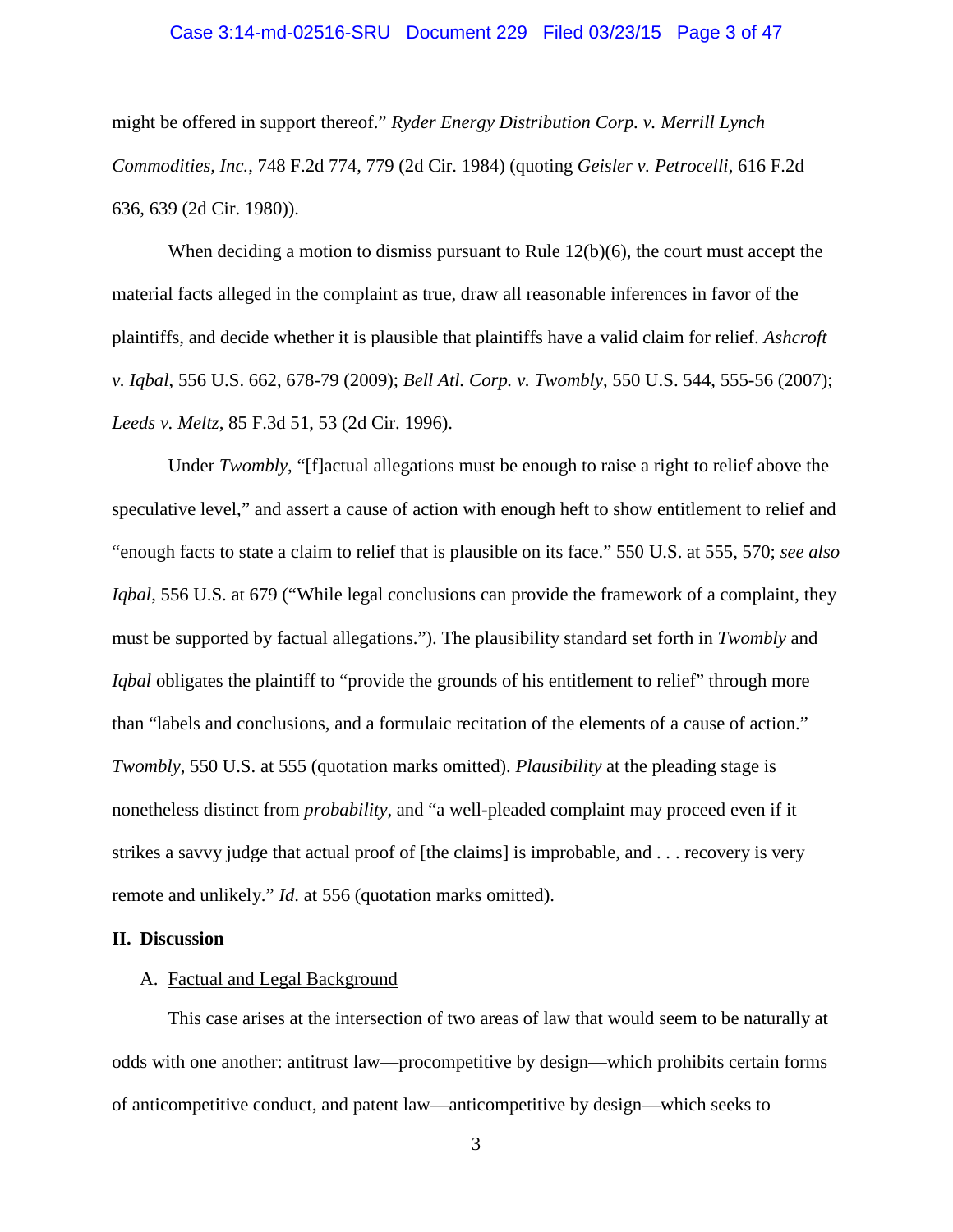### Case 3:14-md-02516-SRU Document 229 Filed 03/23/15 Page 4 of 47

encourage innovation by rewarding innovators with limited legal monopolies. The question at the heart of this case is whether a patent-litigation settlement—that is, an agreement to settle litigation that had put the legitimacy of a patent's grant of monopoly at issue—constituted a violation of antitrust law. Two features dominate the background: (1) the incentives to undertake patent litigation under the Drug Price Competition and Patent Term Restoration Act, commonly known as the Hatch-Waxman Act, and (2) the uncertain but disruptive effect on such litigation of the Supreme Court's recent decision in *FTC v. Actavis, Inc.*, 133 S. Ct. 2223 (2013). I discuss each in turn below, followed by a brief recitation of the central facts of this case.

### 1. *The Hatch-Waxman Act and "Pay for Delay" Settlements*

A pharmaceutical manufacturer seeking to introduce a new prescription drug to market must first obtain the approval of the FDA by filing a New Drug Application and undertaking an extensive and expensive testing process to demonstrate that the drug is safe and effective for its intended purpose. Under the Hatch-Waxman Act, a later manufacturer of a generic equivalent drug need not duplicate that effort, but may instead submit an Abbreviated New Drug Application that relies on the earlier scientific findings related to the already-approved brandname drug. The abbreviated Hatch-Waxman process benefits consumers by expediting the introduction of low-cost generics to the market.

Hatch-Waxman also establishes special procedures relating to patent disputes and contains provisions that encourage patent challenges. A drug manufacturer filing a New Drug Application must list the number and expiration date of any relevant patent, and a manufacturer filing an Abbreviated New Drug Application must indicate the relationship of its generic drug to any such previously-listed patent in one of several ways. The manufacturer of the generic must certify either that no such patent has been filed, that such patent has expired, the date on which such patent will expire, or "that such patent is invalid or will not be infringed by ... the new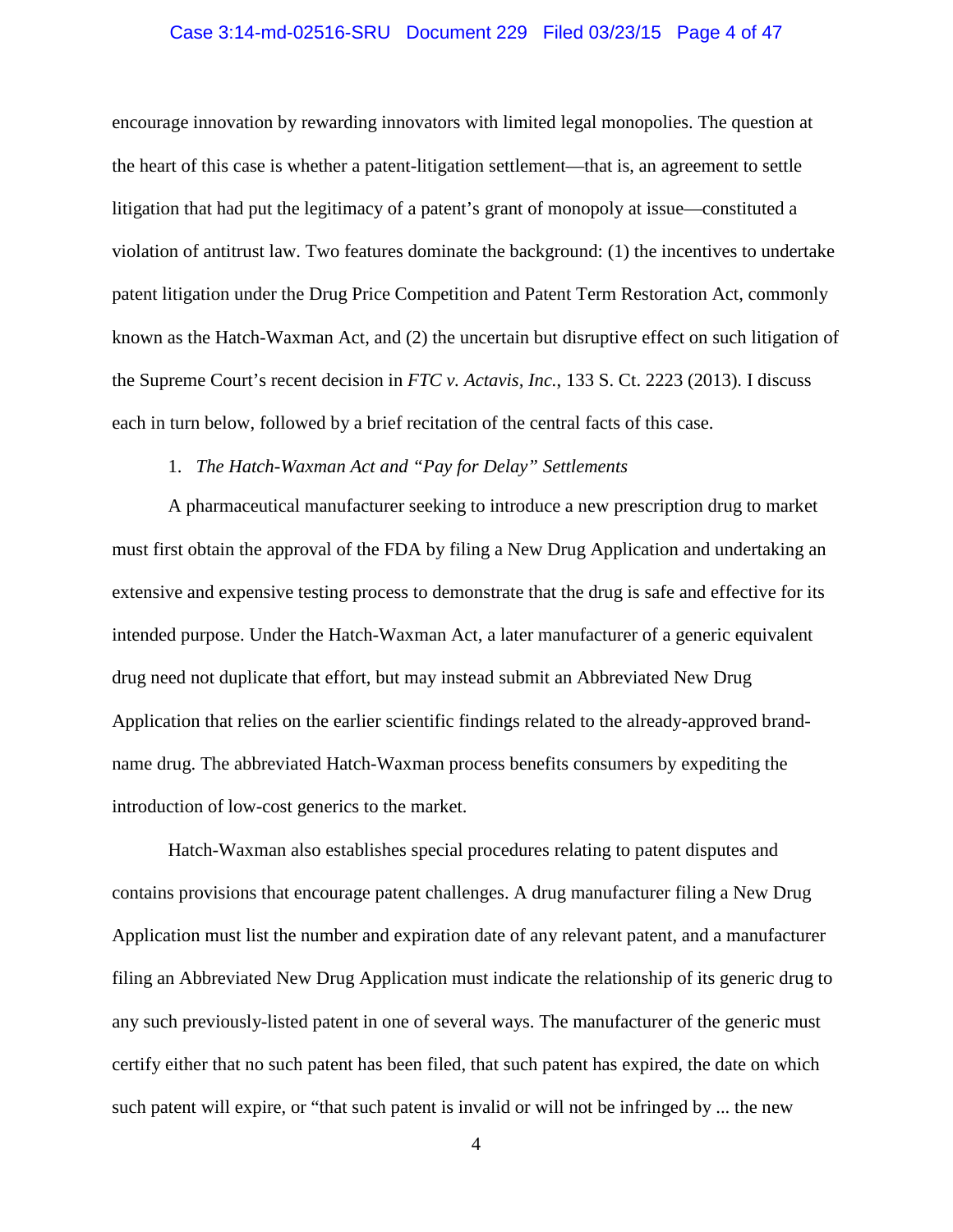# Case 3:14-md-02516-SRU Document 229 Filed 03/23/15 Page 5 of 47

drug." 21 U.S.C. § 355(j)(2)(A)(vii)(IV). That assertion of invalidity or non-infringement is known as "Paragraph IV certification," and insofar as it is inaccurate, it statutorily constitutes infringement, *see* 35 U.S.C. § 271(e)(2)(A), and may therefore provoke litigation; it thus provides a procedure for challenging drug patents without starting production and sales of a possibly-infringing drug and potentially accruing damages. After Paragraph IV certification, the brand-name manufacturer may bring an infringement suit within 45 days and trigger an automatic stay of FDA approval of the generic for 30 months or, if it requires less time than that, until adjudication of the validity of the challenged patent in a district court.<sup>[1](#page-4-0)</sup> *See* 21 U.S.C.  $\S$  $355(j)(5)(B)(iii)$ .

As an incentive to make such challenges, Hatch-Waxman provides an exclusivity period of 180 days (from the first marketing of the generic) to the first manufacturer to file an Abbreviated New Drug Application with Paragraph IV certification, during which time no other Abbreviated New Drug Application will be approved. *See* § 355(j)(5)(B)(iv). The Supreme Court in *Actavis* observed that the 180-day exclusivity period can be tremendously valuable, possibly worth hundreds of millions of dollars and a majority of the potential profits for a generic drug. 133 S. Ct. at 2229 (citing scholarship and a statement of the Generic Pharmaceutical Association).

Manufacturers of generic drugs have obvious motivation to bring Paragraph IV challenges to patents they believe are vulnerable; and because brand-name drugs sell at such high premiums, their manufacturers have obvious motivation to meet those challenges with infringement suits. But defending patents can be expensive, so brand-name manufacturers may

<span id="page-4-0"></span> $1$  If the validity of the patent has not yet been determined after 30 months, the FDA can give approval to the generic irrespective of possible infringement, but the manufacturer who then begins production of the generic does so at risk of an unfavorable judgment and the accrual of damages to the vindicated patent-holder.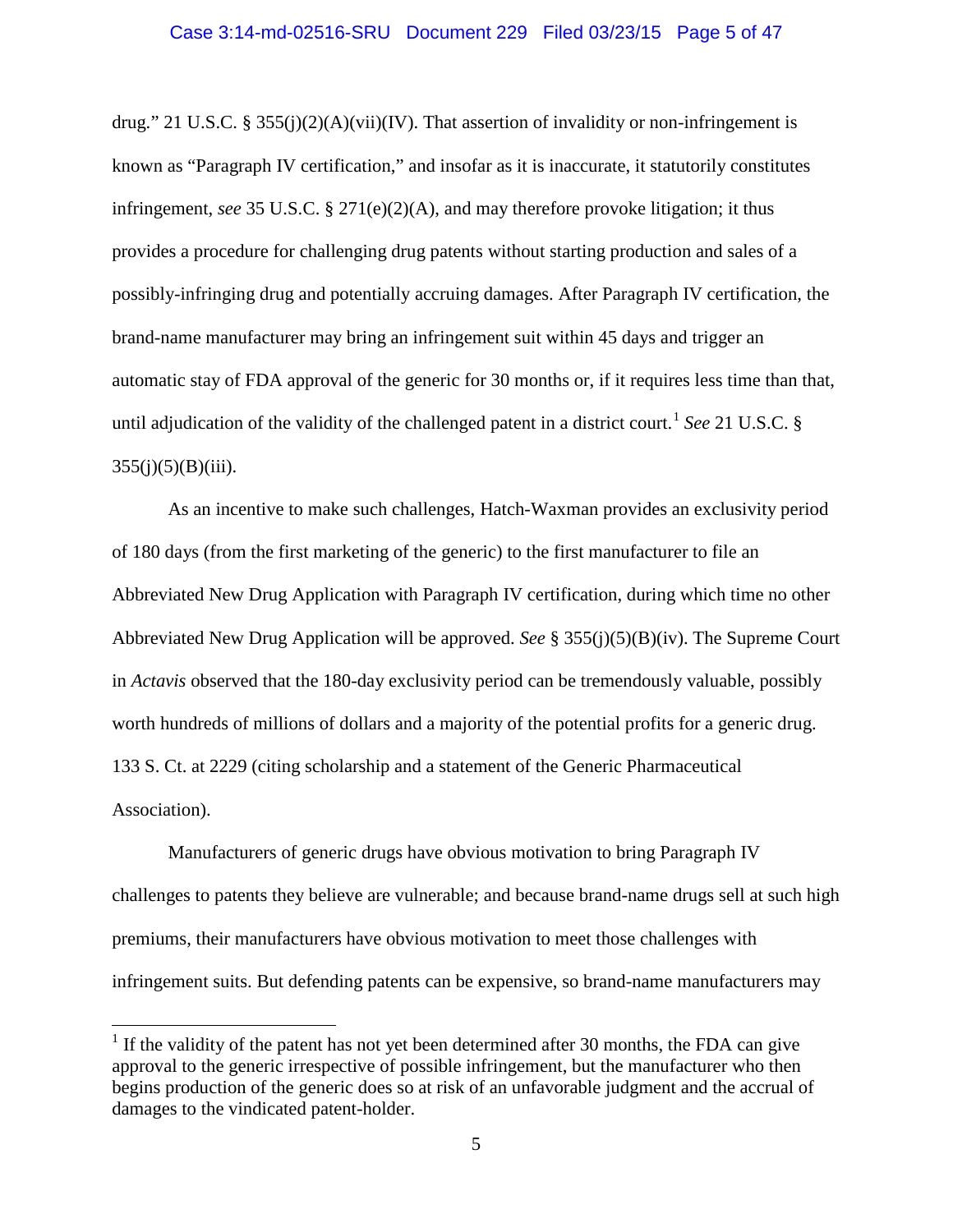#### Case 3:14-md-02516-SRU Document 229 Filed 03/23/15 Page 6 of 47

also be motivated to settle the suits—all the more so if they suspect their challenged patents may indeed be vulnerable. Such settlements result in unusual dynamics. For instance, it sometimes happens that the parties settle under terms that require *the plaintiff patent-holder* to pay *the defendant infringer*—sometimes called a "reverse payment" settlement agreement—and to permit the defendant to begin producing a generic at a future date, but a date that is earlier than the expiration of the patent, in exchange for the defendant dropping its patent challenge. Assuming the patent is valid, and that the patent-holder would ultimately prevail, such a settlement means that the patent-holder is avoiding the cost of litigation by agreeing to shorten the length of its legal monopoly and to share some of its monopoly profits with the challenger. Consumers benefit by enjoying the lower prices of generics sooner than they otherwise would under the patent. Assuming, however, that the patent is invalid, and that the challenger would ultimately prevail, then such a settlement amounts to a "pay to delay" agreement: the patentholder's monopoly is illegitimate, and it is paying a would-be competitor to delay its entry into the market. Consumers who should enjoy competitive prices now will instead pay monopoly prices until the end of the term of the anticompetitive collusion. The availability of such settlements allows manufacturers of brand-name drugs to avoid the invalidation of potentially weak patents and keep prices high by sharing their monopoly profits with manufacturers of generics.

Is that an antitrust violation? Several courts of appeals, including the Second Circuit, have said no, at least absent fraud in obtaining the patent and so long as the settlement terms are within its scope (*i.e.*, consumers will not face a longer period of monopoly under the settlement than they would have faced under the patent, implicitly presuming the patent's validity). *See, e.g.*, *In re Tamoxifen Citrate Antitrust Litig.*, 466 F.3d 187 (2d Cir. 2006); *In re Ciprofloxacin*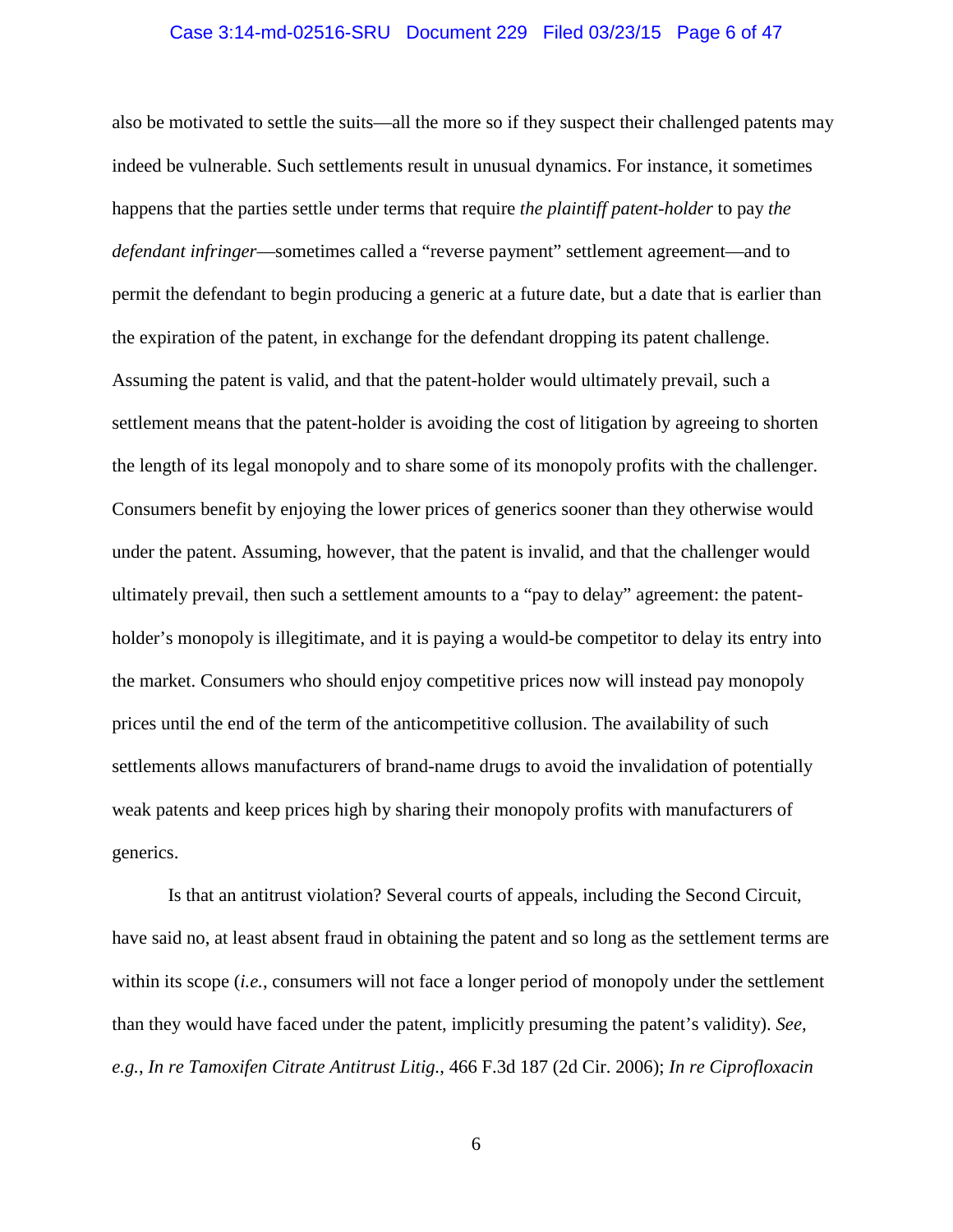#### Case 3:14-md-02516-SRU Document 229 Filed 03/23/15 Page 7 of 47

*Hydrochloride Antitrust Litig.*, 544 F.3d 1323 (Fed. Cir. 2008). Other courts of appeals have said yes, at least unless a presumption of unlawful restraint of trade is rebutted. *See, e.g.*, *In re K-Dur Antitrust Litig.*, 686 F.3d 197 (3d Cir. 2012); *In re Cardizem CD Antitrust Litig*., 332 F.3d 896 (6th Cir. 2003). The Supreme Court in *Actavis*, abrogating those decisions, said "sometimes."

# 2. *The* Actavis *Decision*

The facts of *Actavis* in most essentials follow the discussion above: Solvay Pharmaceuticals filed a New Drug Application for a brand-name drug, obtained approval, and later a patent. Actavis, Inc. (among others) filed an Abbreviated New Drug Application for a generic equivalent and certified under Paragraph IV that Solvay's patent was invalid and the proposed generic would not infringe it. Solvay responded with litigation, which later settled, and the terms of the settlement guaranteed Actavis millions of dollars in annual payments from Solvay and allowed it to bring its generic to market at some time before the disputed patent expired, but not immediately. Actavis also agreed to provide some services, such as promoting the brand-name drug, and the companies described the payments as compensation for those services. The FTC sued, alleging that the services had little value and that the purpose of the payments was to compensate a would-be competitor for agreeing to delay competition. The district court held that the FTC failed to set forth an antitrust violation, *In re Androgel Antitrust Litigation (No. II)*, 687 F. Supp. 2d 1371, 1379 (N.D. Ga. 2010), and the Eleventh Circuit affirmed, writing that "absent sham litigation or fraud in obtaining the patent, a reverse payment settlement is immune from antitrust attack so long as its anticompetitive effects fall within the scope of the exclusionary potential of the patent." *FTC v. Watson Pharmaceuticals, Inc.*, 677 F.3d 1298, 1312 (11th Cir. 2012).

In a 5–3 opinion, the Supreme Court reversed the Eleventh Circuit, holding that such settlement agreements "can sometimes violate the antitrust laws," *Actavis*, 133 S. Ct. at 2227,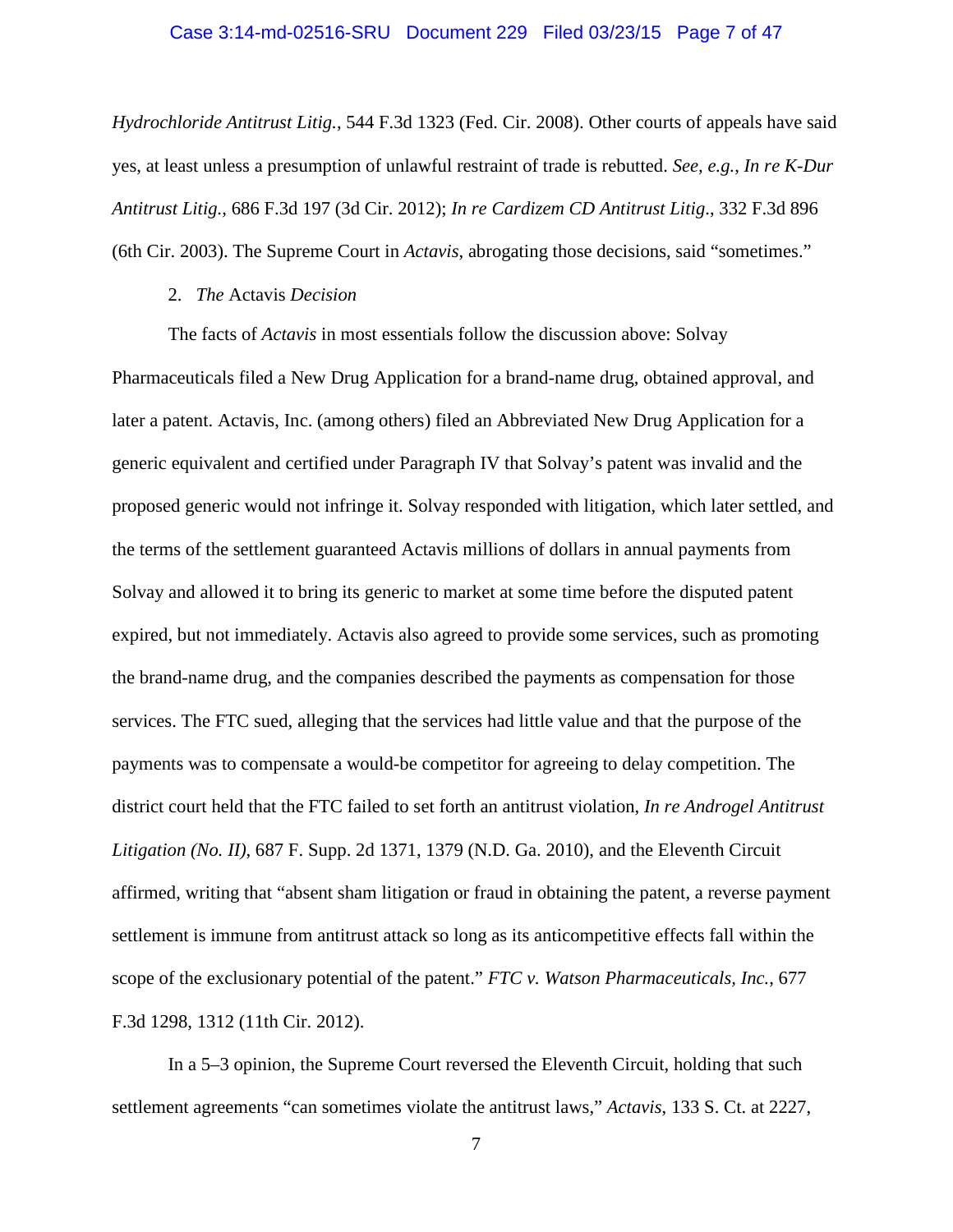#### Case 3:14-md-02516-SRU Document 229 Filed 03/23/15 Page 8 of 47

and that the plaintiff "should have been given the opportunity to prove its antitrust claim." *Id.* at 2234. The Court reasoned that referring "simply to what the holder of a valid patent could do does not by itself answer the antitrust question," because *invalidated* patents confer no right to exclude competition, and the Paragraph IV certification "put the patent's validity at issue, as well as its actual preclusive scope." *Id.* at 2230–31. It cited legislative history from prior to the enactment of the 2003 amendments—specifically, statements of Senator Hatch and Representative Waxman—that clearly condemns reverse-payment settlements, and went on to conclude that "a reverse payment, where large and unjustified, can bring with it the risk of significant anticompetitive effects." *Id.* at 2237. It declined to adopt the "quick look" approach, which would make such settlements presumptively illegal, because "the likelihood of a reverse payment bringing about anticompetitive effects depends upon its size, its scale in relation to the payor's anticipated future litigation costs, its independence from other services for which it might represent payment, and the lack of any other convincing justification." *Id.* The Court instead adopted the "rule of reason" approach, but as for more specific guidance on how to analyze "the basic question—that of the presence of significant unjustified anticompetitive consequences," the Court "leave[s] to the lower courts the structuring of the present rule-ofreason antitrust litigation." *Id.* at 2238.

Several district courts have already applied *Actavis*, with not entirely consistent results. *See King Drug Co. of Florence v. Cephalon, Inc.*, No. 2:06-CV-1797, 2015 WL 356913 (E.D. Pa. Jan. 28, 2015); *United Food & Commercial Workers Local 1776 & Participating Emp'rs Health & Welfare Fund v. Teikoku Pharma USA, Inc.*, No. 14-MD-02521-WHO, 2014 WL 6465235 (N.D. Cal. Nov. 17, 2014); *In re Effexor XR Antitrust Litig.*, No. CIV. 11-5479 PGS, 2014 WL 4988410 (D.N.J. Oct. 6, 2014); *In re Niaspan Antitrust Litig.*, No. 13-MD-2460, 2014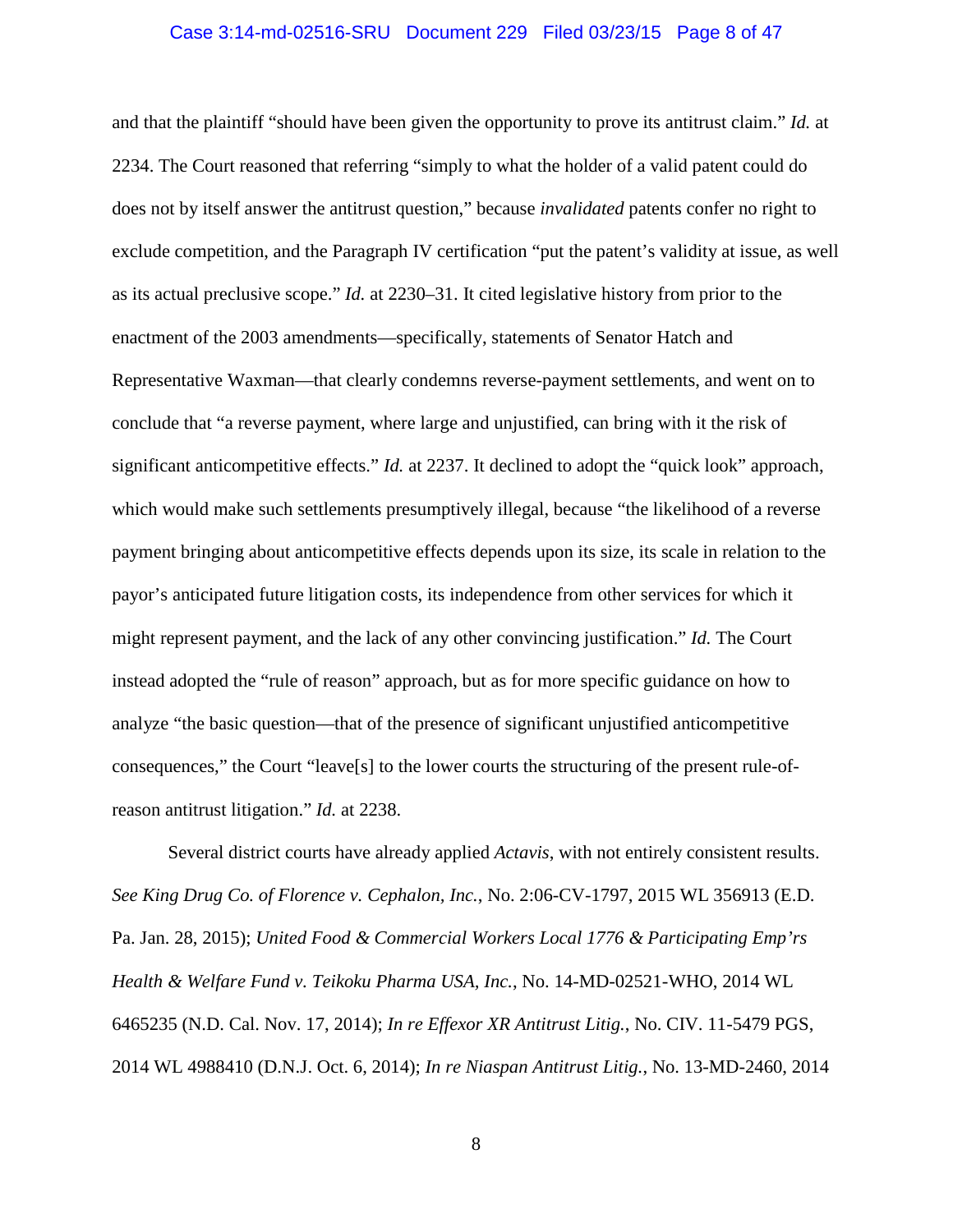#### Case 3:14-md-02516-SRU Document 229 Filed 03/23/15 Page 9 of 47

WL 4403848 (E.D. Pa. Sept. 5, 2014); *In re Loestrin 24 Fe Antitrust Litig.*, No. 1:13-MD-2472- S-PAS, 2014 WL 4368924 (D.R.I. Sept. 4, 2014); *In re Lamictal Direct Purchaser Antitrust Litig.*, No. 12-CV-995 WHW, 2014 WL 282755 (D.N.J. Jan. 24, 2014); *In re Nexium (Esomeprazole) Antitrust Litig.*, 968 F. Supp. 2d 367 (D. Mass. 2013); *In re Lipitor Antitrust Litig.*, No. 3:12-CV-2389 PGS, 2013 WL 4780496 (D.N.J. Sept. 5, 2013). As of the date of this writing, at least one case applying *Actavis* has been argued before a federal Court of Appeals—*In re Lamictal* was argued at the Third Circuit in November 2014—but none of the circuits has yet issued an opinion interpreting it. There are some questions that arise in the application of *Actavis* that the district courts may answer in divergent ways—questions like what constitutes a reverse "payment," and what makes one "large" and "unjustified." Some of those questions will surely end up in the Courts of Appeals, and perhaps eventually back again at the Supreme Court. As one of the courts above observed, "[w]e are confronting this issue early in a law refinement process that will take some time to shake out." *In re Loestrin 24 Fe Antitrust Litig.*, 2014 WL 4368924, at \*13.

### 3. *Aggrenox*

The facts of the Aggrenox litigation, as they appear in the pleadings, are virtually identical in essential respects to those of *Actavis*. Aggrenox is a brand-name prescription medication consisting of a particular combination of dipyridamole and aspirin. In January 2000, Boehringer obtained U.S. Patent No. 6,015,577 on the composition ("the '577 patent"), after having obtained FDA approval in November 1999 for its use to lower the risk of stroke in patients who have already had a stroke or transient ischemic attack. Boehringer listed the patent with the FDA and brought Aggrenox to market, where it has been a commercial success.

In January 2007—ten years before patent '577 is set to expire—Barr filed an Abbreviated New Drug Application seeking approval to market a generic equivalent of Aggrenox, with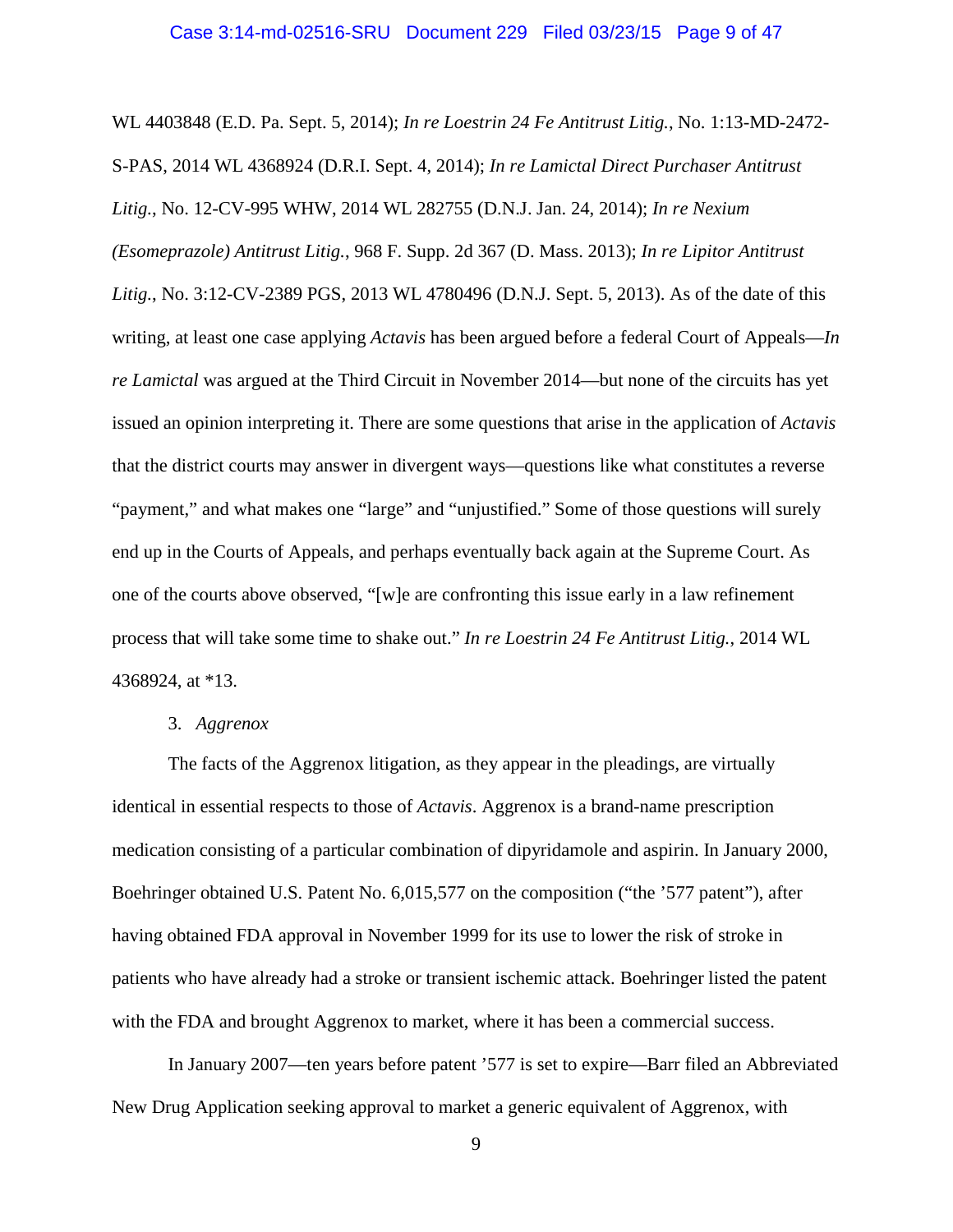#### Case 3:14-md-02516-SRU Document 229 Filed 03/23/15 Page 10 of 47

Paragraph IV certification challenging the '577 patent. Boehringer brought suit in the District of Delaware. At the same time, Barr also intended to introduce a generic of another Boehringer product, Mirapex, and separate litigation on that issue was pending in the District of Delaware. In August 2008, Boehringer and Barr settled all patent litigation between them, with respect to both Aggrenox and Mirapex. They contemporaneously entered a settlement agreement, an Aggrenox license, a Mirapex license, and a Co-Promotion Agreement. Among other things, Barr agreed to drop its patent challenge and not market generic Aggrenox until July 2015 (eighteen months prior to the expiration of the patent), and that Duramed (a Barr subsidiary) would use its specialized sales force to educate obstetricians and gynecologists about Aggrenox. Barr would be compensated based on several factors, including net sales of Aggrenox, regardless of whether its co-promotion generated any additional sales (the FTC estimated that the deal would cost Boehringer over \$120 million in royalties). The agreements were announced publicly in a press release. The FTC commenced an inquiry in January 2009, which is apparently ongoing.

In August 2009, at least some of the same parties and lawyers in the present litigation brought suit against Boehringer in the Western District of Pennsylvania, alleging that the 2008 settlement was intended to delay entry of generic Mirapex in violation of antitrust law. When the Federal Circuit upheld the validity of the Mirapex patent, the plaintiffs in that case dropped their suit. In 2013, the various suits consolidated here began to be filed, now alleging that the 2008 settlement was intended to delay entry of generic Aggrenox in violation of antitrust law.

### B. Federal Antitrust Claims

### 1. *Statute of Limitations*

The defendants argue in all of their motions to dismiss (most extensively in their motion to dismiss the direct-purchaser complaint, and that discussion is incorporated by reference in the other motions) that the 2013 claims are time-barred. There is no dispute that the statute of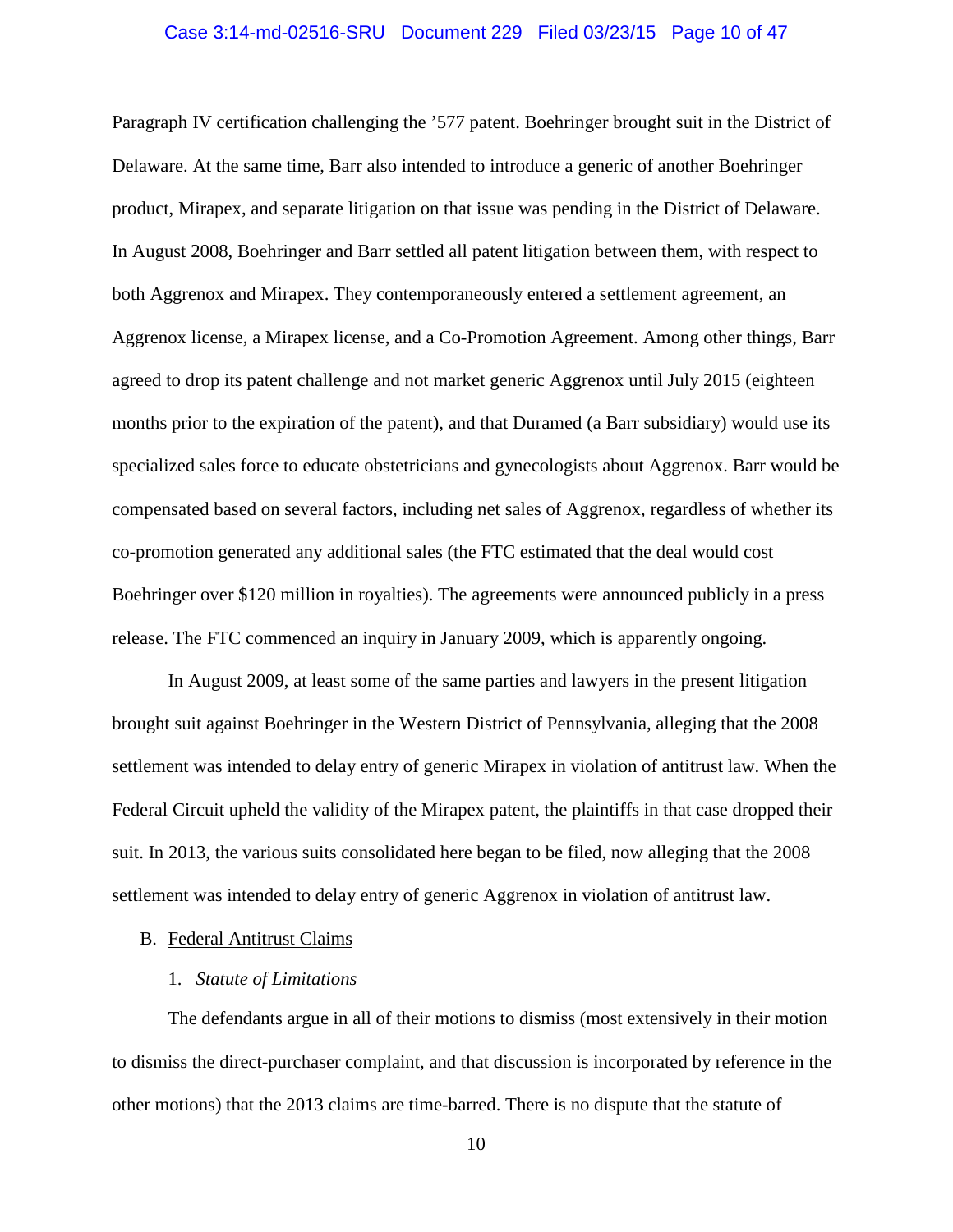#### Case 3:14-md-02516-SRU Document 229 Filed 03/23/15 Page 11 of 47

limitations for Sherman Act claims is four years from when "the cause of action accrued," 15 U.S.C. § 15b, and that an antitrust cause of action generally accrues "when a defendant *commits* an act that *injures* a plaintiff's business," *Zenith Radio Corp. v. Hazeltine Research, Inc.*, 401 U.S. 321, 338 (1971) (emphasis added), but the parties differently emphasize the commission of the act itself and the consummation of the act in an injury, taking different positions on the applicability of *Berkey Photo, Inc. v. Eastman Kodak Co.*, 603 F.2d 263 (2d Cir. 1979).

The defendants offer two possibilities: the claims accrued in August 2008, when the Aggrenox settlement was reached and publicly announced; or in August 2009, when the FDA approved Barr's Abbreviated New Drug Application for a generic equivalent to Aggrenox. If the defendants committed some discrete anticompetitive act, then surely—as the complaints allege it was the 2008 agreement. If injury was only speculative at that date, because Barr did not yet have approval to begin production of the generic, then surely it would become real in August 2009 when that approval was obtained. Both dates put the November 2013 filing of the first direct-purchaser complaint outside of the four-year window. The defendants also argue that the end of the automatic 30-month stay of FDA approval of a generic that was triggered by the filing of Boehringer's infringement suit—though falling just within four years of the filing of the first complaint—should not be taken as the accrual date. They argue that under the plaintiffs' theory of the case (at least as the defendants understand it), the invalidity of Boehringer's patent would have been determined in court (and the avoidance of this inevitability was the motivation for the settlement), and thus the stay would have ended prior to the 30-month period. The plaintiffs cannot be permitted, the defendants insist, to argue for an earlier date when arguing that the settlement caused the specific harm of delayed entry of a generic, but to argue for a later date for purposes of the statute of limitations.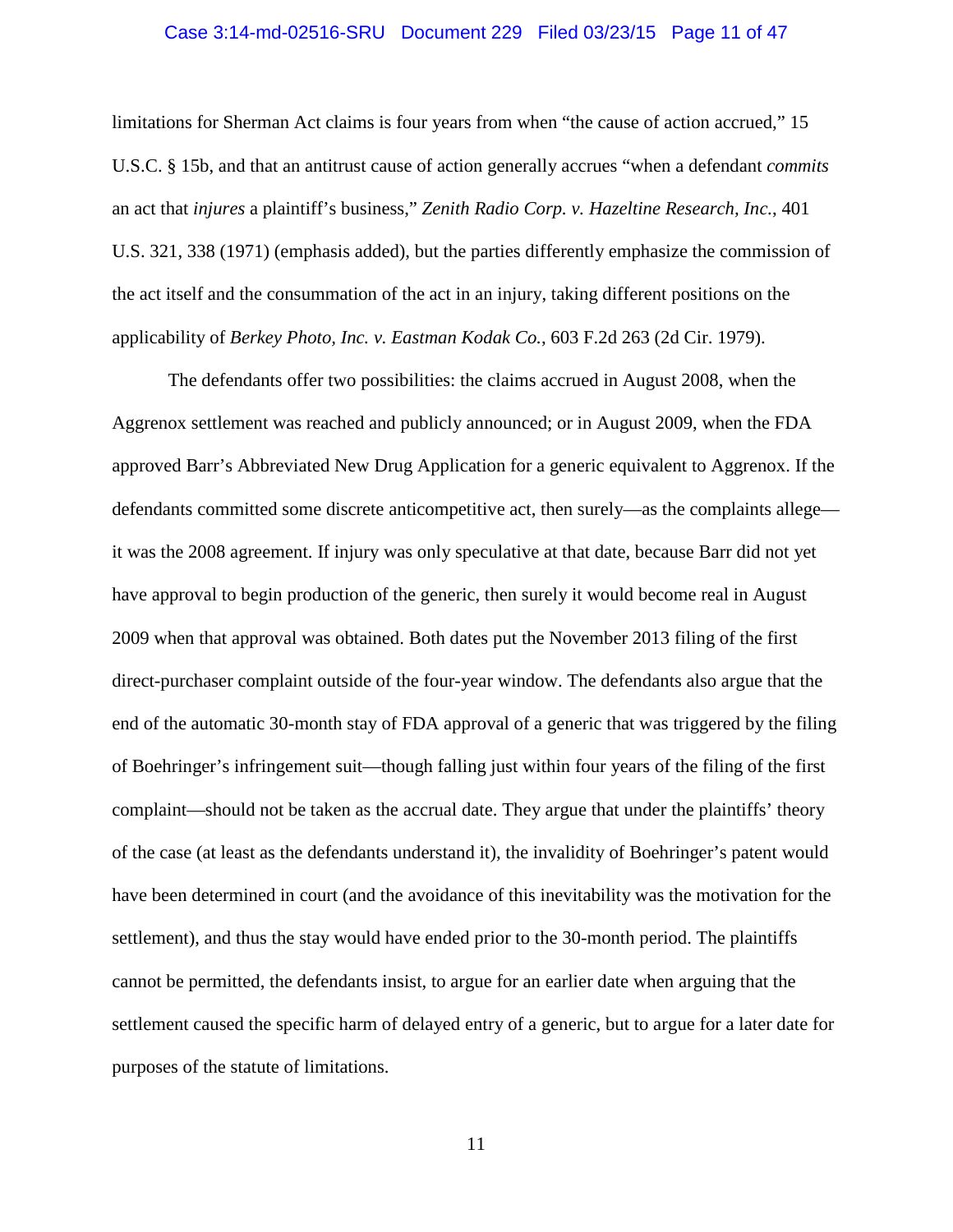#### Case 3:14-md-02516-SRU Document 229 Filed 03/23/15 Page 12 of 47

The plaintiffs, however, believe the defendants are attempting to dodge *Berkey Photo*, which distinguishes injured rivals from injured purchasers in antitrust actions. "Although the business of a monopolist's rival may be injured at the time the anticompetitive conduct occurs," the Second Circuit reasoned, "a purchaser, by contrast, is not harmed until the monopolist actually exercises its illicit power to extract an excessive price. . . . So long as a monopolist continues to use the power it has gained illicitly to overcharge its customers, it has no claim on the repose that a statute of limitations is intended to provide. . . . The purchaser's cause of action, therefore, accrues only on the date damages are suffered . . . ." 603 F.2d at 295 (internal quotation marks omitted).

The defendants argue that *Berkey Photo* does not apply, because its analysis relied on circumstances in which plaintiffs might not yet have reason to believe they were injured within the limitations period. The case as they see it therefore stands for a narrow "speculative damages" exception, and more expansive language is mere dicta. Moreover, the defendants insist, this case and others that the plaintiffs cite rely on *ongoing* instances of discrete anticompetitive conduct within the limitations period, not merely carrying out the terms of an earlier agreement. They argue that the Second Circuit has distinguished between the new and independent acts needed to maintain a conspiracy and inertial consequences flowing from a discrete act. The defendants rely most heavily on *United States v. Grimm*, 738 F.3d 498 (2d Cir. 2013), a criminal case dismissing a conspiracy-to-commit-wire-fraud indictment on grounds of a lapsed limitations period. The defendants also cite various other cases in addition to *Grimm* for the proposition that courts in the Second Circuit very strongly disfavor the "continuing violation" doctrine, and for the narrowness of the exception that the doctrine purportedly represents. *See, e.g.*, *Pressley v. City of N.Y.*, 2013 WL 145747 (E.D.N.Y. Jan. 14, 2013); *Trinidad v. N.Y. City*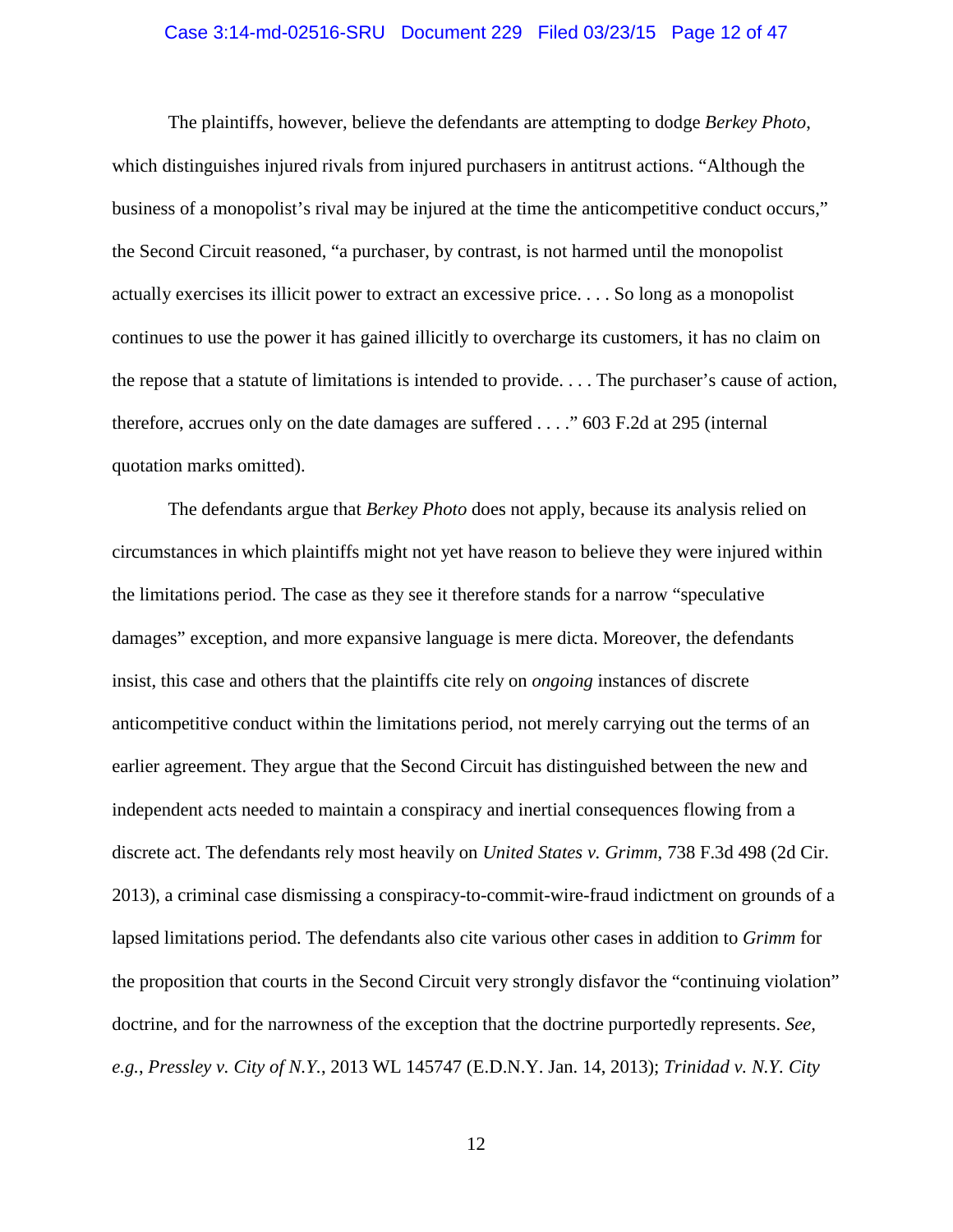#### Case 3:14-md-02516-SRU Document 229 Filed 03/23/15 Page 13 of 47

*Dept. of Corr.*, 423 F. Supp. 2d 151 (S.D.N.Y. 2006); *In re Ciprofloxacin Hydrochloride Antitrust Litig.*, 261 F. Supp. 2d 188 (E.D.N.Y. 2003); *Schultz v. Texaco Inc.*, 127 F. Supp. 2d 443 (S.D.N.Y. 2001). But the cited decisions are either not antitrust cases, or they do not examine the issue pertinent here of purchasers alleging ongoing overcharges. None of them abrogates or otherwise casts doubt on the authority or reasoning of *Berkey Photo*, and none of them so squarely meets the allegations in this case as *Berkey Photo* does.

The defendants are correct that the *Berkey Photo* Court discusses speculative damages and the potential of anticompetitive conduct to harm even businesses that do not yet exist at the time of the conduct. It is inaccurate, however, to suggest that the court used any such limiting language in its holding, or that the plaintiffs have misplaced reliance on its dicta. On the contrary, cutting through any dispute about what is and is not mere dictum, the court expressly flags its holding: "We hold, therefore, that a purchaser suing a monopolist for overcharges paid within the previous four years may satisfy the conduct prerequisite to recovery by pointing to anticompetitive actions taken before the limitations period." 603 F.2d at 296. That is precisely the scenario that the plaintiffs allege. They allege, in fact, not just overcharges paid within the previous four years, but overcharges that are ongoing. Even if, as defendants argue, the prerequisite anticompetitive conduct occurred wholly outside of the four-year limitations period, the plaintiffs' claims still fall clearly and squarely under the holding of *Berkey Photo*.

Courts in other districts and circuits have used the same reasoning applied in *Berkey Photo*—a purchaser suing a monopolist for overcharges is injured anew by each overcharge and have come to the same result. *See, e.g.*, *In re Niaspan Antitrust Litig.*, 2014 WL 4403848, at \*7 (E.D. Pa. Sept. 5, 2014) ("Every court to have considered this issue in the pay-for-delay context has held that a new cause of action accrues to purchasers upon each overpriced sale of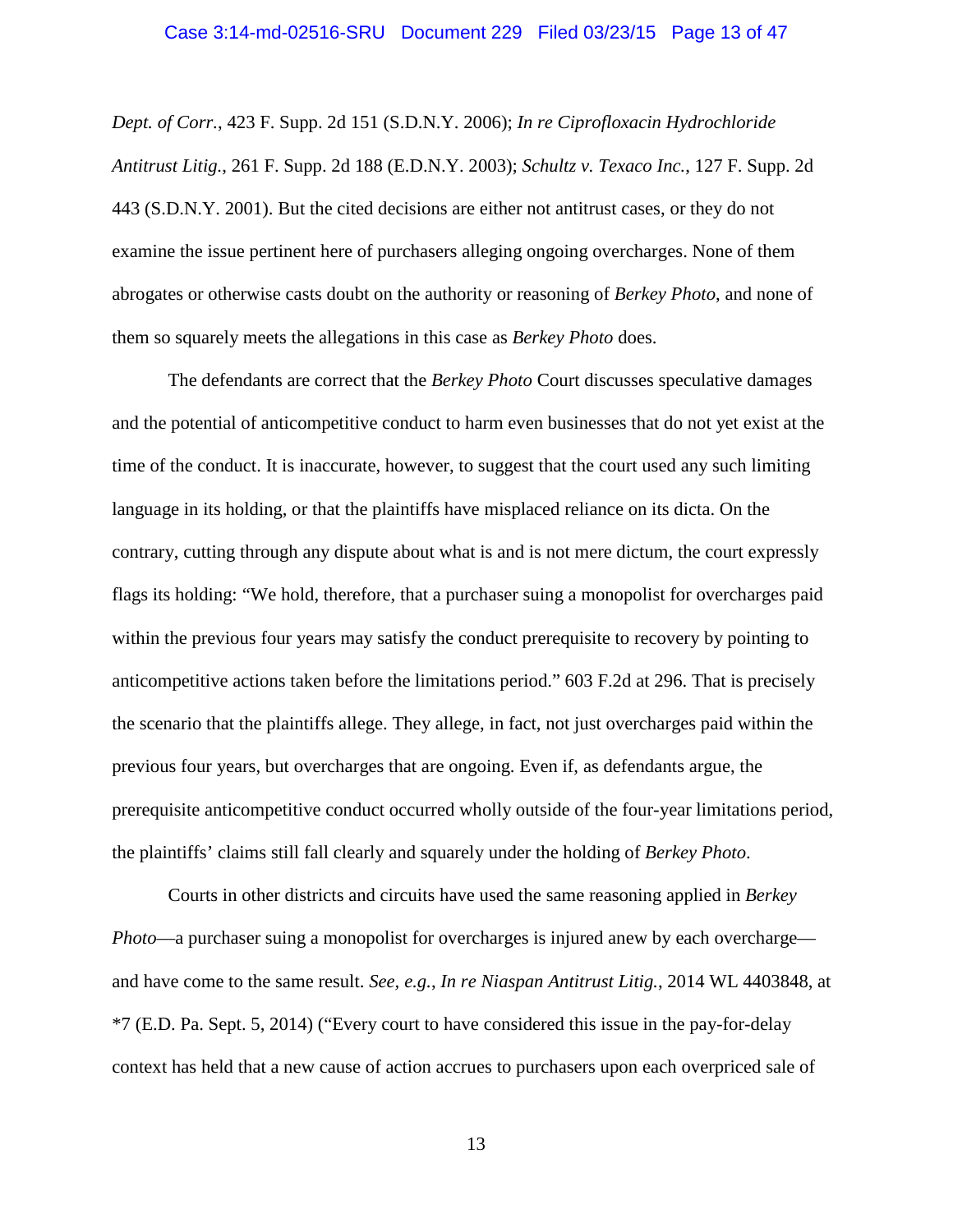#### Case 3:14-md-02516-SRU Document 229 Filed 03/23/15 Page 14 of 47

the drug.") (*citing In re K–Dur Antitrust Litig.*, 338 F. Supp. 2d 517, 549 (D.N.J. 2004)

("Plaintiffs' claims are not barred by the statute of limitations to the extent that they bought and overpaid for K–Dur within the applicable time limitations."); *In re Buspirone Patent Litig.*, 185 F. Supp. 2d 363, 378 (S.D.N.Y. 2002) ("[I]f a party commits an initial unlawful act that allows it to maintain market control and overcharge purchasers for a period longer than four years, purchasers maintain a right of action for any overcharges paid within the four years prior to their filings."); *In re Skelaxin (Metaxalone) Antitrust Litig.*, No. 12–md–2343, 2013 WL 2181185 (E.D. Tenn. May 20, 2013) (holding that the plaintiffs' claims were timely because they were "overcharged for metaxalone well into the limitations period")).

I conclude that the federal antitrust claims are timely for all overcharges alleged to have been incurred within the four years preceding the filing of the claims.

### 2. *Antitrust Injury Under* Actavis

The defendants argue that the plaintiffs do not plausibly allege antitrust injury, because any injury at all is predicated upon the assumption that Barr would have prevailed in its patent challenge, and because the plaintiffs make only the conclusory allegation that the patent was weak. The plaintiffs, they say, simply make no allegation meeting the plausibility standard on a motion to dismiss that the '577 patent would have been found invalid, or that a generic would have been introduced "at-risk," if only the defendants had not entered into the challenged settlement agreement. There is thus no plausible allegation of actual injury, the argument goes, because there is no plausible allegation of actual delay of the entry of a generic. That argument, however logically compelling it might be in isolation, fails to engage seriously with the Supreme Court's reasoning in *Actavis*, which poses an insurmountable obstacle to it.

The essential problem with the divergent rules for the treatment of reverse-payment patent-litigation settlements before *Actavis* is that they made (likely unjustifiable) presumptions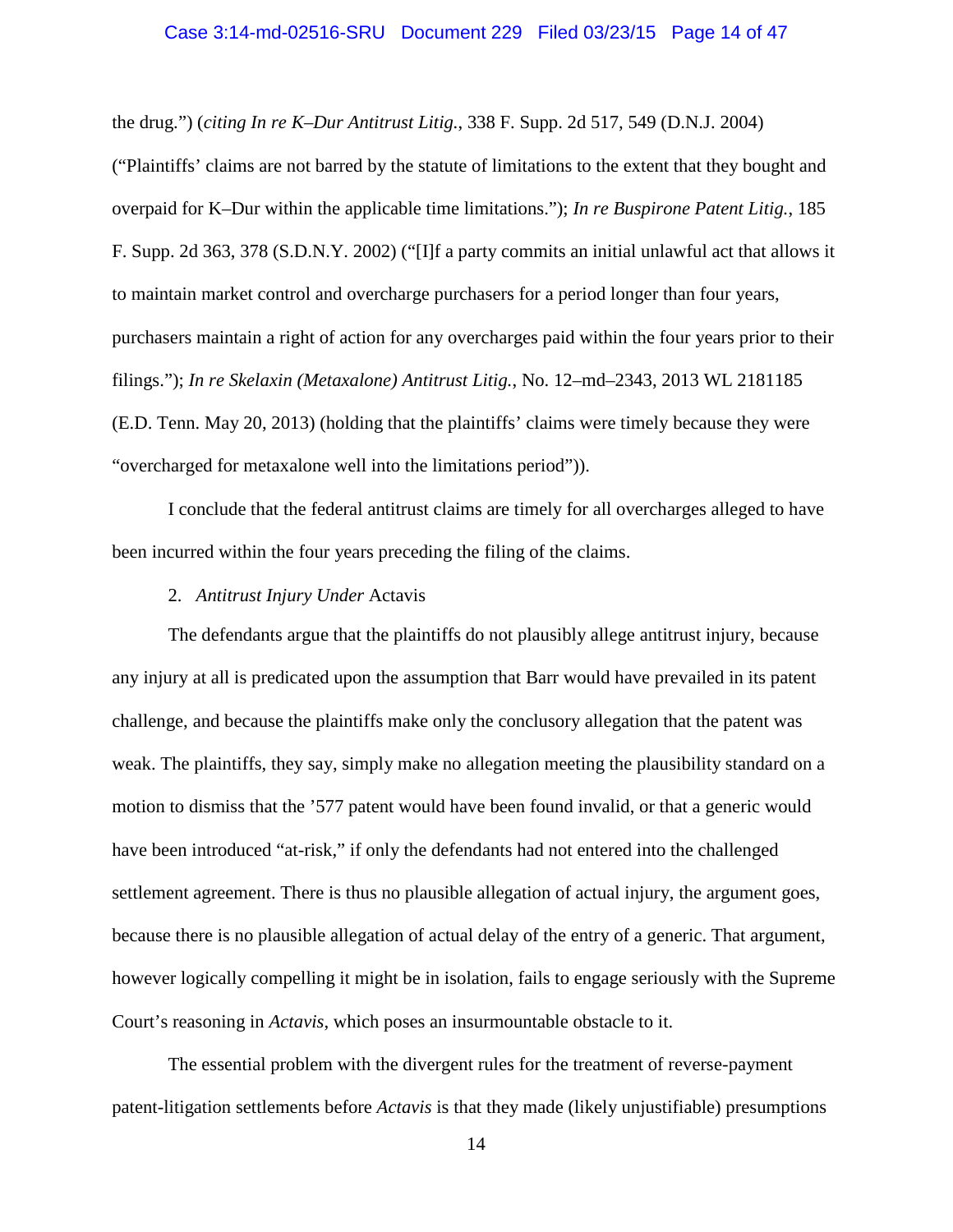#### Case 3:14-md-02516-SRU Document 229 Filed 03/23/15 Page 15 of 47

about the validity of the underlying patents, which was the very issue disputed in the underlying patent litigation. Under the old "scope of the patent" test, which was rejected in *Actavis*, any settlement less restrictive than the patent was immune from antitrust scrutiny. But "to refer . . . simply to what the holder of a valid patent could do does not by itself answer the antitrust question," the Court held, because the patent "may or may not be valid, and may or may not be infringed. A *valid* patent excludes all except its owner from the use of the protected process or product . . . . But an *invalidated* patent carries with it no such right." *Actavis*, 133 S. Ct. at 2230– 31 (internal quotations and citation omitted). The patent's validity was precisely the disputed issue in the litigation, and the settlement ended that litigation. Taking the patent's exclusionary scope as the baseline does indeed make procompetitive any settlement that reflects any lesser exclusion; but that baseline presumes the validity of the patent. The opposite presumption taking the invalidity of the patent as the baseline—would make any period of excluded competition that is agreed to in a settlement, no matter how much shorter than the patent's period of exclusion, necessarily anticompetitive. Both presumptions are impermissible.

The defendants, by expecting the plaintiffs to plead with specificity reasons to infer that the '577 patent would ultimately have been invalidated, appear to presume that the Supreme Court in *Actavis* favored a rule that required litigating the patent's merits, at least in some abbreviated fashion, in order to determine whether a settlement violates antitrust law. That would be a logical (however impractical) way to avoid presuming either the patent's validity or invalidity, but the Supreme Court expressly disclaimed it:

> [I]t is normally not necessary to litigate patent validity to answer the antitrust question . . . . An unexplained large reverse payment itself would normally suggest that the patentee has serious doubts about the patent's survival. And that fact, in turn, suggests that the payment's objective is to maintain supracompetitive prices to be shared among the patentee and the challenger rather than face what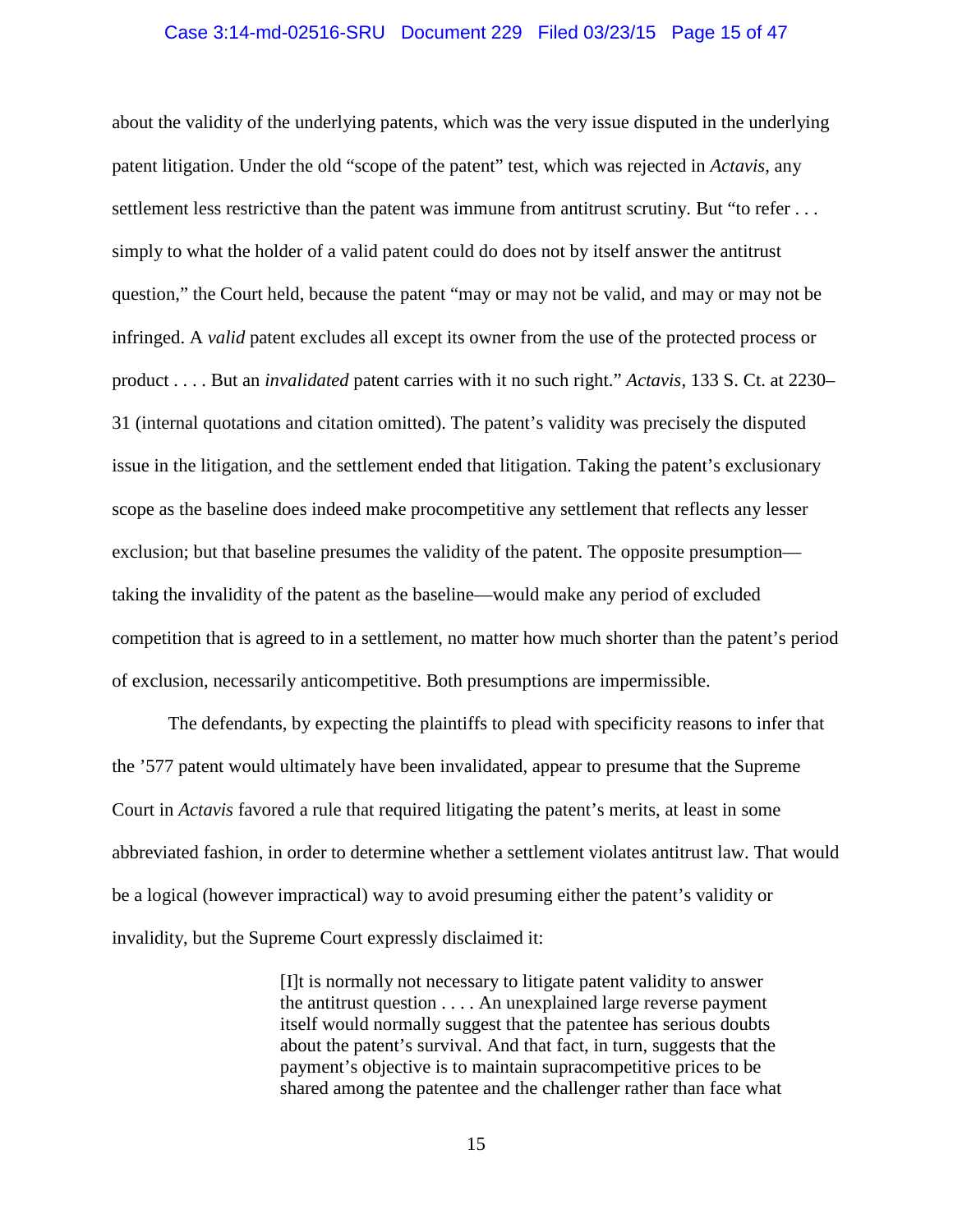might have been a competitive market—the very anticompetitive consequence that underlies the claim of antitrust unlawfulness.

*Id.* at 2236. The "unexplained large reverse payment" serves as a proxy for the weakness of the patent, which thus need not be proved (or pleaded) directly. Moreover, the Court identified the pertinent "anticompetitive consequence," which does not appear to depend on the conclusive invalidity of the patent. The antecedent of the appositive clause identifying the anticompetitive consequence contains a telling subjunctive: "to maintain supracompetitive prices to be shared among the patentee and the challenger rather than face what *might have been* a competitive market" (emphasis added). The Court was still clearer a few sentences later:

> The owner of a particularly valuable patent might contend, of course, that even a small risk of invalidity justifies a large payment. But, be that as it may, the payment (if otherwise unexplained) likely *seeks to prevent the risk* of competition. And, as we have said, *that consequence constitutes the relevant anticompetitive harm*. In a word, the size of the unexplained reverse payment can provide a workable surrogate for a patent's weakness, all without forcing a court to conduct a detailed exploration of the validity of the patent itself.

*Id.* at 2236–37 (emphasis added). The anticompetitive harm is *not* that the patent surely would have been invalidated if not for the settlement, and that a generic therefore surely would have entered the market sooner; if that were the anticompetitive harm, a determination of a patent settlement's lawfulness under antitrust law would require the very same patent litigation that the settlement avoided. The anticompetitive harm, under *Actavis*, is that the reverse-payment settlement "seeks to *prevent the risk* of competition" (emphasis added). The plaintiffs thus need not plead (or prove) the weakness of the '577 patent, because the patent's ultimate validity is not at issue. Rather, they must plead facts sufficient to infer (and they must ultimately prove, within the rule-of-reason framework) that a large and otherwise unjustified reverse-payment was made as part of the settlement in order to shore up some perceived *risk* of the '577 patent's invalidity.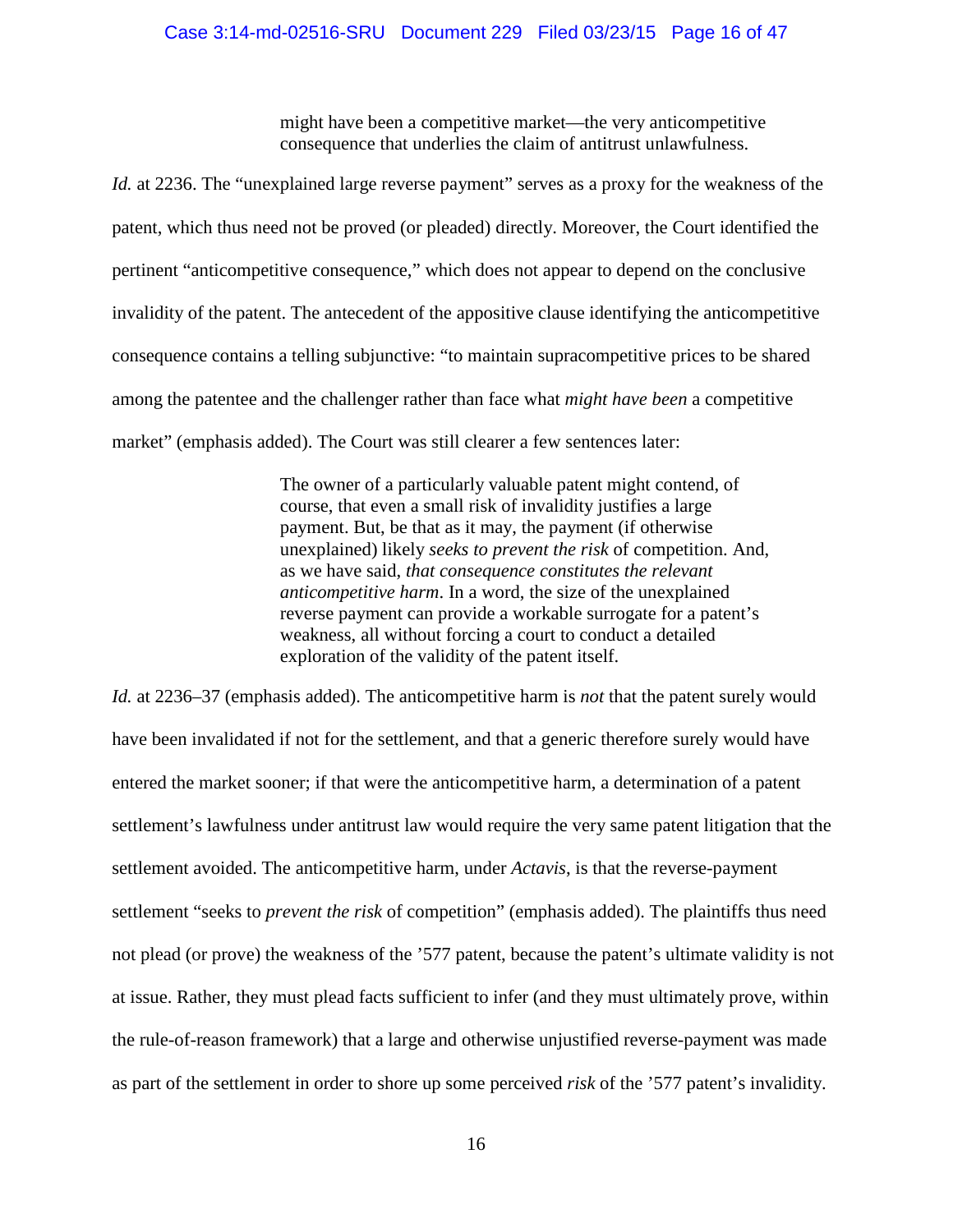#### Case 3:14-md-02516-SRU Document 229 Filed 03/23/15 Page 17 of 47

The rule of *Actavis* might seem unusual or counterintuitive given the typical settlement context. The value of a lawsuit is traditionally estimated as the expected value of judgment multiplied by the probability of liability, less litigation costs. The probabilities are of course always rough estimates, but the parties evaluate the favorability of potential settlements by their respective estimation of risk and the allocation of that value between them. In the Hatch-Waxman context, however, where litigation was provoked by Paragraph IV certification (and production of allegedly infringing product need not have begun), there may be no actual damages, and the adverse outcome for the patent-holder is measured not by the size of a potential judgment but by the forgone monopoly profits in the event of patent invalidation. Any settlement that takes the risk of patent invalidation into account will tacitly reflect the value of continuing the patent monopoly. Of course it will generally be in the interest of both patent-holder and patent-challenger to share the monopoly profits rather than compete:

> Indeed, there are indications that patentees sometimes pay a generic challenger a sum even larger than what the generic would gain in profits if it won the paragraph IV litigation and entered the market. The rationale behind a payment of this size cannot in every case be supported by traditional settlement considerations. The payment may instead provide strong evidence that the patentee seeks to induce the generic challenger to abandon its claim with a share of its monopoly profits that would otherwise be lost in the competitive market.

*Id.* at 2235 (citation omitted). In such cases, the *ex ante* probability of patent invalidation will factor only into the allocation of monopoly profits between patent-holder and patent-challenger, while the consumer bears the cost of monopoly prices irrespective of the patent's strength or weakness.

Of course, the *actual* expected cost of litigation for the patent-holder necessarily includes the risk of invalidation and forgone monopoly profits, whether or not that is a permissible settlement consideration. It is thus no surprise if pre-*Actavis* settlements in the Hatch-Waxman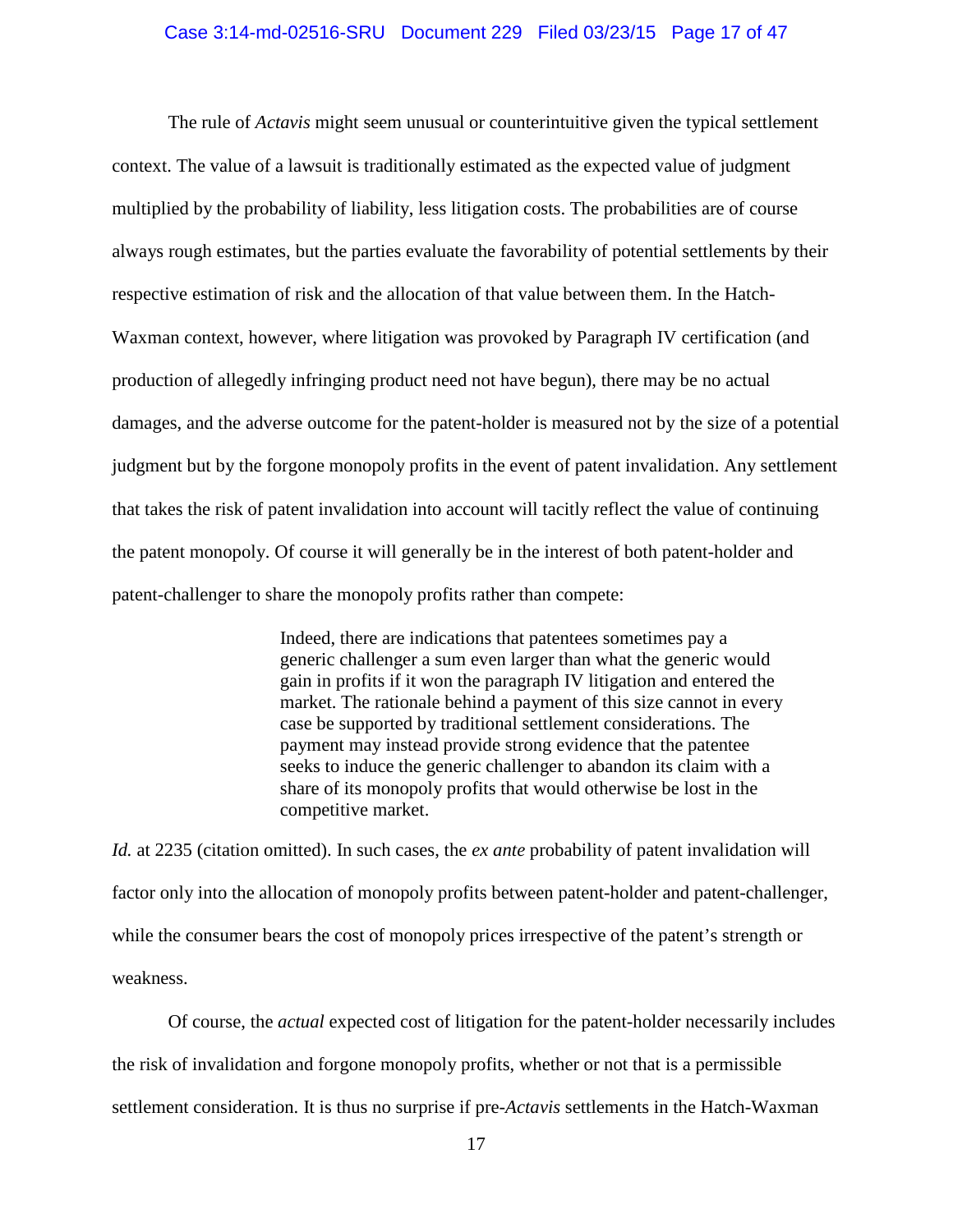### Case 3:14-md-02516-SRU Document 229 Filed 03/23/15 Page 18 of 47

context frequently included large payments flowing from patent-holders to patent-challengers (that is, large "reverse" payments), and we might therefore expect *Actavis* to discourage many patent settlements, especially where the patent in question is very valuable. That may impose a cost on the judicial system, which, as the Supreme Court acknowledged in *Actavis*, prefers "a general legal policy favoring the settlement of disputes," *id.* at 2234, but it is consistent with what the Court observed were the purposes of the Hatch-Waxman Act and Paragraph IV certification. *Id.* (observing "the general procompetitive thrust of the statute," and "its specific provisions facilitating challenges to a patent's validity").

In sum, though the defendants are correct that the several complaints in the present case plead relatively bare allegations of the '577 patent's vulnerability and the hypothetical earlier entry of a generic if not for the settlement agreement, the sparsity of those allegations does not fatally undermine the claims of antitrust injury under *Actavis*. The salient question is not whether the fully-litigated patent would ultimately be found valid or invalid—that may never be known but whether the settlement included a large and unjustified reverse payment leading to the inference of profit-sharing to avoid the risk of competition.

# 3. *"Large" and "Unjustified" Reverse "Payment" Under* Actavis

In *Actavis*, a brand-name manufacturer and a generic manufacturer settled a lawsuit provoked by Paragraph IV certification, and the settlement terms required the generic manufacturer to drop the patent challenge and provide promotional services for the brand-name drug. In exchange, the generic manufacturer received large payments and an entry date for the competing generic that was not immediate but still earlier than the expiration of the patent. The subsequent antitrust complaint alleged that the services were mere pretext for the payment, which was in truth a payment to delay competition. Nearly identical allegations are presented here. The Court in *Actavis* held that large and unjustified reverse payments bring with them the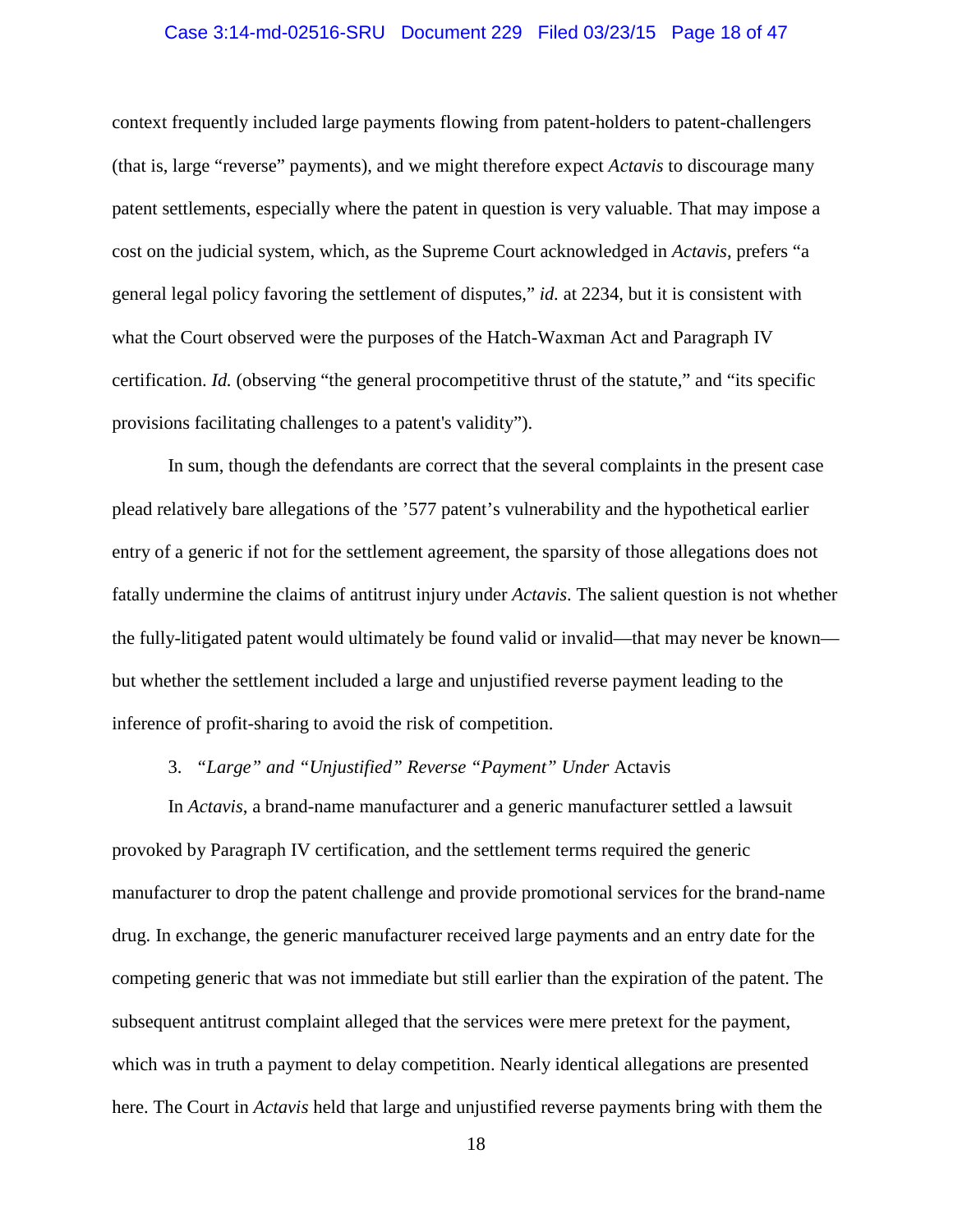#### Case 3:14-md-02516-SRU Document 229 Filed 03/23/15 Page 19 of 47

risk of significant anticompetitive effects, that the plaintiffs should have been allowed to present their antitrust case, and that rule-of-reason analysis should be applied, but it did not discuss in any detail whether or why the reverse payment alleged in that case was "large" or "unjustified." District courts applying *Actavis* have thus had relatively little guidance on the question of what constitutes a "large" and "unjustified" reverse payment, and have diverged even on the issue of what constitutes "payment." The defendants here dispute the plaintiffs' characterization of their settlement agreement on all three grounds. The disputed "agreement" was in fact a complicated transaction involving a series of agreements settling separate litigation over two drug patents, and the defendants argue that nothing in any of it constitutes a reverse payment, but only compensation for services; and that even if some part of it does constitute a reverse payment, it is neither large nor unjustified.

The defendants emphasize that every settlement necessarily involves consideration on both sides, and that it therefore cannot be the case that a "reverse payment" of the sort contemplated in *Actavis* is present merely because an alleged patent infringer may be said to have received consideration as part of a settlement. That is doubtless correct—even a promise to stop litigating has value and may constitute consideration in a settlement agreement—but the defendants go altogether too far the other way in their attempt to read a maximally restrictive sense of "payment" into the *Actavis* decision. They make much of the fact that *Actavis* contains repeated examples and references to payments of money, and not to payments of some other form of consideration, and they dispute whether "payment" under *Actavis* comprises transfers of value in any form other than cash. As of the date of this writing, two courts have agreed with that view, *see In re Loestrin 24 Fe Antitrust Litig.*, No. 1:13-MD-2472-S-PAS, 2014 WL 4368924 (D.R.I. Sept. 4, 2014); *In re Lamictal Direct Purchaser Antitrust Litig.*, No. 12-CV-995 WHW,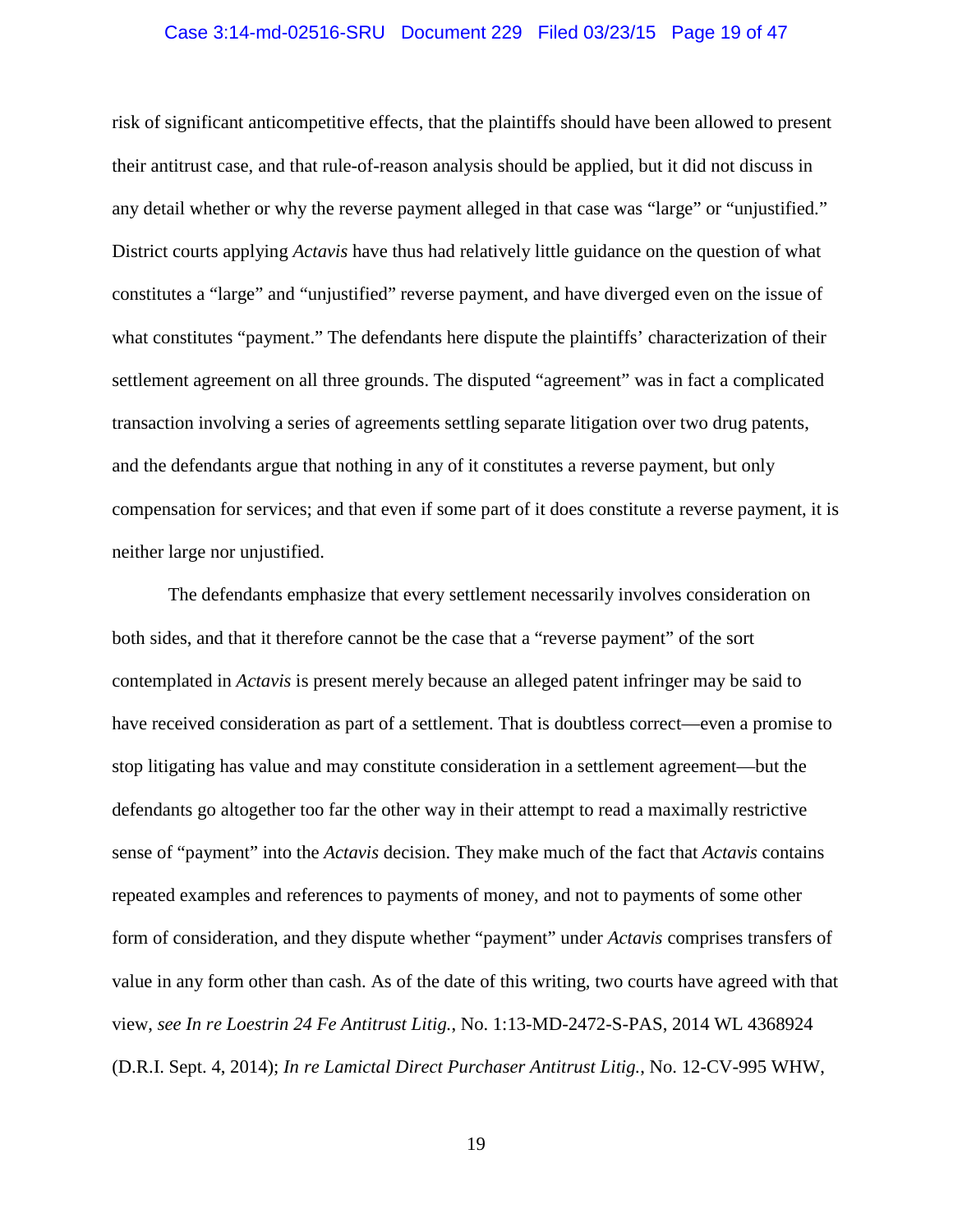#### Case 3:14-md-02516-SRU Document 229 Filed 03/23/15 Page 20 of 47

2014 WL 282755 (D.N.J. Jan. 24, 2014), though one of them did so with "significant reservations" and called that conclusion "vexing." *In re Loestrin*, 2014 WL 4368924, at \*11. A majority of courts to have examined the issue take the opposite position, that "payment" is not limited to cash transfers. *See, e.g.*, *United Food & Commercial Workers Local 1776 & Participating Emp'rs Health & Welfare Fund v. Teikoku Pharma USA, Inc.*, No. 14-MD-02521- WHO, 2014 WL 6465235 (N.D. Cal. Nov. 17, 2014); *In re Effexor XR Antitrust Litig.*, No. CIV. 11-5479 PGS, 2014 WL 4988410 (D.N.J. Oct. 6, 2014); *In re Niaspan Antitrust Litig.*, No. 13- MD-2460, 2014 WL 4403848 (E.D. Pa. Sept. 5, 2014); *In re Nexium (Esomeprazole) Antitrust Litig.*, 968 F. Supp. 2d 367 (D. Mass. 2013). I must agree with the latter group.

Black's Law Dictionary defines "payment" as the "[p]erformance of an obligation by the delivery of money *or some other valuable thing* accepted in partial or full discharge of the obligation." (10th ed. 2014) (emphasis added). The Oxford English Dictionary defines it as a "sum of money (*or equivalent*) paid or payable, esp. in return for goods or services or in discharge of a debt." (3d ed. 2005) (emphasis added). Those definitions quite sensibly recognize the substitutability of value, because the distinction between transfers of money and transfers of things that are worth money is, in the words of the *Actavis* dissent, "a distinction without a difference." *Actavis*, 133 S. Ct. at 2243 (Roberts, C.J., dissenting). Indeed, if antitrust scrutiny can be avoided simply by making one's large and unjustifiable reverse-payment settlement in gold bullion rather than dollars, then *Actavis* stands for nothing but an arbitrary restriction on the form such payments can take. To read the decision that way is to cabin its reasoning to the point of meaninglessness. I must conclude that large and unjustified reverse payments that "can bring with [them] the risk of significant anticompetitive effects," *id.* at 2237 (majority opinion), can bring those effects regardless of the particular form the transfer of value takes and thus are not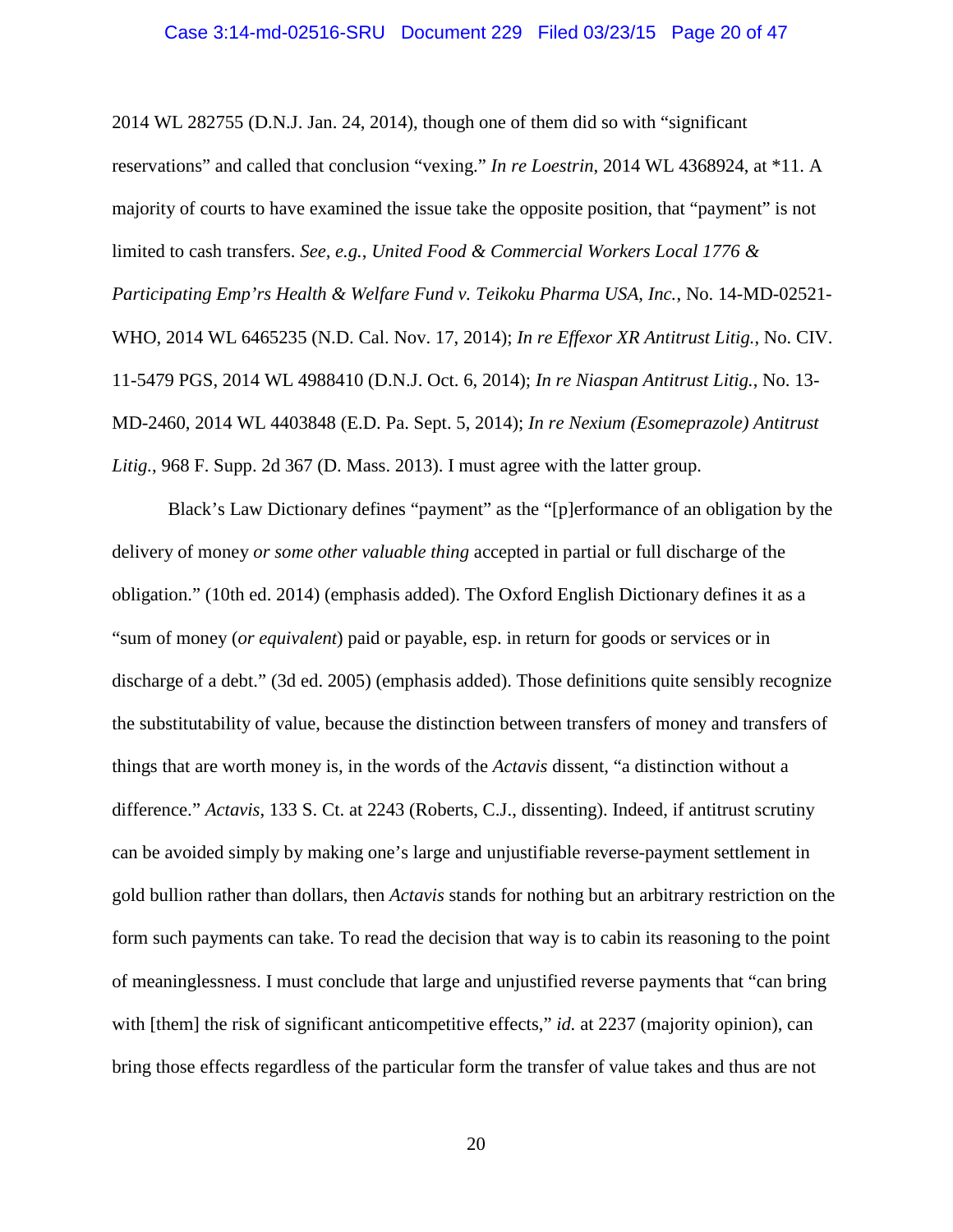#### Case 3:14-md-02516-SRU Document 229 Filed 03/23/15 Page 21 of 47

limited to cash payments. A settlement agreement may be very simple or tremendously complex, and it may involve all manner of consideration; and if, when viewed holistically, it effects a large and unexplained net transfer of value from the patent-holder to the alleged patent-infringer, it may fairly be called a reverse-payment settlement. Such a settlement, under *Actavis*, is not *ipso facto* unlawful: the parties to the settlement might be able to explain the apparent "missing" value for the patent-holder in a procompetitive way—and they will have an opportunity to do so under the rule-of-reason framework—in which case the reverse payment may turn out to be justified, or to be entirely illusory. But if otherwise unexplained, it "likely seeks to prevent the risk of competition. And . . . that consequence constitutes the relevant anticompetitive harm." *Id.* at 2236.

Under *Actavis*, "the likelihood of a reverse payment bringing about anticompetitive effects depends upon its size, its scale in relation to the payor's anticipated future litigation costs, its independence from other services for which it might represent payment, and the lack of any other convincing justification." *Id.* at 2237. The plaintiffs here allege that the reverse payment was quite large, including a \$4 million upfront cash payment and approximately \$120 million in guaranteed royalties over time even in the absence of co-promotion efforts—and that being in addition to the up-to-\$2.5 million per year of payments for those co-promotion efforts, which the plaintiffs also suggest exceeds the value of the services. The defendants argue that even those sums are small in relation to the value of the patent. That relation, by the logic of *Actavis*, may suggest confidence in the patent, but it does not mean that the alleged reverse payment is not "large." On the contrary, as the Supreme Court suggested in *Actavis*, *id.* at 2236–37, a patentholder who has a high degree of confidence in a patent's strength may nevertheless be willing to share some portion of the monopoly profits in order to avoid even a small risk of invalidation if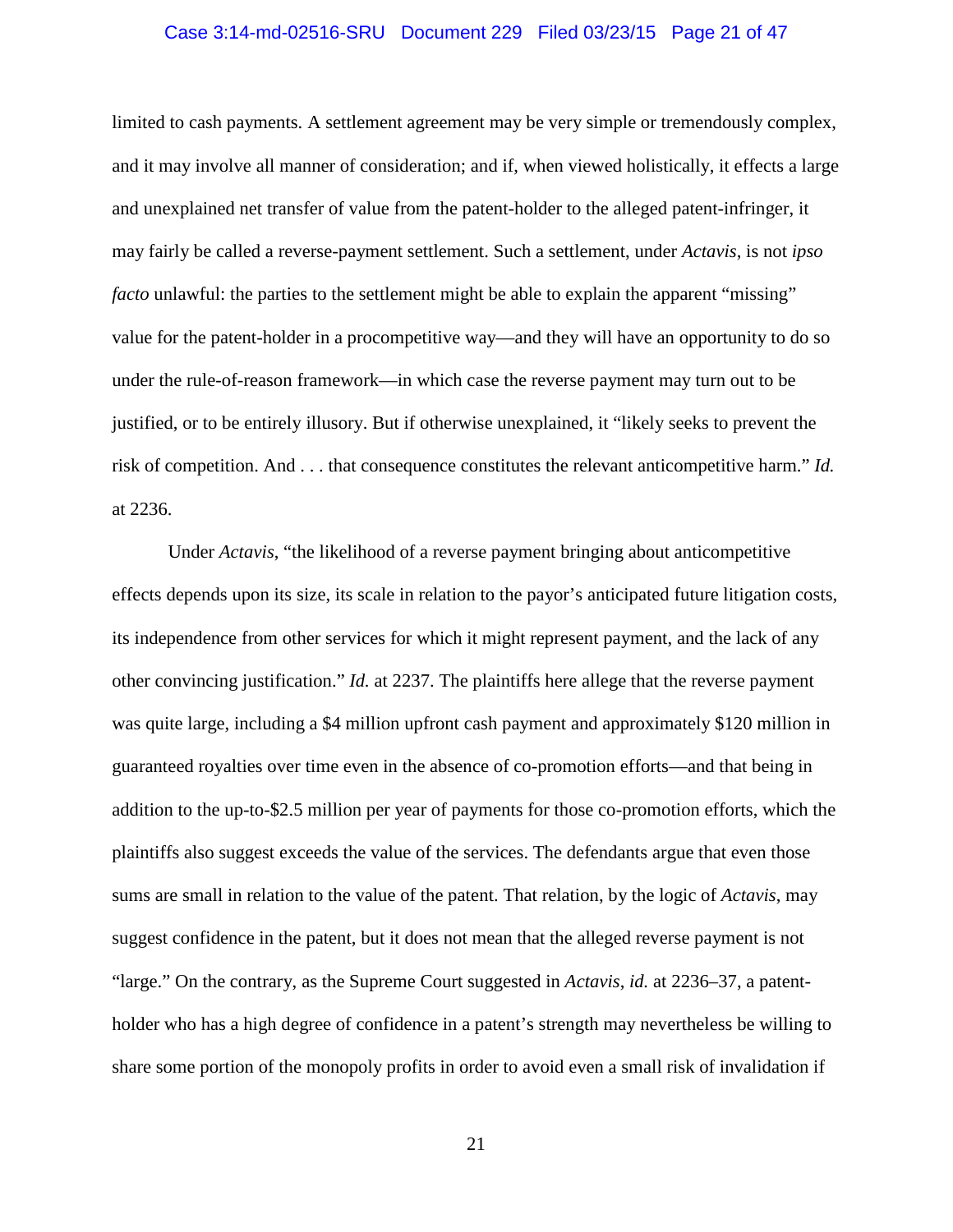#### Case 3:14-md-02516-SRU Document 229 Filed 03/23/15 Page 22 of 47

the patent is especially valuable, and even a small portion of the profits on an especially valuable patent might indeed be quite large in absolute terms. I agree with the defendants that payments smaller than avoided litigation costs are presumptively not large and unexplained under *Actavis*, and represent a *de facto* safe harbor, and also that payments exceeding avoided litigation costs are not automatically deemed unlawful for that reason alone. Even if the payments exceed avoided litigation costs, the *Actavis* factors—the size of the payments, their scale in relation to litigation costs, their independence from other services for which they might be fair consideration, and any other convincing justification—still matter. But I cannot conclude that the size of the reverse payments in relation to the anticipated value of the patent is dispositive of the lawfulness of the agreement. Large reverse payments that are not particularly large in relation to the value of the patent may show confidence in the patent, but if they represent payment *to avoid the risk of invalidation*, then they still run afoul of *Actavis*.

 The plaintiffs allege that the total payment is far greater than the fair value of the services falling under the Co-Promotion Agreement, and therefore constitutes a large and unjustifiable reverse payment, which they allege is especially clear since payment is guaranteed even without the generation of additional sales. They also allege that Boehringer agreed not to launch its own "authorized generic" during Barr's 180-day exclusivity period under the Hatch-Waxman Act, which further enlarged the reverse payment by constituting an additional unexplained transfer of value to Barr. The defendants dispute those allegations, and the sufficiency of the pleading, with several arguments: They argue that the Co-Promotion Agreement, as part of a complex transaction that settled litigation over two drugs, was somehow separate from the Aggrenox settlement, and that the plaintiffs have failed to sufficiently plead that it was made as consideration for that settlement (or they cannot so plead) because they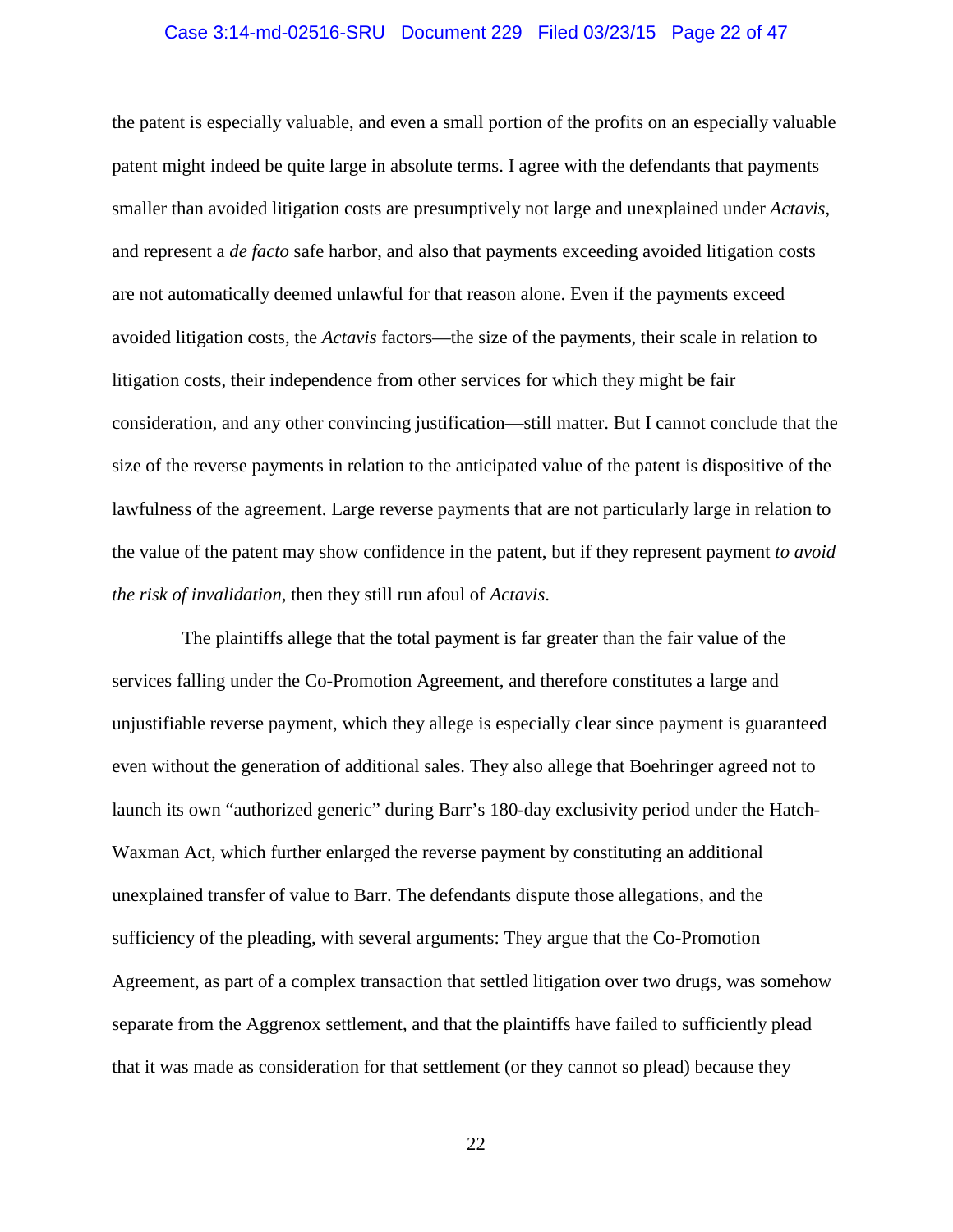#### Case 3:14-md-02516-SRU Document 229 Filed 03/23/15 Page 23 of 47

argued in prior litigation that it was made as consideration for delaying generic entry of the other drug. They argue that the plaintiffs fail to plead with sufficient specificity the fair value of the services, the excess of the payments over that value, or in some other way the total value of the alleged reverse payment. And they argue that any agreement not to introduce an authorized generic should not be considered part of a reverse payment because exclusive licenses are authorized by the Patent Act and are the kind of traditional form of settlement that *Actavis* permits, or because they only result in "payment" in the form of affirmative sales, or because they are otherwise procompetitive insofar as they represent an increase in competition compared to what competition otherwise would have been under the patent. I find none of those arguments persuasive.

First, and quite notably, the defendants do not agree among themselves whether the challenged settlement agreement actually does prevent Boehringer from introducing an authorized generic: by Boehringer's interpretation, it does not; but by Barr's reckoning it does. That disagreement is consonant with the plaintiffs' theory: Barr (the alleged infringer, and would-be generic manufacturer) sees a "no–authorized generic" agreement as a thing of value it received in the settlement and wishes to preserve it in this litigation, while Boehringer (the patent-holder and brand-name manufacturer) sees such an agreement as a cost it prefers not to incur and would happily disclaim. I need not determine now who is correct by ruling on the construction of the agreement, but the plaintiffs allege that there is such a provision and that it is very valuable, and at least on the latter point the defendants clearly agree.

The defendants are correct that the plaintiffs have not attempted to assign dollar values with significant precision or very obvious methodological justification to the various provisions of the settlement, and that is among the stronger of the defendants' arguments. Some other courts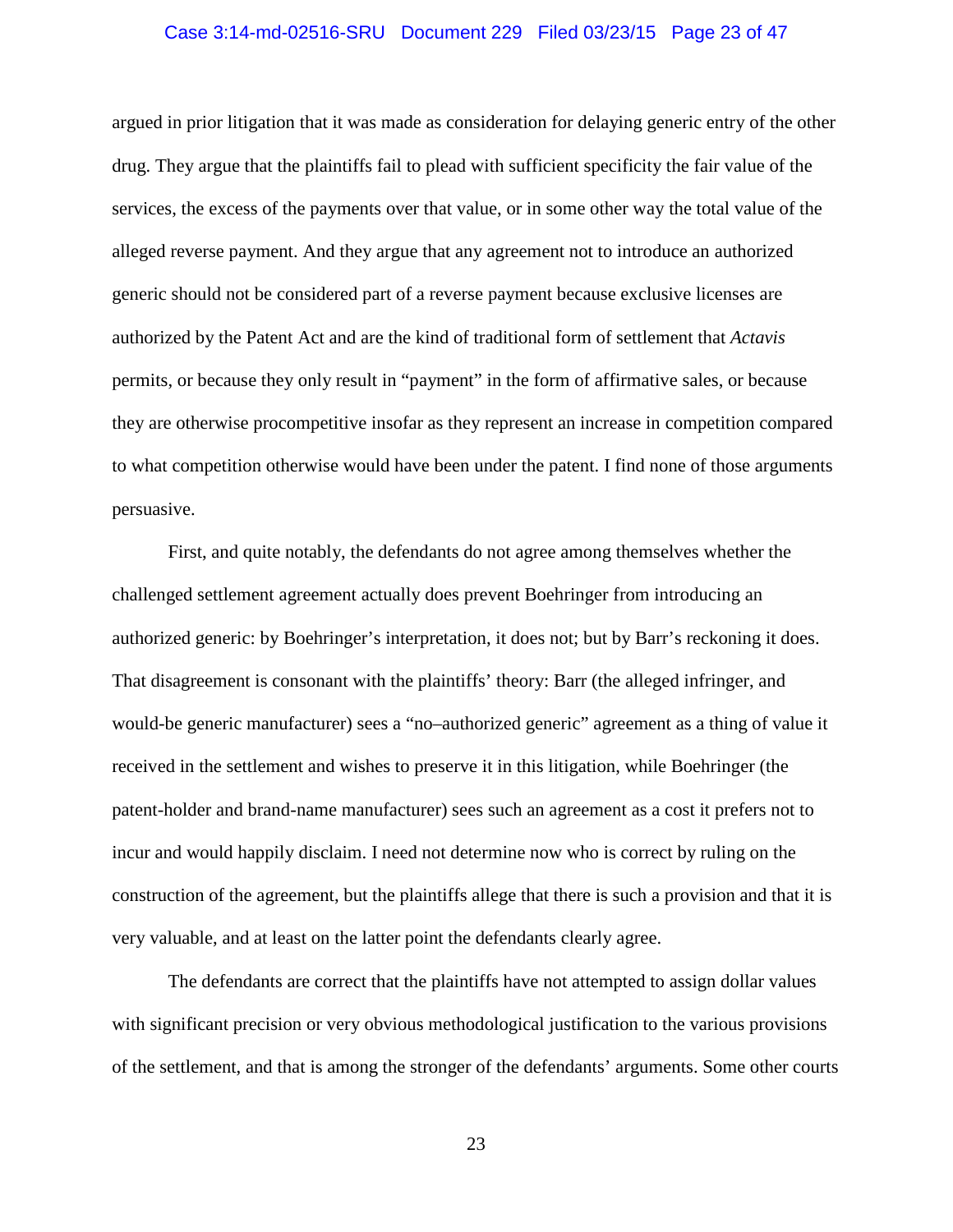#### Case 3:14-md-02516-SRU Document 229 Filed 03/23/15 Page 24 of 47

interpreting *Actavis*, while holding that reverse "payments" are not limited to cash transfers, have observed the importance of the court's ability to calculate the value of any nonmonetary payments or have held that pleading an estimate of the total monetary value and a reliable foundation for that value are necessary to establish the plausibility required by Rule 12(b)(6). *See, e.g.*, *In re Effexor XR Antitrust Litig.*, No. 3:11-CV-5479 PGS, 2014 WL 4988410 (D.N.J. Oct. 6, 2014); *In re Lipitor Antitrust Litig.*, No. 3:12-CV-2389 PGS, 2014 WL 4543502 (D.N.J. Sept. 12, 2014). While I share the concerns expressed by those courts, it is also clear that very precise and particularized estimates of fair value and anticipated litigation costs may require evidence in the exclusive possession of the defendants, as well as expert analysis, and that these issues are sufficiently factual to require discovery. I cannot conclude simply from the absence of precise figures that the pleadings represent formulaic recitations of elements and allegations that fail to rise above the speculative; on the contrary, the complaints make specific allegations about the terms of the settlement and their relative value that are plausible on their face. Whether the plaintiffs can substantiate those allegations may be an issue for summary judgment or trial, but for purposes of the motions to dismiss, I must accept the allegations as true and draw all reasonable inferences in the plaintiffs' favor. While doing that, I cannot conclude that the plaintiffs fail to sufficiently plead a large and unjustified reverse payment.

Nor are the allegations of a large and unjustified reverse payment undermined by the permissibility of exclusive licensing under the Patent Act or in settlements generally. The defendants are surely correct that patent holders may legally grant exclusive licenses and that the particular restraint on competition such agreements represent is an exception to antitrust prohibition and expressly permissible by statute. That is not disputed. But such licenses can be worth money, and granting them can thus be the equivalent of transferring money. If some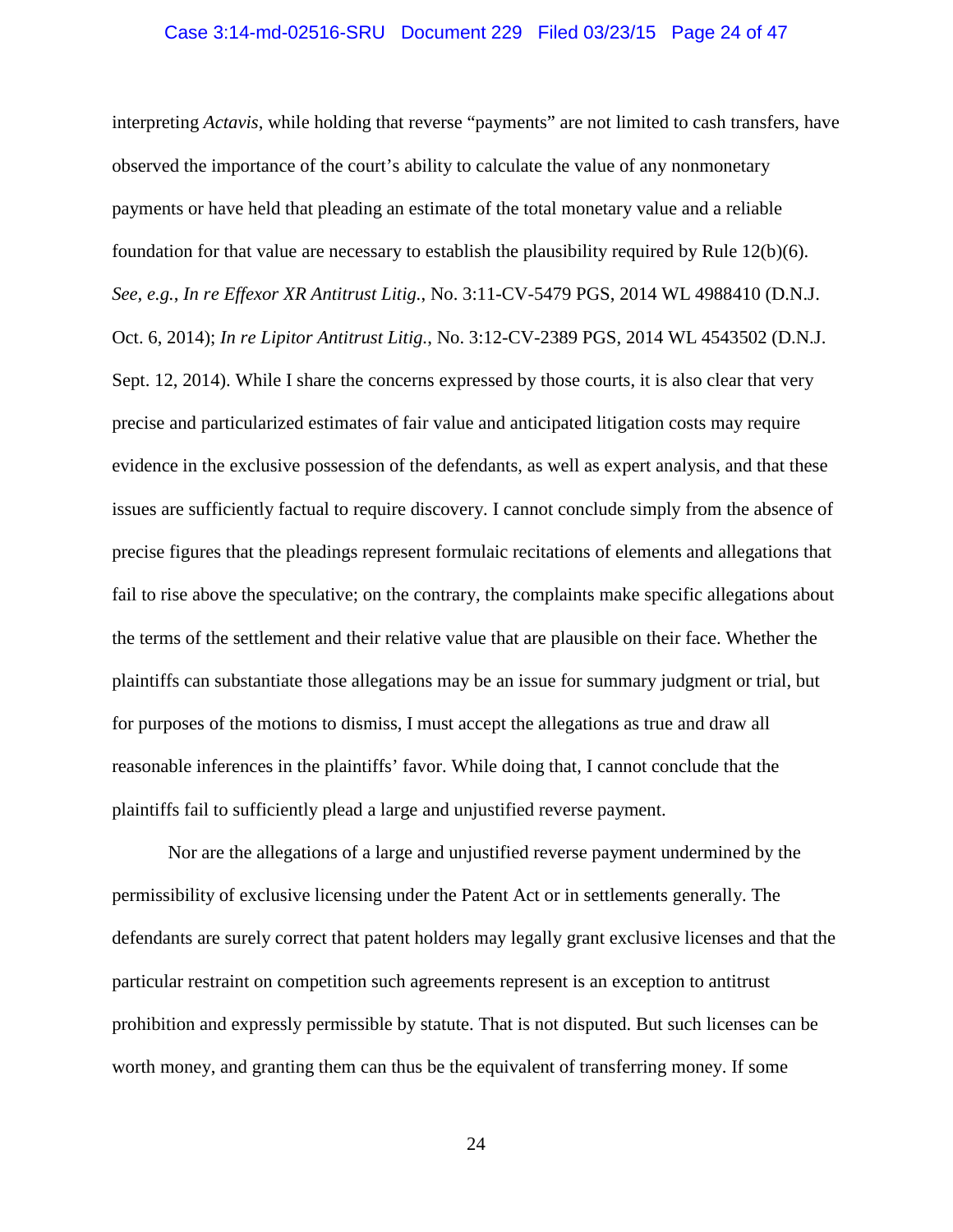#### Case 3:14-md-02516-SRU Document 229 Filed 03/23/15 Page 25 of 47

particular transfer of money would be unlawful—for whatever reason—its unlawfulness is not cured merely because the value is transferred in the form of exclusive licenses instead of cash, irrespective of whether the grant of an exclusive license would otherwise be valid. The statutory authority to grant exclusive licenses no more immunizes reverse-payment settlements that include them from antitrust scrutiny under *Actavis* than the statutory authority to use cash as legal tender immunizes reverse-payment settlements made in cash from such scrutiny. The issue is not whether the *form* of the payment was legal, but whether the *purpose* of the payment was legal. The plaintiffs do not appear to allege that "no–authorized generic" agreements are *per se* unlawful, nor that any individual feature of the settlement agreement would have necessarily constituted an antitrust violation as part of some other agreement. Rather, they allege that Boehringer gave much more than it got in the settlement agreement; and under *Actavis*, that can constitute an antitrust violation if it did so in order to avoid the risk of patent invalidation.

It may also be true that granting an exclusive licensing agreement is procompetitive relative to not granting it, but the anticompetitive harm described in *Actavis* is not measured by the exclusionary scope of the patent—that test was explicitly rejected. The question is whether a large and unjustifiable reverse payment was made in order to avoid the risk of patent invalidation. If a settlement that grants an exclusive license violates the rule of *Actavis*, it is not saved by comparison to the exclusionary scope of the unlicensed patent, or by the licensing arrangement being more competitive than a settlement agreement that lacked one.

Rule-of-reason analysis proceeds in three steps:

First, the plaintiff bears the initial burden of showing that the defendant's conduct had an actual adverse effect on competition as a whole in the relevant market. If plaintiff satisfies this burden, the burden then shifts to defendant to offer evidence that its conduct had procompetitive effects. If defendant is able to offer such proof, the burden shifts back to plaintiff, who must prove that any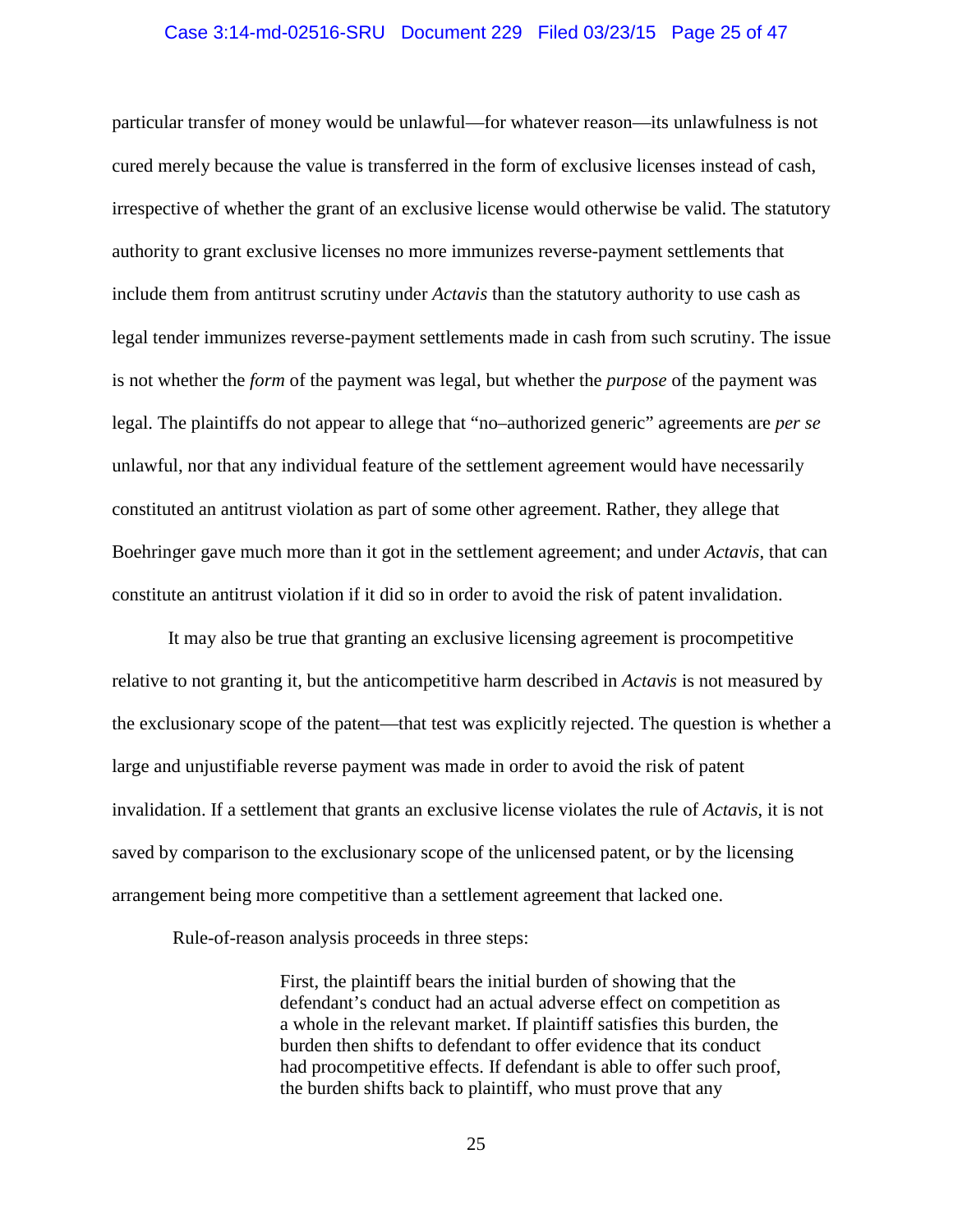#### Case 3:14-md-02516-SRU Document 229 Filed 03/23/15 Page 26 of 47

legitimate competitive effects could have been achieved through less restrictive alternatives.

*Ark. Carpenters Health & Welfare Fund v. Bayer AG*, 604 F.3d 98, 104 (2d Cir. 2010) (internal quotations and citations omitted). In the present context of a motion to dismiss, the plaintiffs need only allege plausible facts that, if true, raise a reasonable expectation that discovery will reveal sufficient evidence to prove their prima facie case. Under the treatment of reversepayment settlements in *Actavis*, they have done so.

#### 4. *Monopoly Power*

The defendants argue that the plaintiffs fail to state a claim because they do not sufficiently define a relevant product market, and the single-product market of Aggrenox alone (or of Aggrenox and potential generics) is overly narrow. Because Aggrenox is prescribed to reduce the risk of stroke, they suggest Plavix—an FDA-approved antiplatelet therapy—as an example of a pharmaceutical that shares the market with Aggrenox. The presence of that drug, they argue, means that the defendants could maintain a monopoly on Aggrenox alone without having monopoly power within a market sufficient to be governed by the Sherman Act. The plaintiffs contend that a market of Aggrenox and Aggrenox generics is sufficiently defined, and moreover that they need not define a market, because they plead actual detrimental effects, for which market power is merely a surrogate.

Monopoly power is a necessary element of Sherman Act claims, *United States v. Grinnell Corp.*, 384 U.S. 563, 570 (1966), and the Supreme court has defined that power as "the power to control prices or exclude competition." *United States v. E.I. du Pont de Nemours & Co.*, 351 U.S. 377, 391 (1956). The plaintiffs are correct, however, that when direct evidence is available that a party profitably charges supracompetitive prices, the existence of market power can be established from that fact alone. *Tops Markets, Inc. v. Quality Markets, Inc.*, 142 F.3d 90, 97–98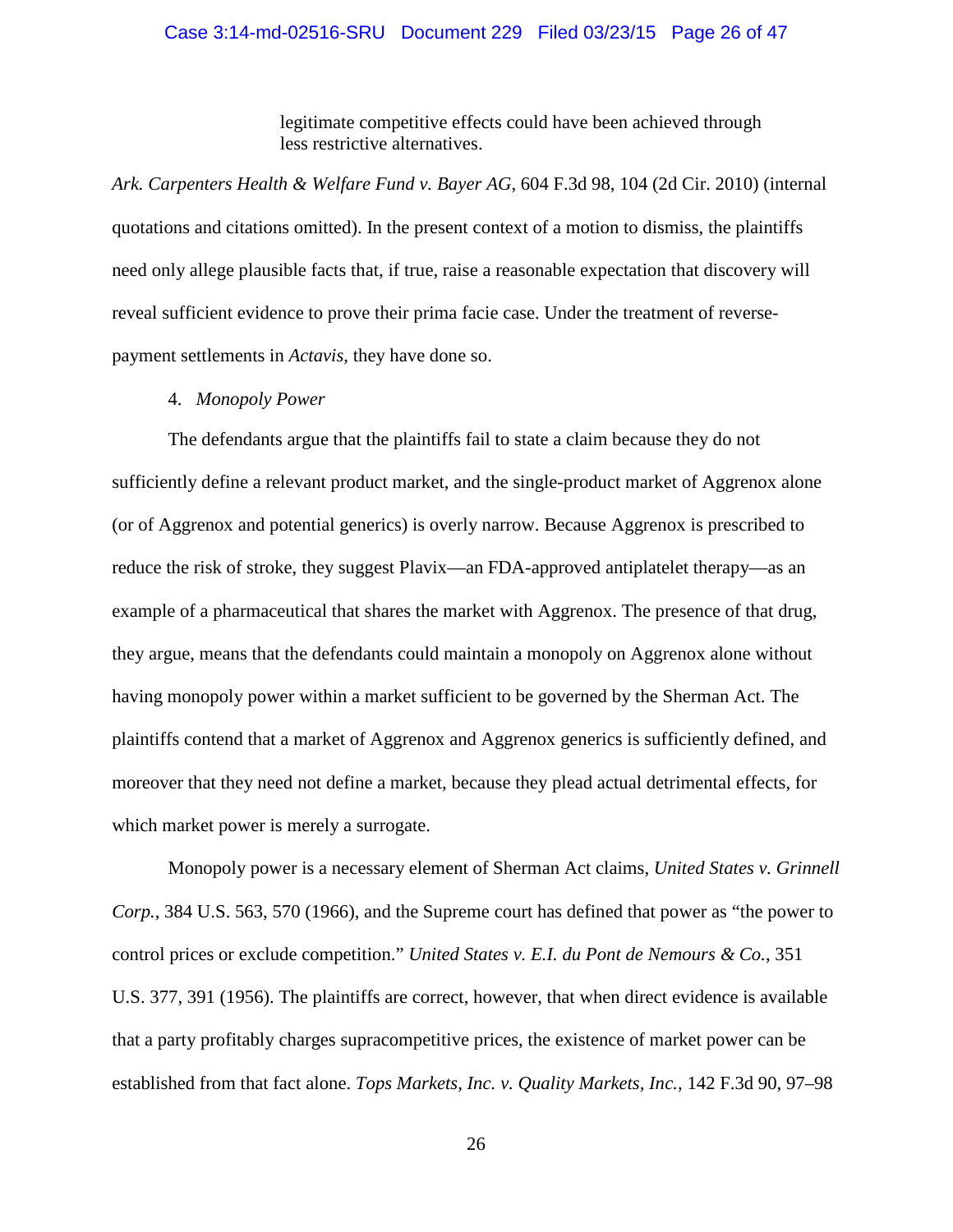#### Case 3:14-md-02516-SRU Document 229 Filed 03/23/15 Page 27 of 47

(2d Cir. 1998) ("Monopoly power, also referred to as market power, is the power to control prices or exclude competition. It may be proven directly by evidence of the control of prices or the exclusion of competition or it may be inferred from one firm's large percentage share of the relevant market.").

The market for prescription pharmaceuticals is an unusual one, in part because consumers are typically insulated at least to some degree from both cost (which is often largely covered by an insurance plan) and choice (which is at least limited and more likely substantially directed by the prescribing physician), so market features such as cost-sensitivity and elasticity of demand might therefore defy reasonable expectations. It is nevertheless true in antitrust analysis that "as a general rule, the process of defining the relevant product market requires consideration of cross-elasticity of demand," *Hayden Pub. Co. v. Cox Broad. Corp.*, 730 F.2d 64, 71 (2d Cir. 1984), because the boundaries of a particular product market are determined by "the reasonable interchangeability of use or the cross-elasticity of demand between the product itself and substitutes for it." *Chapman v. New York State Div. for Youth*, 546 F.3d 230, 237 (2d Cir. 2008). The plaintiffs allege that there is no such cross-elasticity of demand between Aggrenox and other drugs sufficient to define any broader antitrust market, and that because Boehringer is able to charge supracompetitive prices for Aggrenox without losing sales, it does not share a market defined by interchangeability. That is clearly a fact-intensive inquiry, and for that reason "courts hesitate to grant motions to dismiss for failure to plead a relevant product market." *Todd v. Exxon Corp.*, 275 F.3d 191, 199–200 (2d Cir. 2001); *see also Hayden Pub. Co. v. Cox Broad. Corp.*, 730 F.2d 64, 70 n.8 (2d Cir. 1984) ("It frequently has been observed that a pronouncement as to market definition is not one of law, but of fact.") (quotation and citation omitted). The Supreme Court has been clear that market definitions can sometimes only be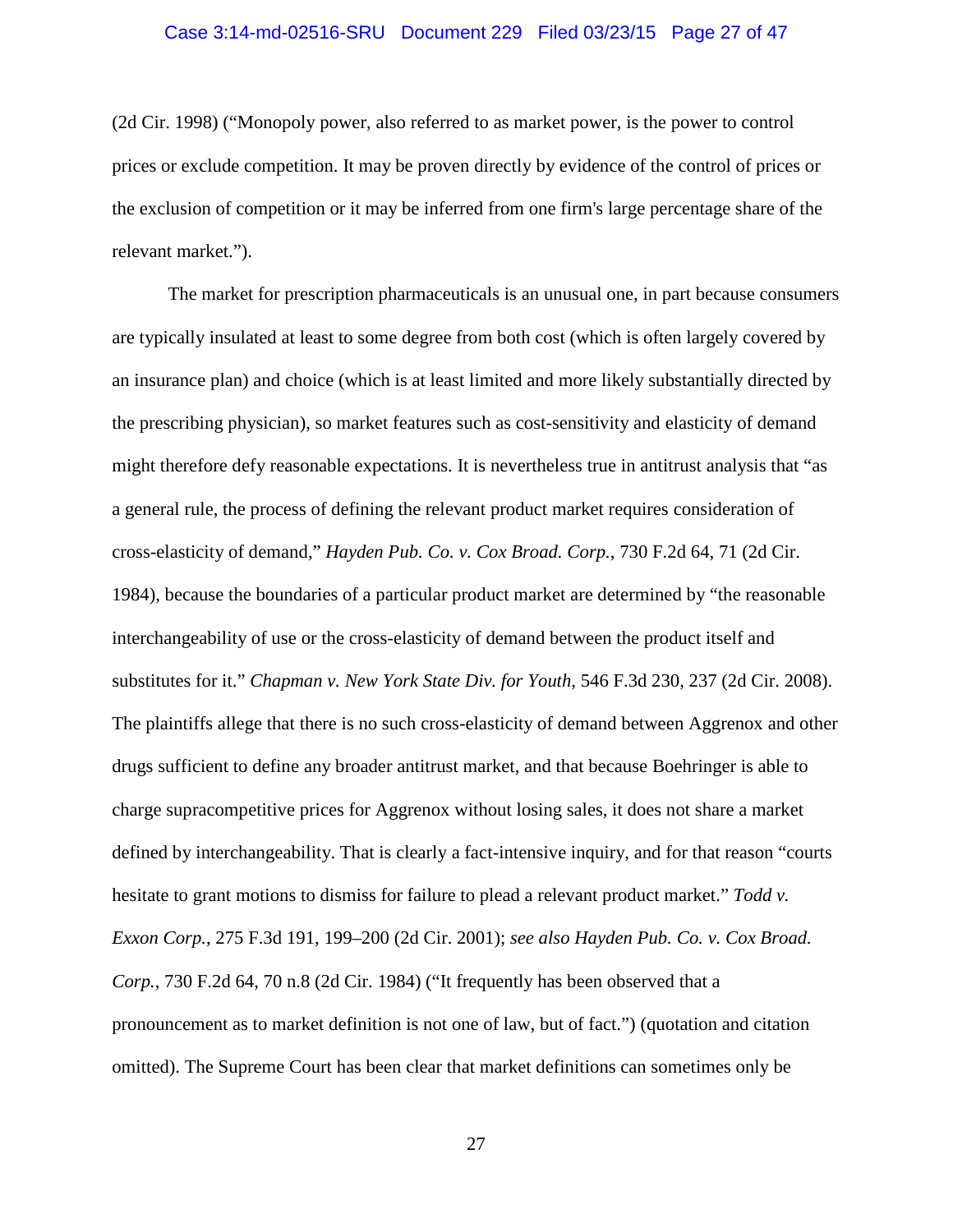#### Case 3:14-md-02516-SRU Document 229 Filed 03/23/15 Page 28 of 47

determined "after a factual inquiry into the commercial realities faced by consumers," *Eastman Kodak Co. v. Image Technical Servs., Inc.*, 504 U.S. 451, 482 (1992) (quotation omitted), and that "in some instances one brand of a product can constitute a separate market." *Id.* Perhaps because of the peculiar features of pharmaceutical markets, the Second Circuit has even held that the relevant market can sometimes be limited *to the generic* of a particular drug, excluding the chemically-identical brand-name version. *Geneva Pharm. Tech. Corp. v. Barr Labs. Inc.*, 386 F.3d 485, 496–500 (2d Cir. 2004).

The plaintiffs' allegations that Boehringer is able to charge supracompetitive prices for Aggrenox in a market with no cross-elasticity of demand with other drugs are highly plausible. If that were not the case, it is not clear why Boehringer would have sued to prevent entry of Barr's generic. The defendants are free to argue otherwise on an eventual summary judgment motion or at trial, but it is premature on a motion to dismiss for the court to make a more probing factual inquiry than that, and the defendants cannot persuasively argue that the complaints should be dismissed for failure to plead monopoly power within a sufficiently defined market.

### 5. *Attempt and Conspiracy*

Attempt and conspiracy to monopolize under the Sherman Act require specific intent to monopolize, and the defendants argue that the plaintiffs' pleading on intent amounts to mere recitation of the element. The facts as alleged, the defendants argue, merely reflect an effort to enforce a valid patent and later to settle the litigation, which judicial policy favors; and even if the settlement agreement is unlawful under *Actavis*, it was lawful under the Second Circuit "scope of the patent" test that was controlling at the time, so there can have been no unlawful intent. The alleged anticompetitive conduct is described at length above, and I do not recite it again here; but the plaintiffs do plead an anticompetitive scheme in significant detail, as already discussed, and they allege that the scheme was intentional. Moreover, it is clearly the law in the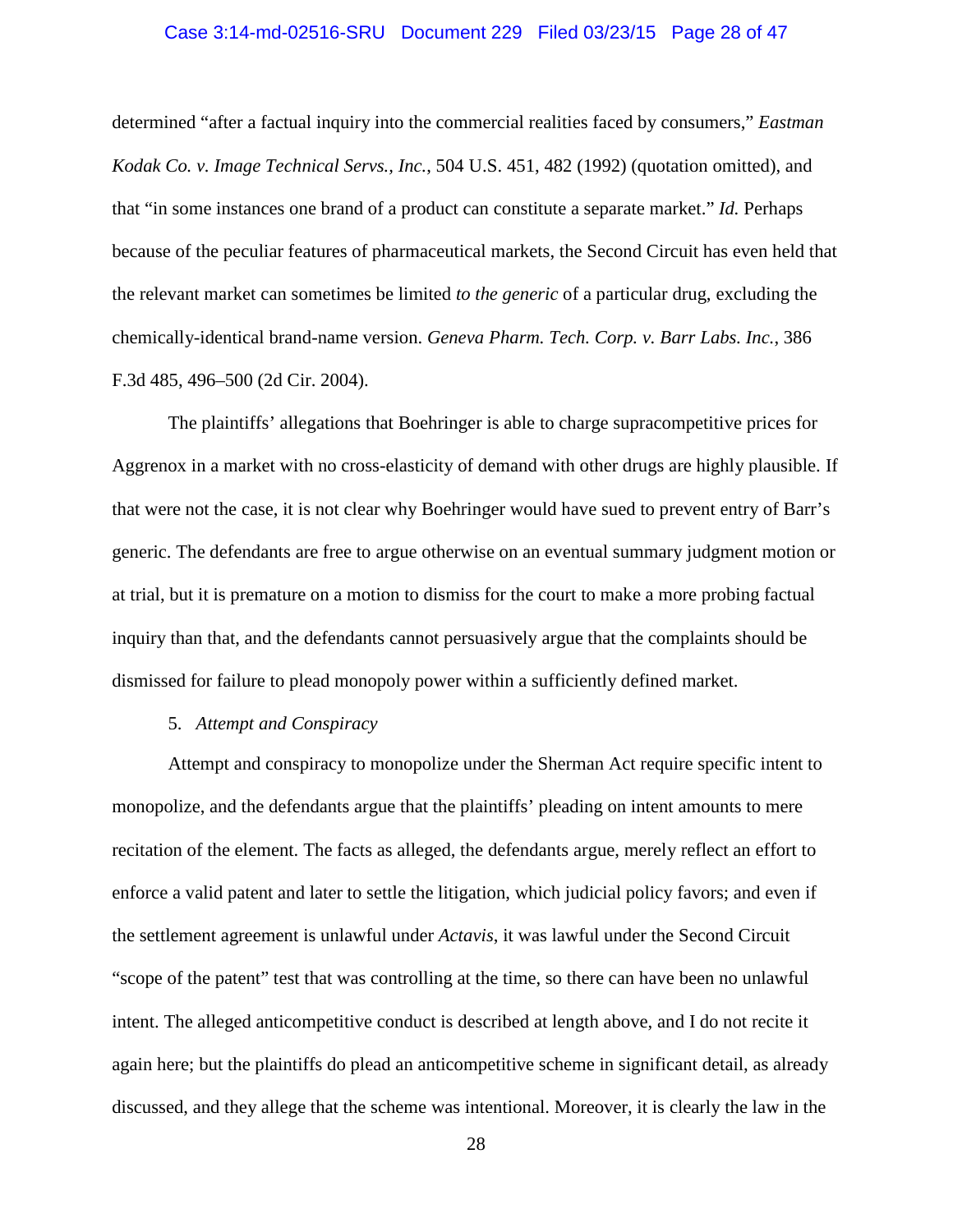#### Case 3:14-md-02516-SRU Document 229 Filed 03/23/15 Page 29 of 47

Second Circuit that anticompetitive intent can be inferred from anticompetitive conduct. *Volvo North America Corp. v. Men's Int'l. Prof'l Tennis Council*, 857 F.2d 55, 74 (2d Cir. 1988). The defendants' argument that unlawful intent is precluded by the lawfulness of the agreement under the now-abrogated test used in the Second Circuit at the time the agreement was made is compelling as an argument from basic fairness; but the defendants offer no support for the suggestion that the necessary intent under federal law is intent to monopolize *unlawfully*, rather than merely intent to monopolize (perhaps with a good-faith belief that patent law or some other antitrust exception provided safety from liability). If the settlement included a large and unjustified reverse payment that was made *in order* to avoid the risk of patent invalidation, then antitrust liability may attach under *Actavis*; and that particular anticompetitive harm is necessarily intentional (even if intent is proved by inference). The defendants offer no authority to suggest that that analysis changes because they believed they were acting lawfully at the time under the Second Circuit's rule.

#### C. State-Law Claims

This case is rendered much more complicated by the rules of *Illinois Brick Co. v. Illinois*, 431 U.S. 720 (1977), and *California v. ARC America Corp.*, 490 U.S. 93 (1989). In the former case, the Supreme Court held that only the overcharged direct purchaser, and no one else in the chain of distribution, can recover damages under federal antitrust law; in the latter, the Supreme Court held that that "indirect-purchaser rule" does not prevent indirect purchasers from recovering damages under state antitrust laws where the state laws otherwise allow it (and many states have passed so-called "*Illinois Brick* repealers" in order to do so). Accordingly, the indirect purchaser complaint and the Humana complaint allege very many state-law claims; a few were withdrawn in the opposition memoranda to the defendants' motions to dismiss, but what remains includes claims under the law of nearly every state (and Washington, D.C. and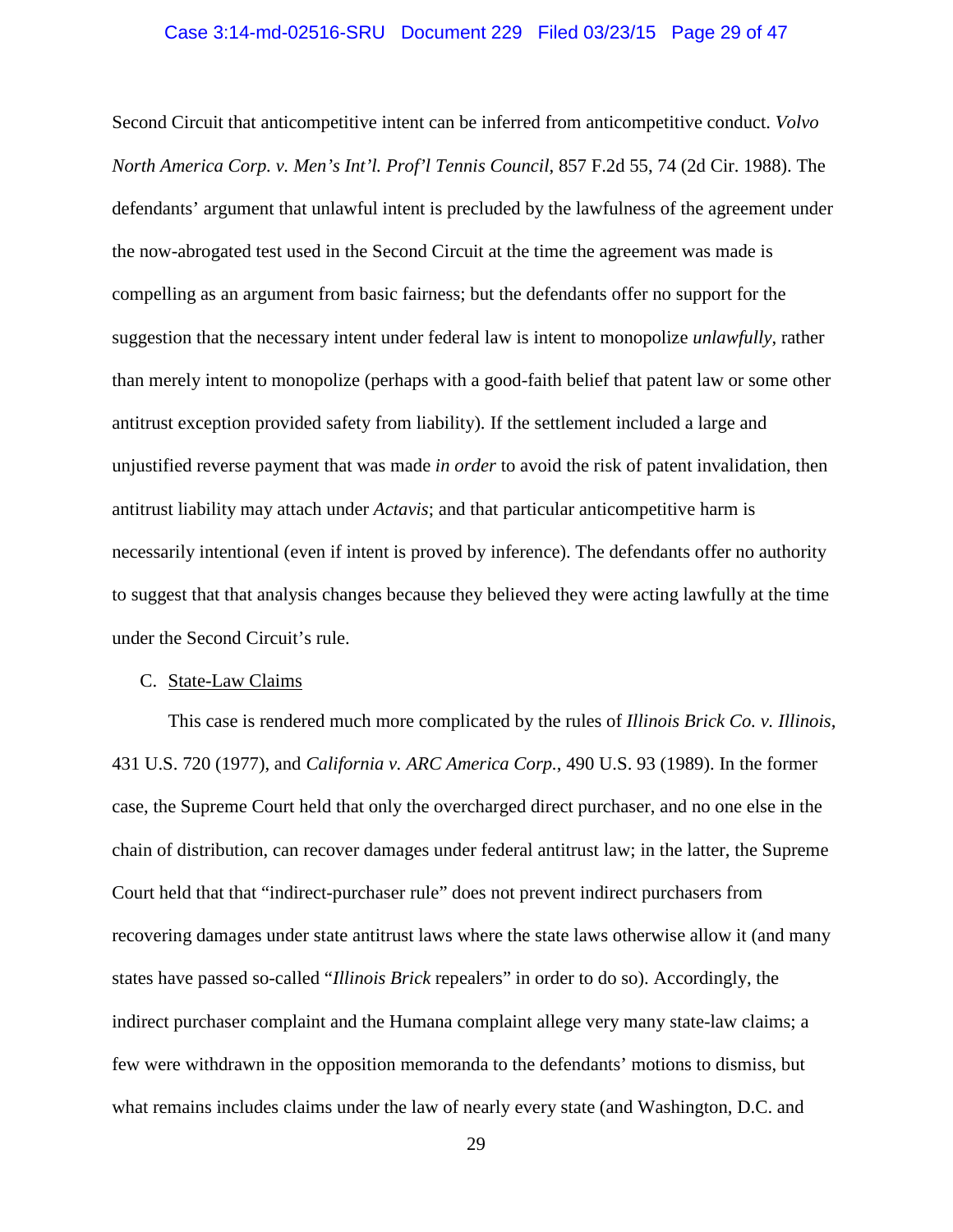#### Case 3:14-md-02516-SRU Document 229 Filed 03/23/15 Page 30 of 47

Puerto Rico), including state antitrust claims, consumer-protection claims, and unjust-enrichment claims. The defendants move that all be dismissed, for a variety of reasons that respectively apply to individual claims or to particular subgroups of them.

### 1. *Statutes of Limitations*

The plaintiffs' theories of liability under the multiplicity of state claims do not significantly differ in substance from the theory underlying the federal claims; the allegedly unlawful conduct is the very same, and the multistate pleading headache appears to be a simple consequence of *Illinois Brick*'s bar on indirect purchaser recovery under the federal antitrust law. The defendants argue that the claims are time-barred, but in most essentials they make common arguments that both state and federal claims are barred—the latter question has already been addressed above—and there is no argument that the analysis of the state statutes of limitations should differ materially from the federal one already discussed. The salient difference is just the number of years: the federal statute of limitations discussed above is four years, and the statutes of limitations under the state laws vary—mostly either three or four years, but some longer and some shorter. The defendants include several pages of tables that helpfully summarize that (and other) information as attachments to their memoranda in support of their motions to dismiss the indirect purchaser and Humana complaints (doc.  $\#$  152-1, pp. A-12 to A-16; doc.  $\#$  151-1, pp. A-15 to A-18). In the absence of any argument that the legislatures or courts of any particular states reject the reasoning in the *Berkey Photo* analysis above as it would apply to their particular statutes, I conclude that the same reasoning should apply, and that a new claim accrues with each alleged overcharge. Claims are therefore not time-barred that stem from alleged overcharges incurred within the relevant statutory period, whatever that period may be for a particular statute, measured backward from the filing of the claims.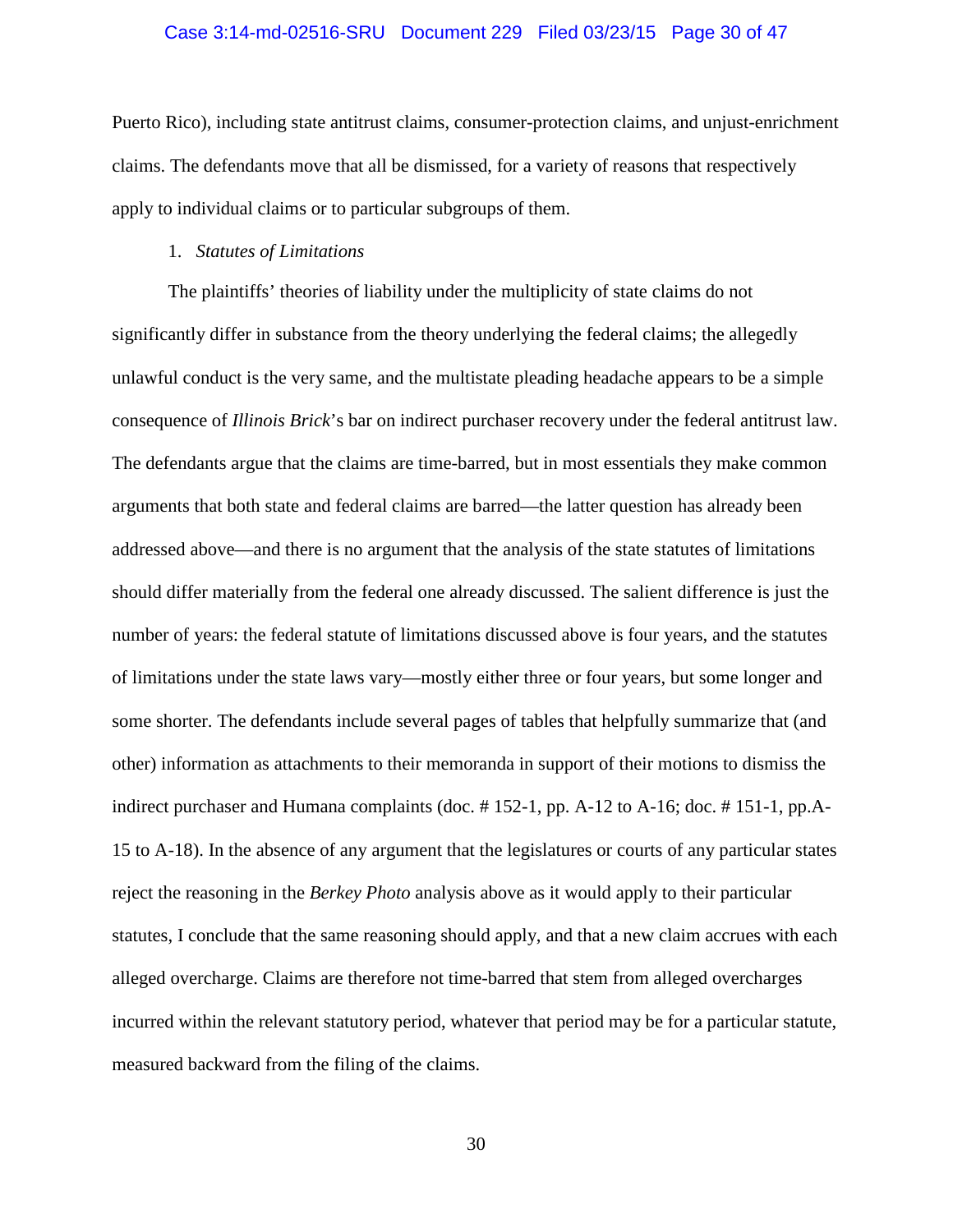### a. Fraudulent Concealment

The indirect purchasers and Humana both initially alleged fraudulent concealment, presumably to reach overcharges otherwise outside the applicable statute of limitations. Partly in light of my ruling in *In re Publication Paper Antitrust Litigation*, No. 3:04-md-1631 (SRU), 2005 WL 2175139 (D. Conn. Sept. 7, 2005), the indirect purchasers dropped those allegations in their opposition brief (doc. # 182, p. 20 n.29), but Humana did not. Essentially for the reasons discussed in *Publication Paper*, I reject the argument that the statutes of limitations should be tolled because the defendants fraudulently concealed their allegedly unlawful conduct.

"[A]n antitrust plaintiff may prove fraudulent concealment sufficient to toll the running of the statute of limitations if he establishes (1) that the defendant concealed from him the existence of his cause of action, (2) that he remained in ignorance of that cause of action until some point within four years of the commencement of his action, and (3) that his continuing ignorance was not attributable to lack of diligence on his part." *State of New York v. Hendrickson Bros. Inc.*, 840 F.2d 1065, 1083 (2d Cir. 1988). Concealment can be shown in one of two ways: either by demonstrating that the defendant took affirmative steps to prevent discovery of the claim or injury, or by demonstrating that the violation itself was "self-concealing"—that is, by showing that it is the type of violation that by its very nature is designed to appear innocent, essentially establishing fraud-by-omission. *Id.* at 1083–84. As a claim of fraud, the allegations that provide the factual basis for fraudulent concealment must meet Rule 9(b)'s heightened pleading standard.

Humana plausibly alleges that the defendants did not publicly disclose the precise terms of the challenged settlement or their associated dollar values—despite overtly publicizing the settlement in more general terms, and despite an FTC investigation and other litigation challenging the agreement—and that Humana did not know it contained a large and unexplained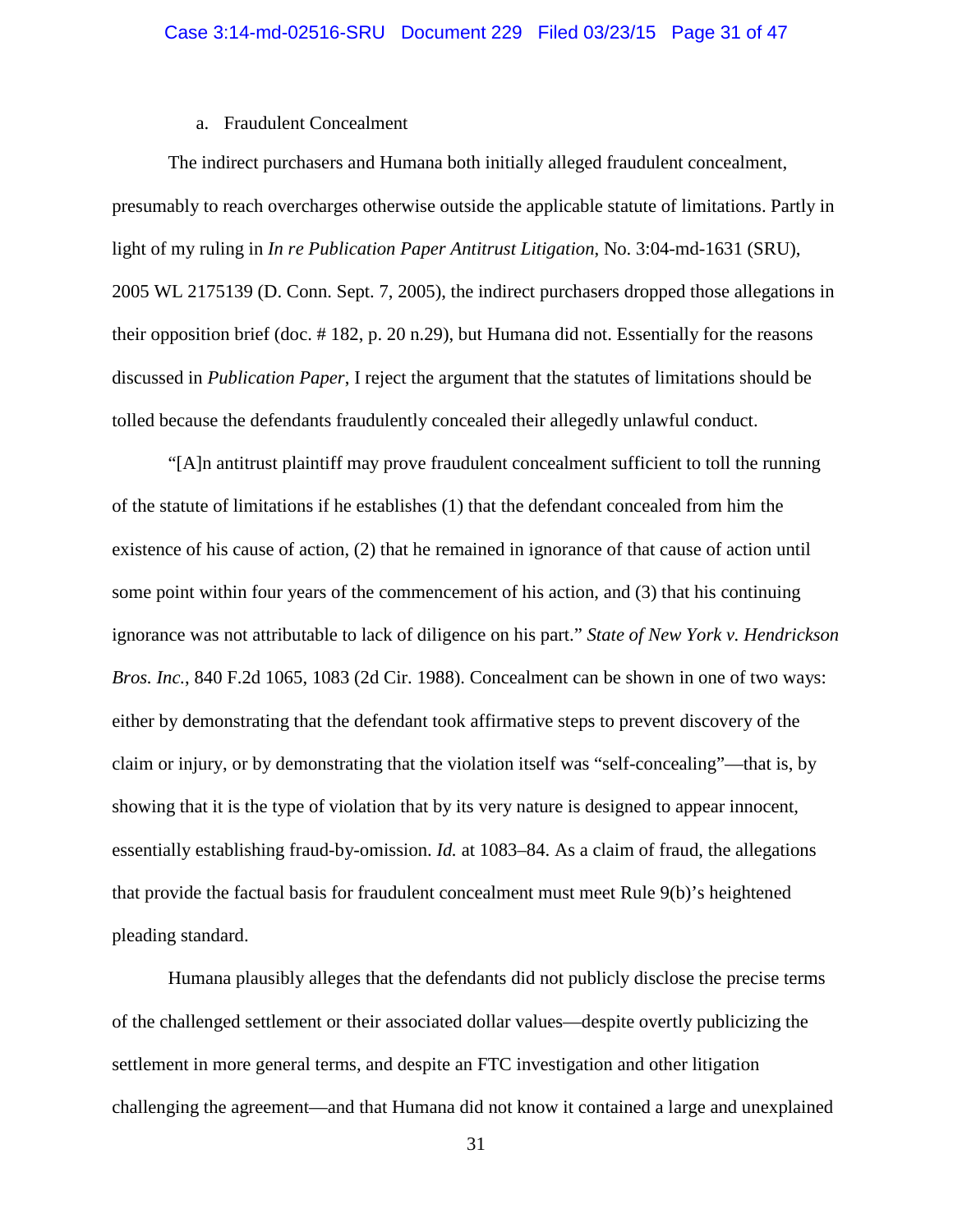#### Case 3:14-md-02516-SRU Document 229 Filed 03/23/15 Page 32 of 47

reverse payment. Those allegations do not rise to the level of deliberate concealment, and do not suggest a self-concealing violation; nor has Humana sufficiently pleaded its own diligence. In short, Humana has failed to meet its pleading burden for tolling the statute of limitations. For the reasons discussed above, tolling is unnecessary for claims of alleged overcharges incurred within the relevant statutory period measured backward from the filing date; but any claims for overcharges outside of that window are untimely, and they are dismissed.

### 2. *Article III Standing*

The defendants argue that all indirect-purchaser claims under the laws of states where the named indirect-purchaser plaintiffs do not allege they incurred overcharges must be dismissed for lack of standing. In making that argument, the defendants rely most heavily on *Mahon v. Ticor Title Ins. Co.*, 683 F.3d 59 (2d Cir. 2012). The indirect purchasers disagree, contending that the defendants confuse Article III standing with "class" standing. They rely most heavily on *Gratz v. Bollinger*, 539 U.S. 244 (2003), and *NECA-IBEW Health and Welfare Fund v. Goldman Sachs & Co.*, 693 F.3d 145 (2d Cir. 2012). Both sides are manifestly mistaken in their assertions that this is a straightforward question with an obvious answer. The Supreme Court acknowledged in *Gratz* that when there is "variation" between the claims of named plaintiffs and absent class members, "there is a question whether the relevance of this variation . . . is a matter of Article III standing at all or whether it goes to the propriety of class certification pursuant to Federal Rule of Civil Procedure 23(a)," 539 U.S. at 263, and that "there is tension in our prior cases in this regard." *Id.* at 263 n.15; *see also Plumbers' Union Local No. 12 Pension Fund v. Nomura Asset Acceptance Corp.*, 632 F.3d 762, 768 (1st Cir. 2011) ("The issue looks straightforward and one would expect it to be well settled; neither assumption is entirely true.").

The central question on this issue is what sort of "variation" matters. Some kinds of variation are not fatal to Article III standing, and some kinds are. The defendants point out that in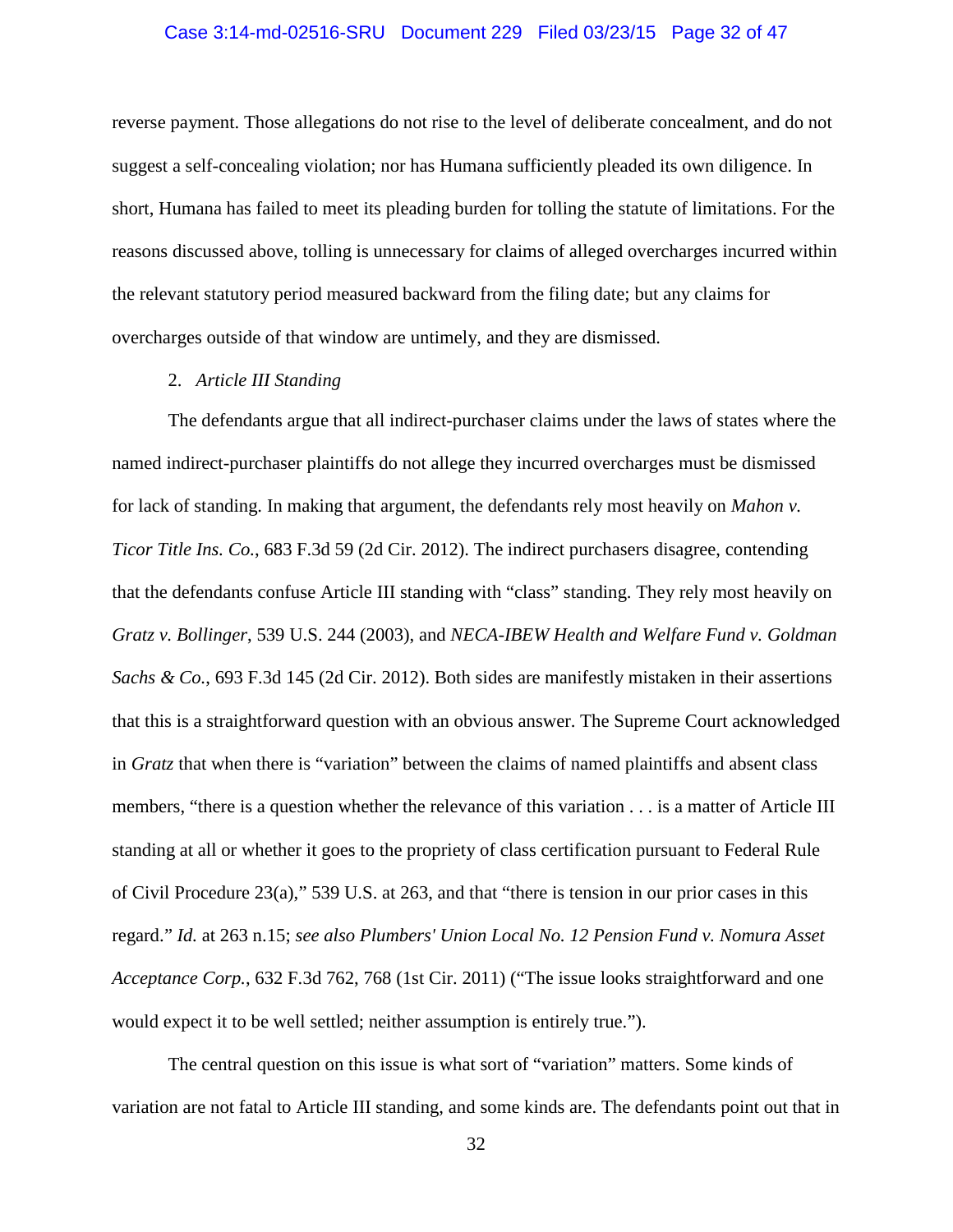#### Case 3:14-md-02516-SRU Document 229 Filed 03/23/15 Page 33 of 47

virtually all of the cases relied upon by the indirect purchasers, including *Gratz* and *NECA-IBEW*, the variation between the respective claims of named plaintiffs and absent class members is variation of damages or of other facts, but not of the law under which the claims are brought. On the other side, the indirect purchasers point out that the cases relied upon by the defendants examine different and arguably more significant variation in claims than present here, most notably a variation of defendants. The question before the Second Circuit in *Mahon* was whether a plaintiff who alleged she was injured by at least one defendant therefore had Article III standing to pursue claims in a putative class action against *other* defendants she did not allege injured her but who allegedly did injure absent class members (the Court held that she did not). 683 F.3d at 60. Here, the variation is of quite a different sort. Some of the claims of absent class members are brought under entirely different laws, and the laws of entirely different states, from the claims of the named plaintiffs. Still, the allegedly unlawful conduct is the same, and the different states' laws are versions of the same laws, or are least analogous laws that share essential similarities.

I generally agree with the indirect-purchaser plaintiffs' interpretation of class standing. The Second Circuit in *NECA-IBEW* announced a broad standard for class standing, consonant with *Gratz*, that turns on whether the "same set of concerns" is implicated by the defendants' allegedly injurious conduct toward the named plaintiffs and toward the absent class members. The named indirect-purchaser plaintiffs in the present case satisfy that standard, because the "same set of concerns" is implicated by the conduct of the defendants with respect to alleged overcharges incurred by indirect purchasers irrespective of the state of their residence. Still, there is a fundamental analytical distinction between class standing and Article III standing. And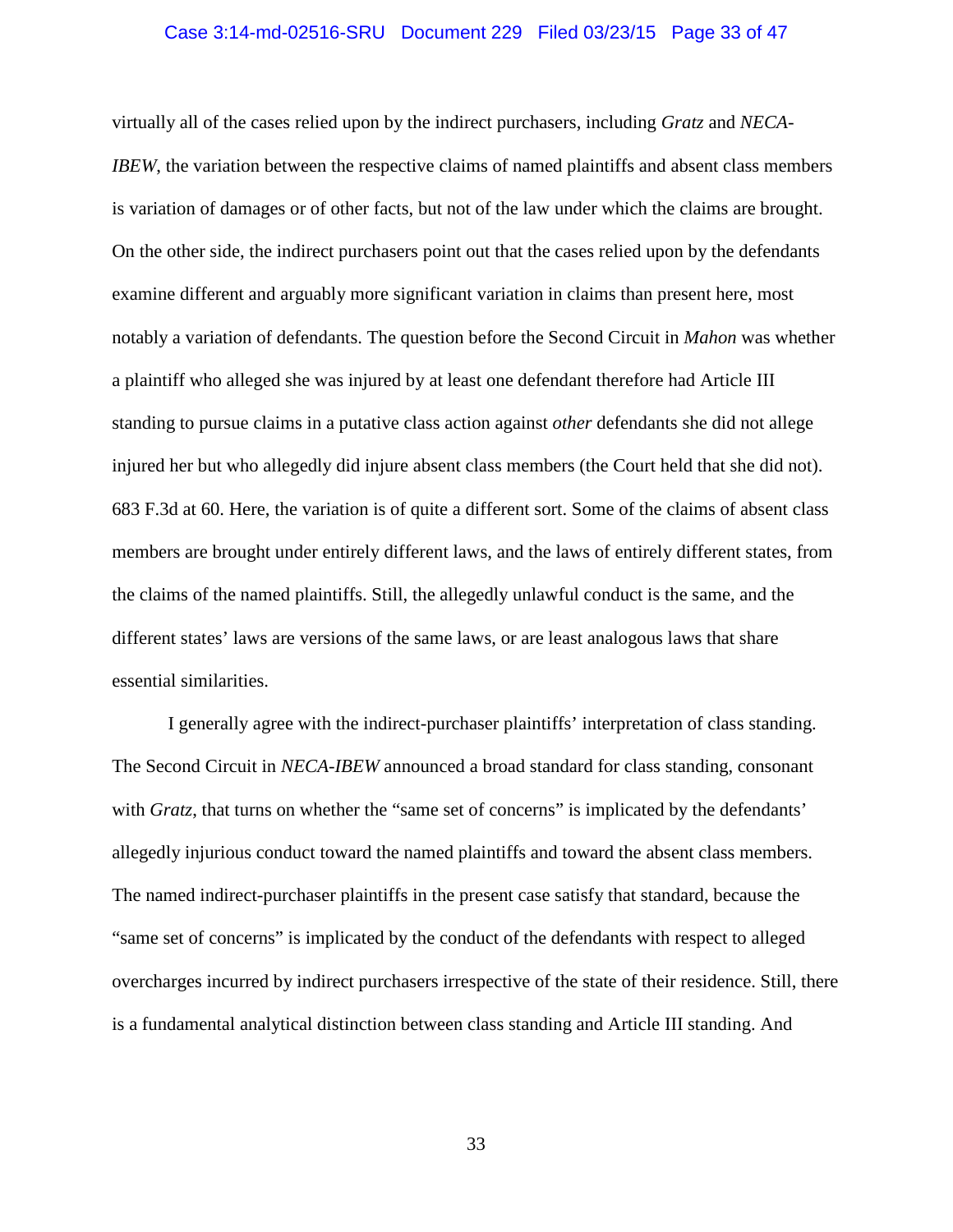#### Case 3:14-md-02516-SRU Document 229 Filed 03/23/15 Page 34 of 47

Article III standing, as a fundamental constitutional requisite of federal judicial power, presents a "threshold question in every federal case." *Warth v. Seldin*, 422 U.S. 490, 498 (1975).

The indirect purchasers seem to analyze Article III standing on a case-wide basis. They argue that, once they have sufficiently pleaded that they have suffered harm as a result of unlawful conduct by the defendants, they have Article III standing to bring the case and are then over the threshold constitutional hurdle. Any subsequent claim-by-claim analysis, the argument goes, is properly the concern of class standing. The defendants offer forceful authority to the contrary. *E.g.*, *Lewis v. Casey*, 518 U.S. 343, 358 n.6 (1996) ("But standing is not dispensed in gross."); *Davis v. Fed. Election Comm'n*, 554 U.S. 724, 734 (2008) ("[A] plaintiff must demonstrate standing for each claim he seeks to press and for each form of relief that is sought." (quotations omitted)). The indirect purchasers do not effectively rebut that authority. The pleadings plausibly allege that the indirect purchasers were harmed by the defendants' unlawful conduct, so it would be difficult to doubt that they present a live case or controversy for which they have standing under Article III. But the applicability to that case or controversy of the laws of states where the named plaintiffs do not (and perhaps cannot) plead harm is dependent upon harms caused to absent (and at this stage only putative) class members.

The indirect purchasers point to numerous cases that have interpreted *Ortiz v. Fibreboard Corp.*, 527 U.S. 815 (1999), and *Amchem Products, Inc. v. Windsor*, 521 U.S. 591 (1997), to stand for the proposition that the question of Article III standing can be deferred until after class certification. In *Mahon*, however, the Second Circuit repudiated that interpretation of those cases, noting that the Article III issue was deferred in them not because it is always permissible to do so but because the class issue was dispositive. 683 F.3d at 63–66. The Court reasoned that "[a] federal rule cannot alter a constitutional requirement," and therefore "*with respect to each*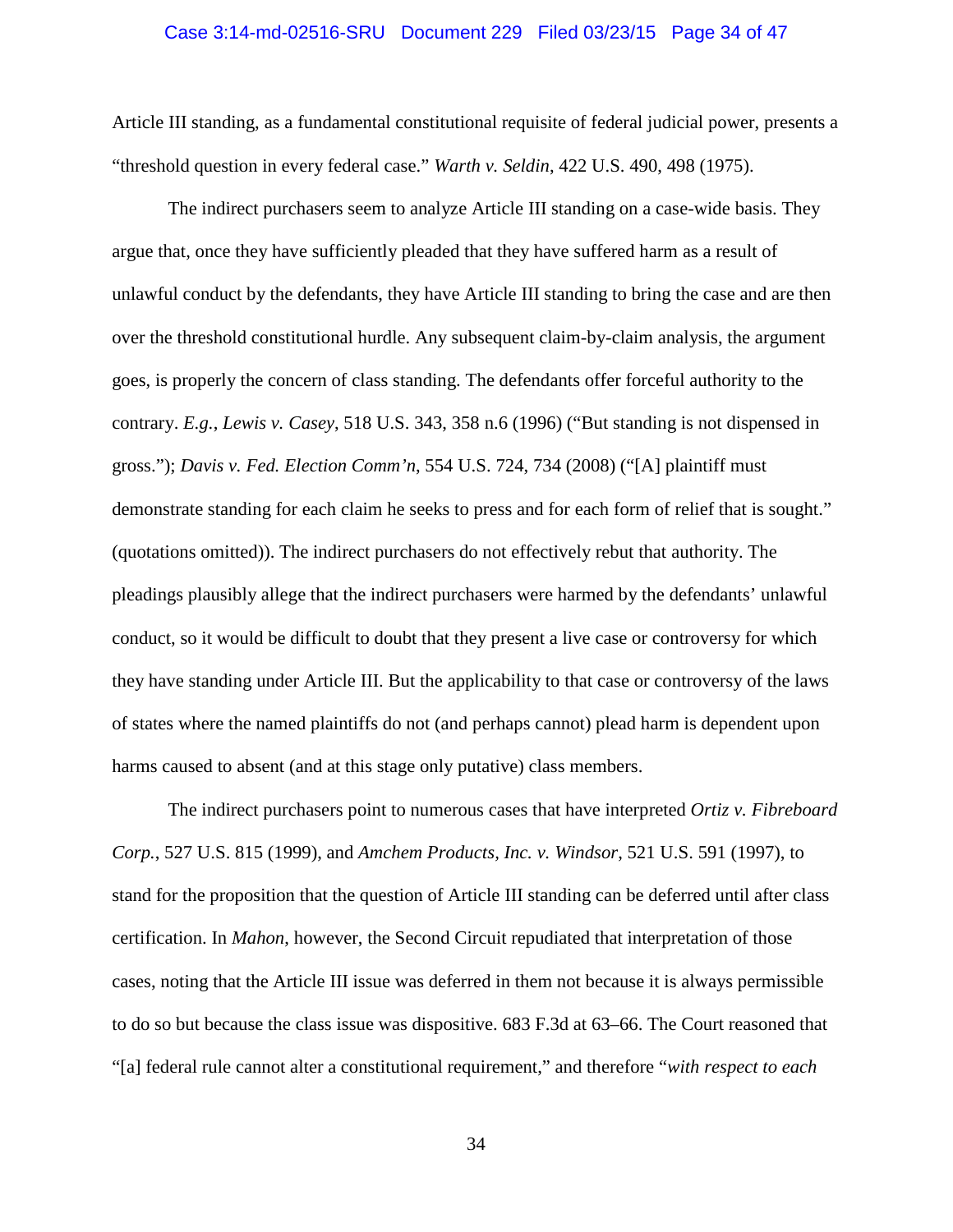#### Case 3:14-md-02516-SRU Document 229 Filed 03/23/15 Page 35 of 47

*asserted claim*, a plaintiff must always have suffered a distinct and palpable injury to herself." *Id.* at 64 (emphasis in the original, quotation omitted).

I therefore grant without prejudice the defendants' motion to dismiss the indirectpurchaser complaints with respect to all claims under the laws of states (or territories) where the named indirect-purchasers do not allege to have suffered injury. The indirect purchasers have leave to replead claims for any state where the named plaintiffs specifically can allege to have incurred overcharges.

Humana makes (essentially) the same state-law claims as the indirect-purchaser plaintiffs, but standing is uncomplicated because Humana pleads that it has been an indirect purchaser of Aggrenox in all fifty states. Humana and the indirect-purchaser plaintiffs each incorporate by reference the relevant portions of the other's opposition memorandum, and I will thus discuss the remaining arguments on both motions to dismiss collectively.

#### 3. *State Antitrust Claims*

### a. Standing in *Illinois Brick* States

In the wake of *Illinois Brick*'s announcement of the indirect-purchaser rule, many states passed "*Illinois Brick* repealers" to allow indirect purchasers to recover under their respective state antitrust laws, and the Supreme Court endorsed the permissibility of that approach in *ARC America Corp.* 490 U.S. at 105–06. Of course, there are also states that continue to follow the rule of *Illinois Brick*, so indirect purchasers cannot recover for overcharges under those states' antitrust laws. The defendants argue that Florida, Massachusetts, and Puerto Rico are *Illinois Brick* jurisdictions, and that Rhode Island was, too, until it passed an *Illinois Brick* repealer in 2013, which should not be applied retroactively here. They initially included Utah in that list as well, before admitting that it did pass an *Illinois Brick* repealer, but one that permits indirectpurchaser claims only by citizens or residents of the state. In response, the indirect purchasers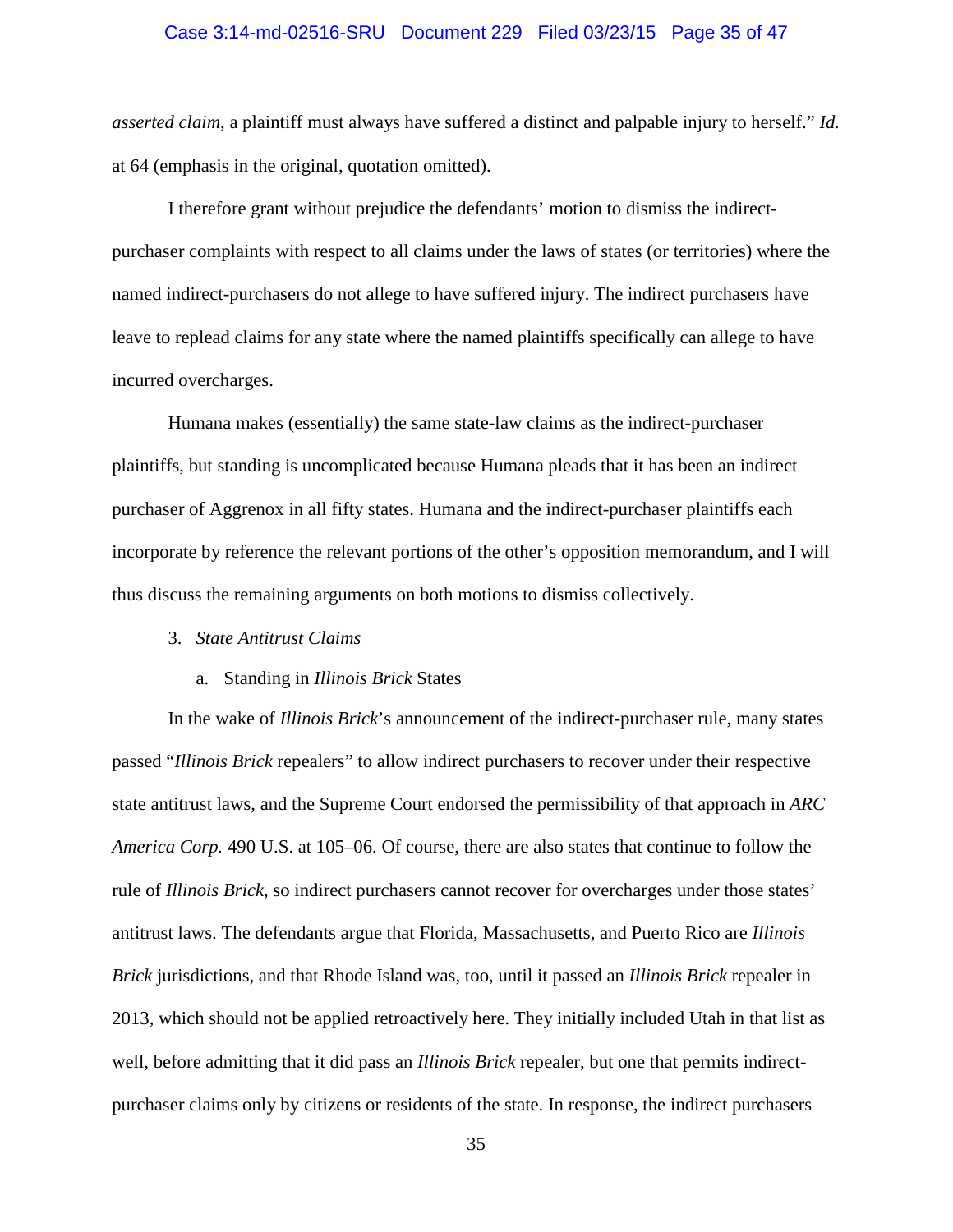### Case 3:14-md-02516-SRU Document 229 Filed 03/23/15 Page 36 of 47

withdraw their claims under the antitrust laws of Florida and Massachusetts, $2$  and dispute the plaintiffs' interpretation of the laws of the other jurisdictions.

### i. Utah

Utah has passed an *Illinois Brick* repealer, and its antitrust statute therefore does grant indirect purchasers the right to bring antitrust damages claims, but only if they are citizens or residents of Utah. *See* Utah Code § 76-10-3109. The indirect purchasers claim to be asserting claims under that law on behalf of residents of Utah, but they do not claim that any of the named plaintiffs are such residents. For the reasons discussed above, they lack Article III standing to assert such claims. Humana claims to be an indirect purchaser of Aggrenox in all fifty states, but does not claim to be a citizen or resident of Utah. All claims under the Utah antitrust statute are therefore dismissed without prejudice to repleading in the event that any named plaintiff is a citizen or resident of Utah.

### ii. Puerto Rico

Puerto Rico has not passed an *Illinois Brick* repealer, and its territorial courts have apparently not directly addressed the issue, but its antitrust law is generally construed "as essentially embodying the jurisprudence relevant to the parallel federal law." *Caribe BMW, Inc. v. Bayerische Motoren Werke Aktiengesellschaft*, 19 F.3d 745, 754 (1st Cir. 1994). The defendants therefore urge the interpretation that *Illinois Brick* applies and bars indirect-purchaser actions, citing the persuasive authority of other district courts that have come to that conclusion. *See, e.g.*, *United Food & Commercial Workers Local 1776 & Participating Employers Health & Welfare Fund v. Teikoku Pharma USA, Inc.*, No. 14-MD-02521-WHO, 2014 WL 6465235, at

<span id="page-35-0"></span> $2\text{ In the opposition memorandum.}$  the indirect-purchaser plaintiffs also withdraw unjust-enrichment claims under Pennsylvania law and claims under the antitrust laws of Kansas, New York, and Tennessee; and Humana withdraws its claims under the consumer-protection laws of Hawaii and Kansas, under the state antitrust laws of Florida, Ohio, and Texas, and under the Sherman Act (which includes all of its direct-purchaser claims).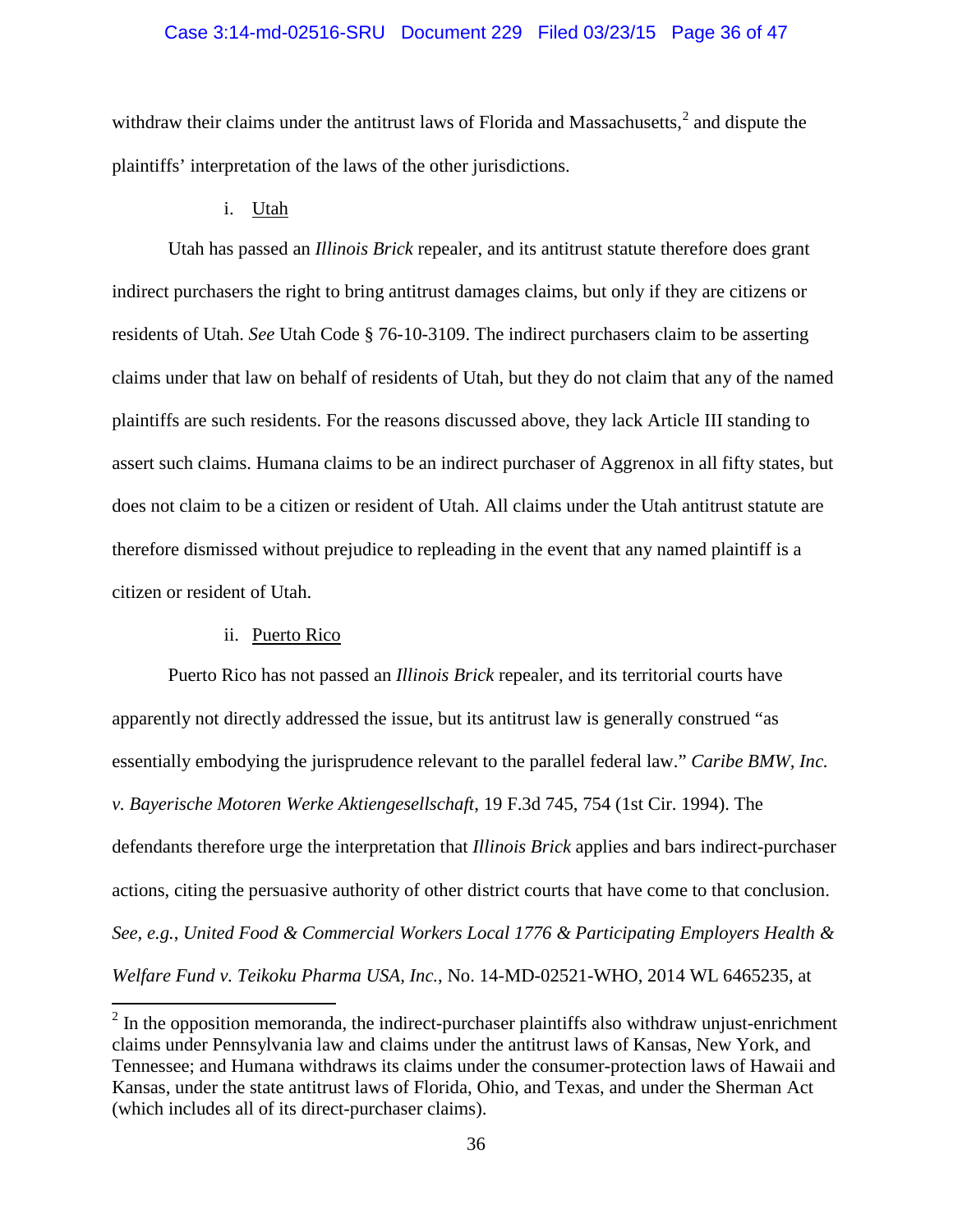\*25–26 (N.D. Cal. Nov. 17, 2014); *In re Nexium (Esomeprazole) Antitrust Litig.*, 968 F. Supp. 2d 367, 409–10 (D. Mass. 2013); *In re Static Random Access Memory (SRAM) Antitrust Litig.*, No. 07-md-01819 CW, 2010 WL 5094289, at \*4 (N.D. Cal. Dec. 8, 2010); *In re Digital Music Antitrust Litig.*, 812 F. Supp. 2d 390, 413 (S.D.N.Y. 2011) (*citing In re TFT–LCD (Flat Panel) Antitrust Litig.*, 599 F. Supp. 2d 1179, 1185–87 (N.D. Cal. 2009)). The indirect purchasers cite *Rivera-Muñiz v. Horizon Lines Inc.*, 737 F. Supp. 2d 57 (D.P.R. 2010), a federal district court case that came to the contrary conclusion on the basis that Puerto Rico liberally construes its antitrust laws, and citing for that proposition *Pressure Vessels of Puerto Rico, Inc. v. Empire Gas de Puerto Rico*, 137 P.R. Dec. 497, 1994 P.R.-Eng. 909,547 (P.R. 1994). As the defendants point out, however, *Pressure Vessels* did not address indirect-purchaser standing or the rule of *Illinois Brick*. And though I agree with the indirect purchasers' contention that the courts of a particular jurisdiction can authoritatively interpret their laws as allowing antitrust recovery by indirect purchasers even in the absence of an express *Illinois Brick* repealer by the legislature, I cannot conclude that *Pressure Vessels* is such an authoritative statement. In the absence of a clear decision—by either the legislature or by the jurisdiction's own courts—to allow indirectpurchaser recovery, the antitrust laws of a state (or territory) are interpreted as presumptively consistent with federal law. I therefore conclude that Puerto Rico follows the rule of *Illinois Brick* and all indirect-purchaser claims under its antitrust law are dismissed.

#### iii. Rhode Island

Rhode Island was an *Illinois Brick* state until its legislature enacted a repealer on July 15, 2013. *See* R.I. Gen. Laws § 6-36-7(d). The indirect purchasers urge (with little argument, and less authority) retroactive application, citing cases for the proposition that such application is *sometimes* permissible, but nothing to substantiate the claim that the Rhode Island statute is "entitled" (doc. # 182, p.19) to such application. On the contrary, in Rhode Island as elsewhere,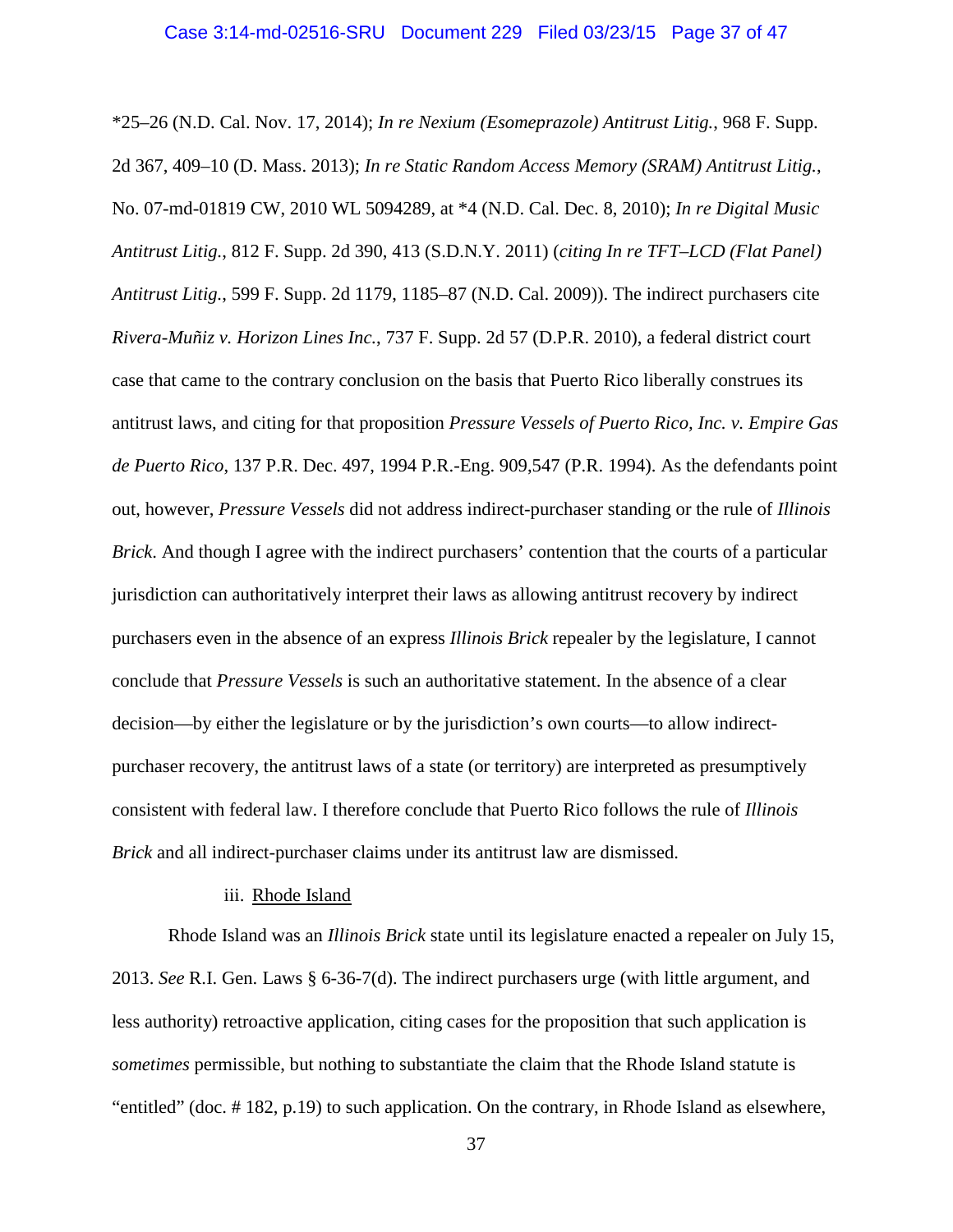#### Case 3:14-md-02516-SRU Document 229 Filed 03/23/15 Page 38 of 47

"statutes and their amendments are presumed to apply prospectively." *Hydro-Mfg., Inc. v. Kayser-Roth*, 640 A.2d 950, 954 (R.I. 1994). Indeed, it is very widely recognized as an "almost universal rule that statutes are addressed to the future, not to the past." *Winfree v. N. Pac. Ry.*, 227 U.S. 296, 301 (1913). In the absence of evidence of the Rhode Island legislature's intent to the contrary, I conclude that the law applies only prospectively. All indirect-purchaser claims under the Rhode Island antitrust statute alleging overcharges before July 15, 2013 are dismissed. The motions to dismiss claims involving Rhode Island indirect purchases are denied, however, with respect to alleged overcharges incurred after that date.

# b. Intrastate Conduct or Effects Requirements

The defendants argue that the antitrust laws of Mississippi, New York, Tennessee, Wisconsin, and the District of Columbia "require that the challenged conduct take place, or that its effects occur, purely or primarily within the state" (doc.  $\#$  151-1, p.[3](#page-37-0)1).<sup>3</sup> None of the cited statutes contains so categorical a limitation by its plain text, however. It is true that all of the claims essentially allege national anticompetitive conduct, but it is not obvious why the *intra*state effect of anticompetitive conduct would not be reached by the cited statutes merely because *inter*state conduct predominates. A few of the cases that the defendants cite include dicta about the possibility of state antitrust laws violating the dormant Commerce Clause or being preempted by federal antitrust law, *e.g.*, *H-Quotient, Inc. v. Knight Trading Grp., Inc.*, No. 03 CIV. 5889 (DAB), 2005 WL 323750, at \*4 (S.D.N.Y. Feb. 9, 2005); *Sun Dun, Inc. of Washington v. Coca-Cola Co.*, 740 F. Supp. 381, 396–97 (D. Md. 1990), but the defendants do not make those arguments. I cannot conclude on the basis of the arguments that have been briefed that any

<span id="page-37-0"></span> $3$  The defendants also make this argument with respect to the antitrust law of Massachusetts, but as mentioned above, the indirect-purchaser plaintiffs withdraw their claims under that law. Humana did not plead claims under it.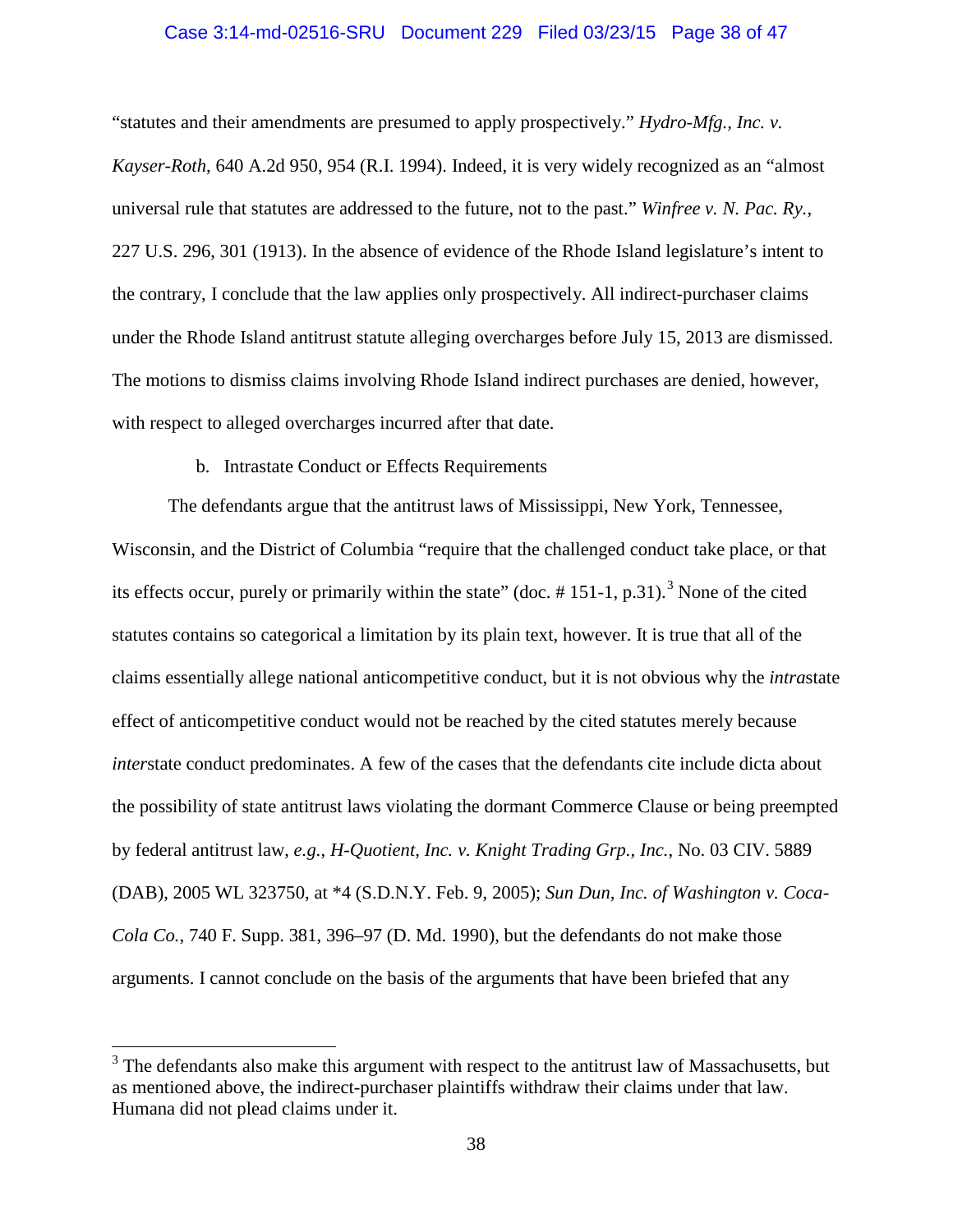### Case 3:14-md-02516-SRU Document 229 Filed 03/23/15 Page 39 of 47

claims should be dismissed for failure to allege "purely or primarily" intrastate conduct or effects.

# c. Hawaii Antitrust Act

Hawaii's antitrust statute has an "unfair or deceptive acts or practices" prong, and an "unfair methods of competition" prong. *See* Haw. Rev. Stat. § 480-2. Claims under the "unfair or deceptive acts or practices" prong can only be brought by "consumer[s], the attorney general or the director of the office of consumer protection," *id.* § 480-2(d), and the indirect purchasers do not allege that they are any of those things. Claims under the "unfair methods of competition" prong are not limited in that way, but class actions brought under that prong require pre-suit notice to the state attorney general, who has a right of first refusal to bring claims. *Id.* § 480-13.3. The indirect purchasers do not allege that they have satisfied that requirement, either, but they argue that they need not follow such pre-filing requirements because they are merely procedural and not necessary to maintain a class action in federal court.

The parties differ in their analysis of the applicability of *Shady Grove Orthopedic Associates v. Allstate Ins. Co.*, 559 U.S. 393 (2010), in which the Supreme Court held that Rule 23 applied in federal court to claims brought under New York law despite New York's general class action bar. It is difficult to isolate a holding in *Shady Grove* that is much broader than that, because the holding was announced by Justice Scalia in an opinion that garnered a majority only in part and a plurality in part. The fifth vote for the judgment was provided by Justice Stevens, who wrote a separate concurrence. When no single rationale garners a majority, the holding of the Court is "that position taken by those Members who concurred in the judgments on the narrowest grounds." *Marks v. United States*, 430 U.S. 188, 193 (1977). The indirect purchasers argue for an expansive application of Justice Scalia's opinion, which would broadly eliminate state class-action restrictions in federal court. The defendants argue that the holding is narrowed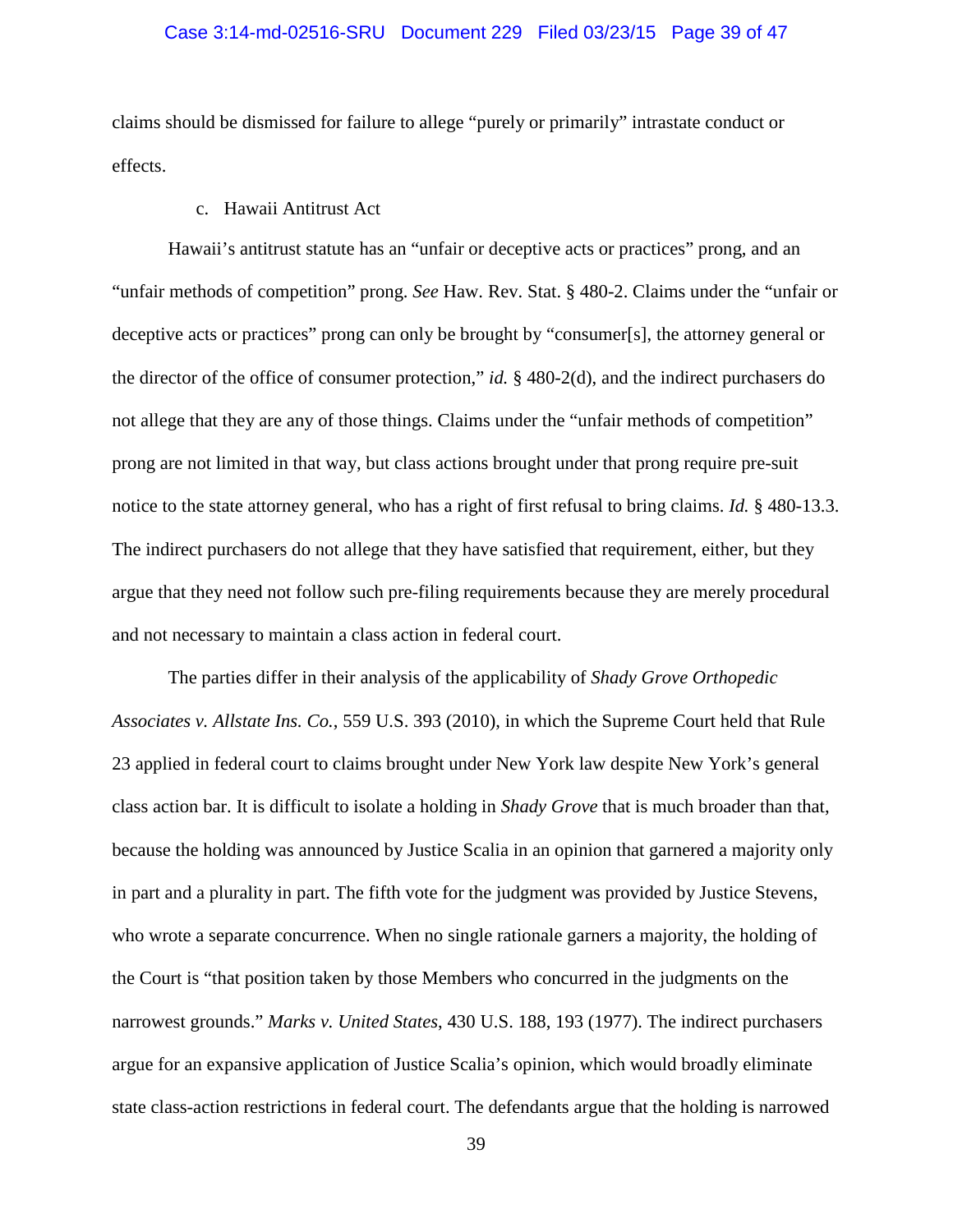#### Case 3:14-md-02516-SRU Document 229 Filed 03/23/15 Page 40 of 47

by the scope of Justice Steven's concurrence, which would allow state procedural rules to control in federal court when they are "part of a State's framework of substantive rights or remedies." *Shady Grove*, 559 U.S. at 419 (Stevens, J., concurring).

The defendants point out that many courts have adopted Justice Stevens's concurrence or found it to be controlling, and that they have held that state class-action bars apply in federal court if they are part of a state statute's substantive scope. The defendants have not, however, offered any authority for that conclusion as applied to Hawaii's law, or argued persuasively that the class-action prerequisites that it contains are part of Hawaii's "framework of substantive rights or remedies." From the language of the statute itself, it does not appear, for instance, to create a substantive right to recovery that only "vests" after some action or inaction of the state attorney general. Rather, it creates a right to "bring an action based on unfair methods of competition" in section 480-2, without any reference to notice, and delineates procedural prerequisites for class actions under the chapter in section 480-13.3. The defendants offer nothing from the legislative history or otherwise to complicate that plain reading. I need not wade any deeper into the difficult problem of what part of the reasoning in *Shady Grove* is or is not controlling, because I cannot conclude on the basis of the arguments before me that the section 480-13.3 procedural prerequisites are sufficiently a "part of a State's framework of substantive rights or remedies" to be controlling in federal court even under the Stevens concurrence.

# 4. *State Consumer-Protection and Unjust-Enrichment Claims*

The defendants make many arguments that the unjust-enrichment claims and the claims brought under state consumer-protection or unfair-trade-practices laws should be dismissed. Some of those arguments apply to all such claims, others to particular subsets, and still others to the laws of individual states. They argue, for instance, that some state consumer-protection laws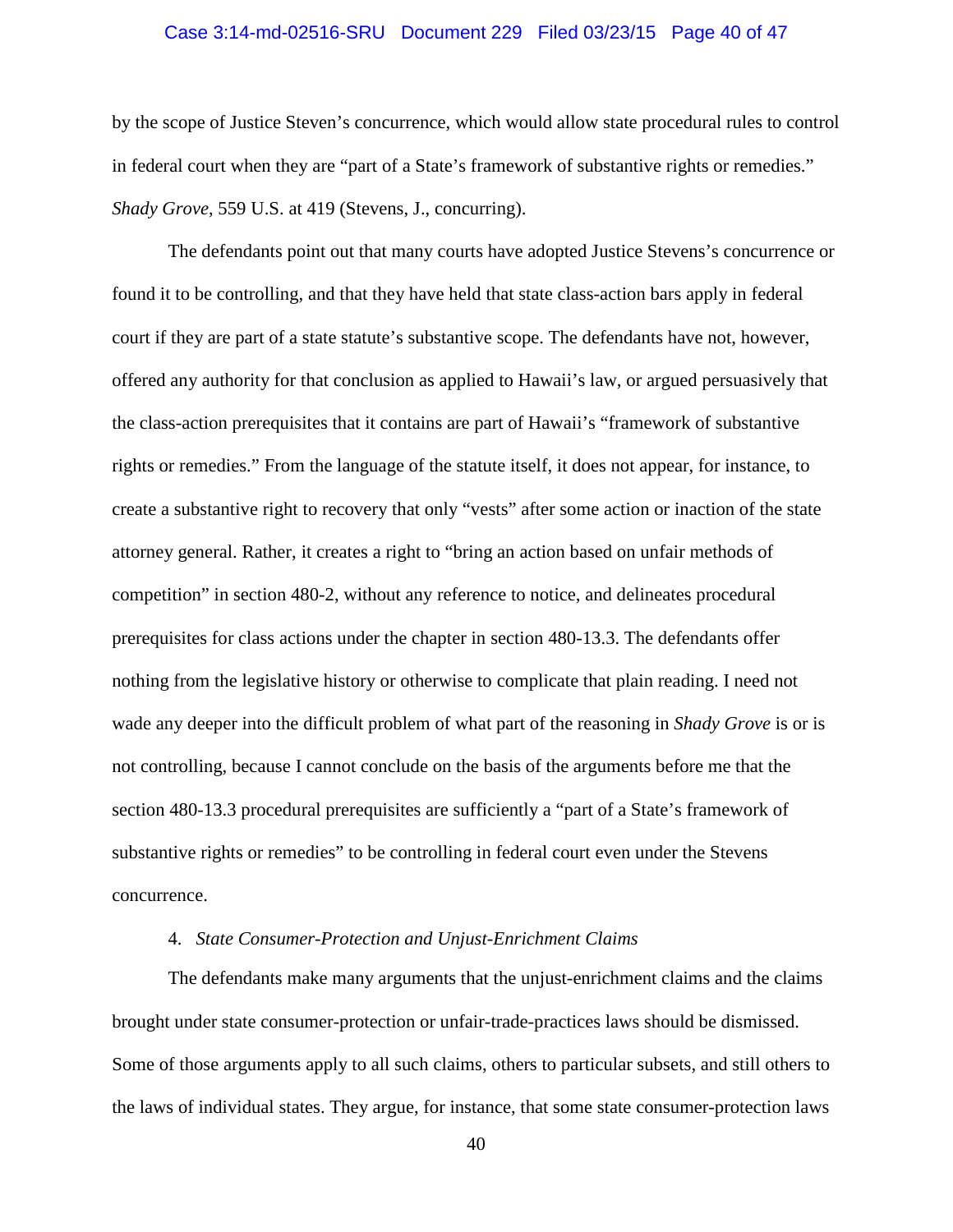#### Case 3:14-md-02516-SRU Document 229 Filed 03/23/15 Page 41 of 47

require pleading consumer deception or reliance; that some require pleading a specific consumeroriented transaction or "nexus"; that some have been expressly held inapplicable to antitrust conduct; that some only allow suits in a consumer capacity; that some have unsatisfied pre-filing notice requirements; that some states require privity, a quasi-contractual or special relationship, or the absence of an adequate remedy at law in order to sustain the equitable remedy of an unjust-enrichment claim; and even that some states listed in the pleadings do not recognize an independent claim of unjust enrichment at all. The indirect payers and Humana respond with particular state-by-state arguments and caselaw, and the defendants reply with still more, disputing among themselves, for instance, whether particular states do or do not recognize independent unjust-enrichment claims, or whether there is a split of authority among California courts on whether a nonsemantic distinction exists between unjust enrichment, restitution, and quasi-contract (doc. # 182, p.66; doc. # 215, pp. 15–16).

Most of the defendants' arguments on this point can be reduced essentially to the assertion that the plaintiffs are not *really* pleading violations of all those state laws, which have various restrictions they ignore, because they are pleading a nation-wide antitrust case. The plaintiffs' argument in response is essentially that the state laws are exceedingly broad, the statutory ones generally written "in the disjunctive," and that they cover, very generally, all "*deceptive* acts, *unfair* practices or *unconscionable* acts" (doc. # 182, p.35). The defendants' arguments are persuasive on many particular points, but the more pressing issue is the broader one. The indirect purchasers and Humana have *listed* claims under very many state laws, but they have not truly *pleaded* claims under those laws sufficient to show their entitlement to recovery under them, as required by Rule 8. *See Iqbal*, 556 U.S. at 678 ("A pleading that offers labels and conclusions or formulaic recitation of the elements of a cause of action will not do.").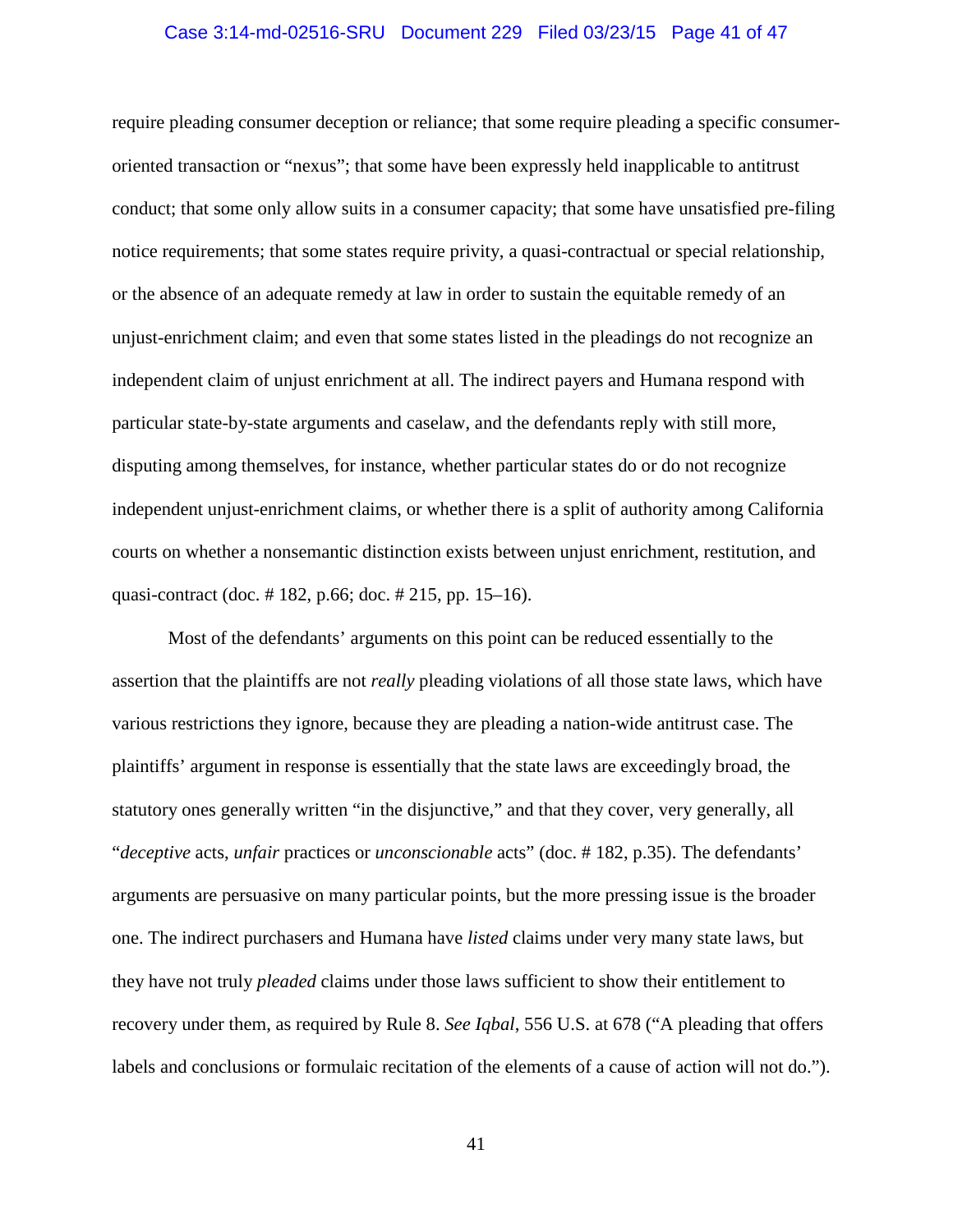#### Case 3:14-md-02516-SRU Document 229 Filed 03/23/15 Page 42 of 47

Rather, they have pleaded federal antitrust claims and the factual foundation for them, viable under *Actavis*, and they merely allege that those claims are also actionable under general consumer-protection laws and as unjust enrichment.

The indirect-purchaser complaint, for instance, includes a paragraph alleging that the defendants "have violated the following state unfair trade practices and consumer fraud laws," followed by twenty-five subparagraphs, each of which begins "[d]efendants have engaged in unfair competition or unfair acts or practices in violation of" and ends with a citation to a different state's statute, with no elaboration (doc. # 120, ¶ 204). The same complaint includes a paragraph that begins "[i]t would be inequitable under unjust enrichment principles under the laws of" and then lists forty-eight states, the District of Columbia, and Puerto Rico before finishing the sentence, the end of which is similarly bare and conclusory (¶ 214). The Humana complaint fares no better. For instance, it begins each of paragraphs 142 through 178 with the words "[d]efendants have engaged in unfair competition or unfair, deceptive or fraudulent acts or practices in violation of" followed by a citation to a different state's statute, again with no elaboration (doc. # 93). Even the state antitrust claims partly take this copy-and-paste form that simply assumes that every one of the many cited statutes is the functional equivalent of the rest, but at least those claims benefit from the very extensive pleading of factual allegations to show entitlement to relief under federal antitrust law. The pleadings fail not only to account for any consequential differences that may exist among the undifferentiated state-law claims, but they fail to show that any but the antitrust laws entitle the plaintiffs to relief from antitrust violations. The bald assertion that the alleged antitrust conduct violates dozens of non-antitrust laws, or the implication that there are no consequential differences between those laws, is not entitled to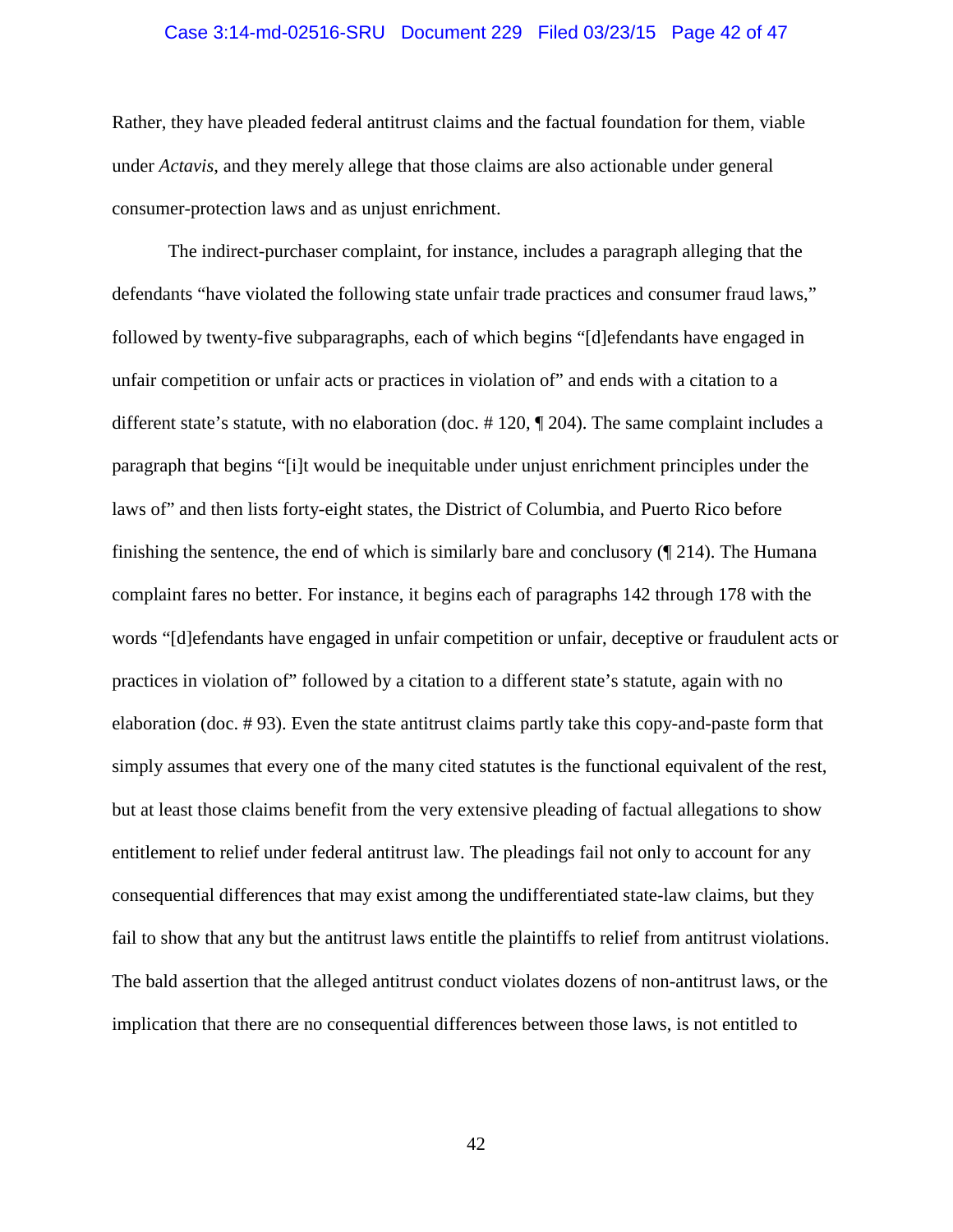#### Case 3:14-md-02516-SRU Document 229 Filed 03/23/15 Page 43 of 47

deference, because "the tenet that a court must accept as true all of the allegations contained in a complaint is inapplicable to legal conclusions." *Iqbal*, 556 U.S. at 678.

The problem for the indirect purchasers is that the indirect-purchaser rule of *Illinois Brick* blocks them from recovery under federal antitrust law. In an effort to get in on the *Actavis* game, they attempt to build a Frankensteinian equivalent of *Actavis* to reach the very same conduct but without that formidable obstacle, by stitching together a hodge-podge of state-law claims. But the plaintiffs cannot simply enumerate a long list of state-law claims for states where they might otherwise have no available antitrust recovery and rely on the defendants and the court to sort out whether or how those laws can act as surrogates for antitrust law. I need not rule on the many particular arguments the defendants make for individual state claims or subsets of them, because the indirect-purchaser plaintiffs and Humana have not pleaded state-law consumer-protection or unjust-enrichment claims sufficient to satisfy Rule 8 under *Twombly* and *Iqbal*. The defendants' motions to dismiss are granted with respect to all such claims, without prejudice to repleading in nonconclusory fashion.

#### D. Personal Jurisdiction Over Teva Israel

Teva Israel moves under Rule 12(b)(2) to dismiss all claims against it for lack of personal jurisdiction. It emphasizes that it is an Israeli company with no direct physical or corporate presence in the United States, and that it and its American subsidiaries vigorously maintain corporate formalities. The settlement agreement that is the subject of the plaintiffs' allegations was formed between Boehringer and Barr prior to Teva USA's acquisition of Barr, so no Teva entity was a party to it. And the presence of a subsidiary alone is not sufficient to establish personal jurisdiction over the parent company. *See Jazini v. Motor Co.*, 148 F. 3d 181 (2d Cir. 1998). Teva Israel therefore argues that, even if all the plaintiffs' allegations are true regarding the liability of the other defendants, and even if Teva USA is liable as a successor to Barr, the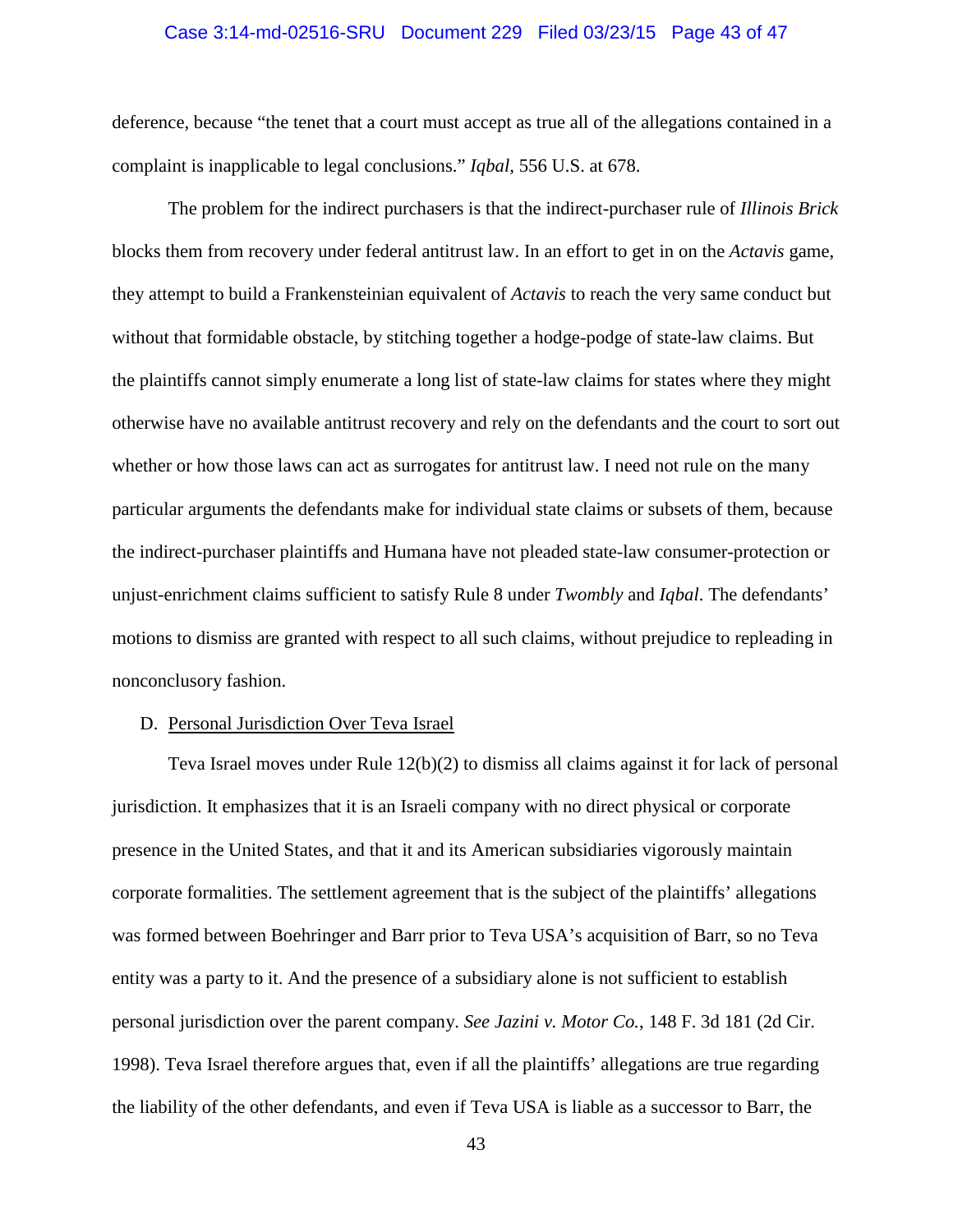#### Case 3:14-md-02516-SRU Document 229 Filed 03/23/15 Page 44 of 47

mere fact of Teva Israel's ownership of Teva USA is not sufficient to subject Teva Israel to personal jurisdiction in this case.

The authority of a court to subject a particular defendant to personal jurisdiction has been analyzed as a constitutional question for well over a century. *See generally Pennoyer v. Neff*, 95 U.S. 714 (1877). The *statutory* authority for jurisdiction, though a necessary condition of it, is not a sufficient one. The plaintiffs seem to conflate the statutory authority for jurisdiction under the Clayton Act with the constitutional propriety. They also blur the distinction between the two forms of personal jurisdiction in the constitutional analysis: general, or all-purpose, personal jurisdiction; and specific, or case-linked personal jurisdiction. In order to show that an exercise of personal jurisdiction comports with Due Process, the plaintiffs must plead facts sufficient to support either general or specific personal jurisdiction, in addition to showing statutory authority.

"A court may assert general jurisdiction over foreign (sister-state or foreign-country) corporations to hear any and all claims against them when their affiliations with the State are so continuous and systematic as to render them essentially at home in the forum State." *Goodyear Dunlop Tires Operations, S.A. v. Brown*, 131 S. Ct. 2846, 2851 (2011) (quotation omitted). Being "essentially at home" in a place is a very high bar, almost never found for corporations where they are neither incorporated nor headquartered. "[E]ven a company's engagement in a substantial, continuous, and systematic course of business is alone insufficient to render it at home in a forum." *Sonera Holding B.V. v. Cukurova Holding A.S.*, 750 F.3d 221, 226 (2d Cir. 2014) (quotation omitted). None of the complaints plead facts even close to a plausible claim of general jurisdiction over Teva Israel.

"Specific jurisdiction, on the other hand, depends on an affiliation between the forum and the underlying controversy." *Goodyear Dunlop*, 131 S. Ct. at 2851 (quotation omitted).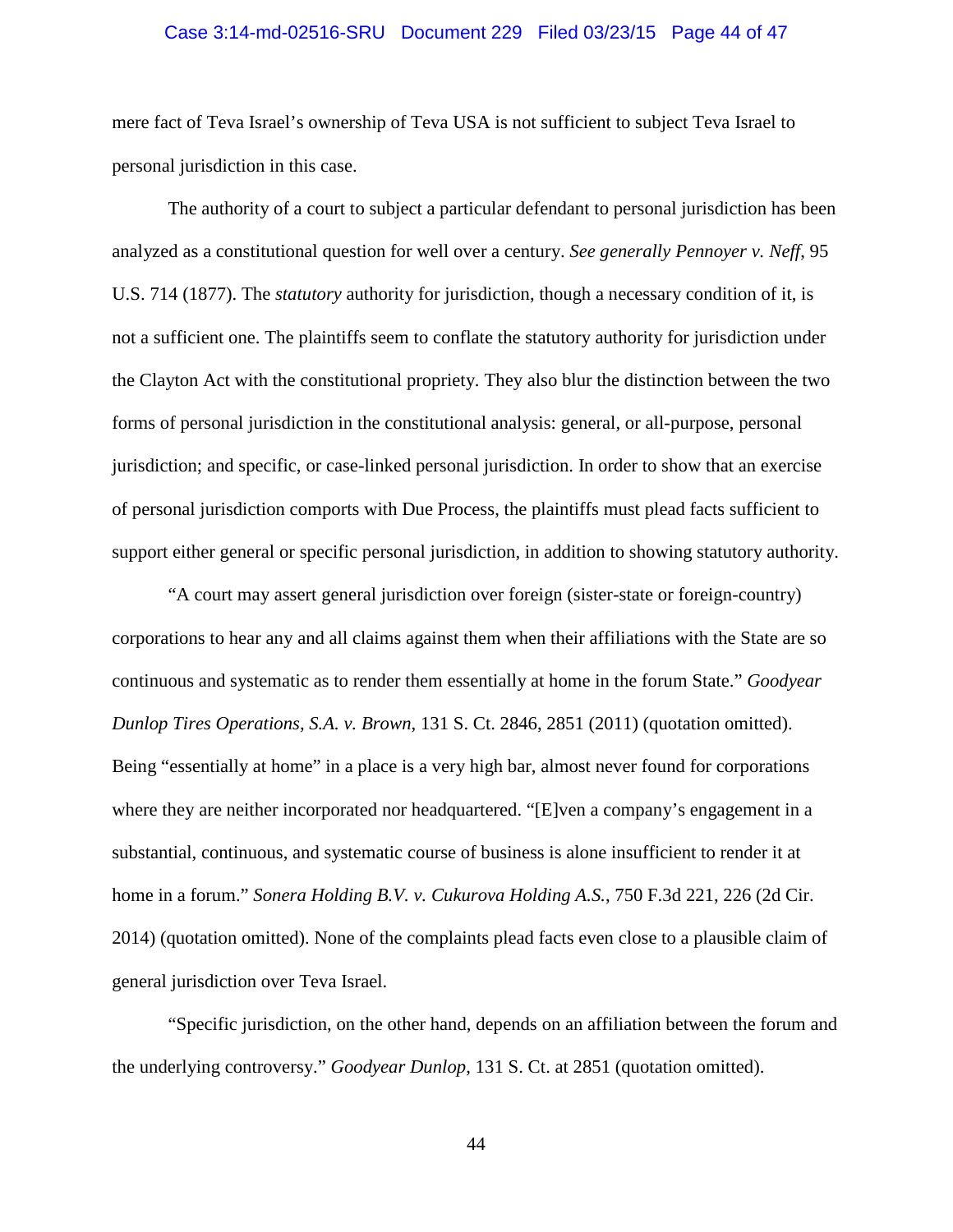#### Case 3:14-md-02516-SRU Document 229 Filed 03/23/15 Page 45 of 47

Importantly, "[i]n contrast to general, all-purpose jurisdiction, specific jurisdiction is confined to adjudication of issues deriving from, or connected with, the very controversy that establishes jurisdiction." *Id.* (quotation omitted). Pleading specific jurisdiction does not present nearly so high a bar as pleading general jurisdiction, but unlike general jurisdiction, it depends on *casespecific* contacts. Even frequent, substantial contacts cannot confer jurisdiction in this case unless the contacts were made in connection with the specific controversy being litigated.

The plaintiffs emphasize how thoroughly entrenched in the American generic pharmaceutical industry Teva Israel is, and they cite SEC filings and corporate web pages to argue that the Teva entities play fast and loose with the "Teva" name. The broad general contacts that the plaintiffs describe do not rise to the very high "essentially at home" standard for general jurisdiction, and such generalized contacts are not useful for establishing specific personal jurisdiction, because they have nothing to do with the particular conduct giving rise to the claims here. Teva Israel's contacts with the United States are sufficient for specific personal jurisdiction to comport with constitutional requirements in *some* case, but this is not such a case. Apart from the bare, conclusory assertion that Teva Israel joined the antitrust conspiracy, the complaints do not allege any action by the Israeli company that is specifically in connection with this case. It is customary to analyze the issue of statutory jurisdictional authority before analyzing comportment with Due Process, but the pleadings are so obviously insufficient with respect to the latter that it is not necessary to examine the question of jurisdiction under the Clayton Act.

In their opposition memoranda, the plaintiffs argue that the conduct of Teva USA and Barr should be attributed to Teva Israel either because the latter is successor to the antitrust conspiracy or because it controls its American subsidiaries. Those arguments do not appear to correspond to a plausible factual foundation in the pleadings, and without more facts, the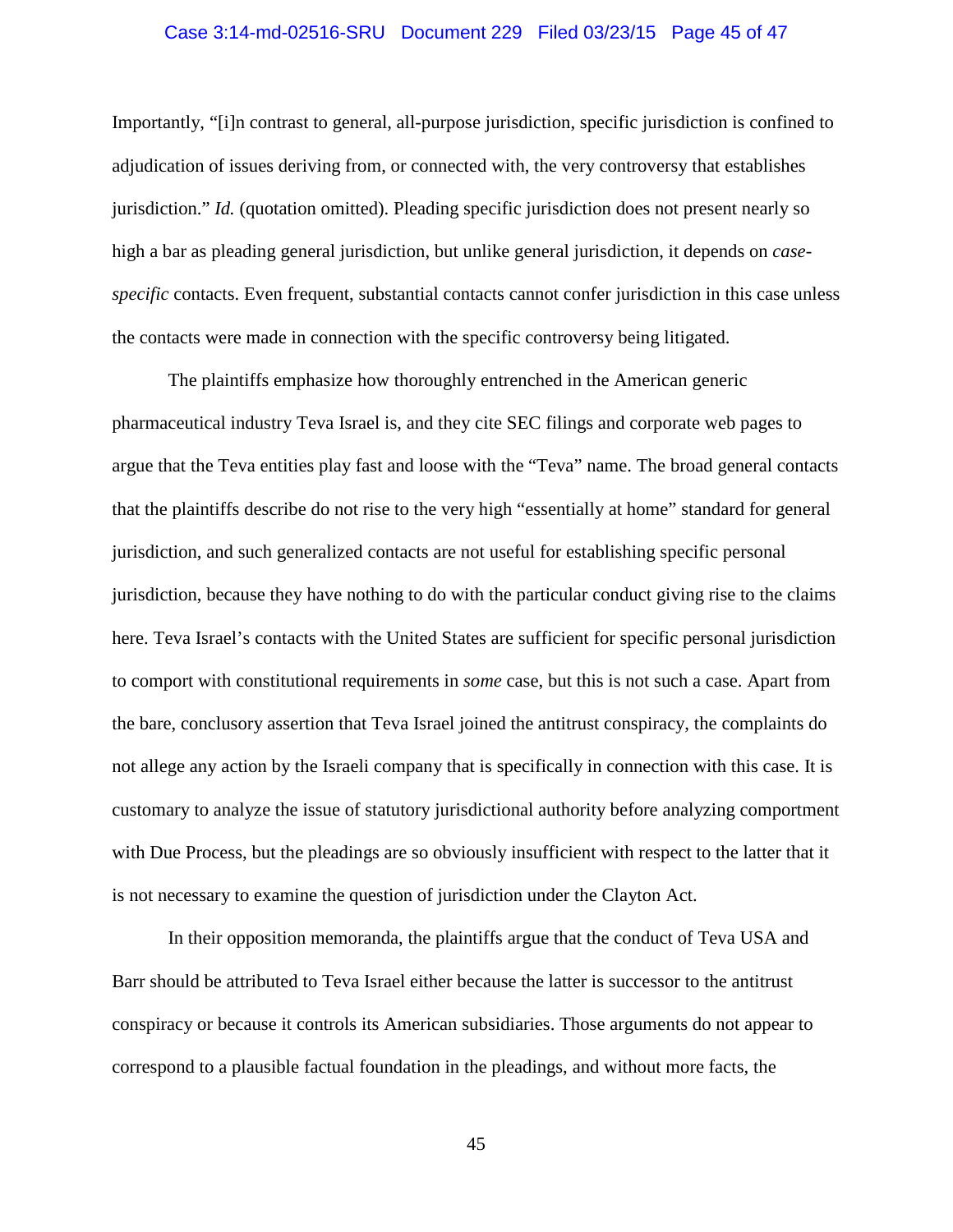#### Case 3:14-md-02516-SRU Document 229 Filed 03/23/15 Page 46 of 47

prospects for repleading either a veil-piercing theory or a successor-in-interest theory do not seem bright. Limited jurisdictional discovery of Teva Israel is not appropriate because the plaintiffs failed to make a prima facie case for personal jurisdiction. *See Ball v. Metallurgie Hoboken-Overpelt, S.A.*, 902 F.2d 194, 197 (2d Cir. 1990). If discovery taken from the other defendants should turn up evidence of Teva Israel's contacts *specifically* in connection with the controversy underlying this case, then the plaintiffs may seek leave of the court to replead their claims against it. Accordingly, Teva Israel's motion to dismiss under Rule 12(b)(2) is granted without prejudice.

### **III.Conclusion**

In sum, for the reasons discussed above:

(1) Teva Israel's motion to dismiss all complaints against it under Rule  $12(b)(2)$  (doc. # 150) is granted without prejudice; the plaintiffs may seek leave to replead claims against it in the event that evidence of its participation in the specific agreements underlying this case are revealed in discovery taken from the other defendants.

(2) The defendants' motion to dismiss the direct-purchaser complaint under Rule 12(b)(6) (doc. # 149; sealed mem., doc.168) is denied in substantial part. It is granted with respect only to any claims made in connection with overcharges allegedly incurred more than four years prior to the filing of the claims.

(3) The defendants' motion to dismiss the indirect-purchaser complaint under Rule 12(b)(6) (doc. # 151) is granted in part and denied in part. It is granted without prejudice with respect to all state-law consumer-protection and unjust-enrichment claims. It is granted with prejudice with respect to any claims made in connection with overcharges allegedly incurred before the filing of the claims by a longer period than the relevant statute of limitations. It is granted with prejudice with respect to claims under the antitrust statute of Puerto Rico, and with